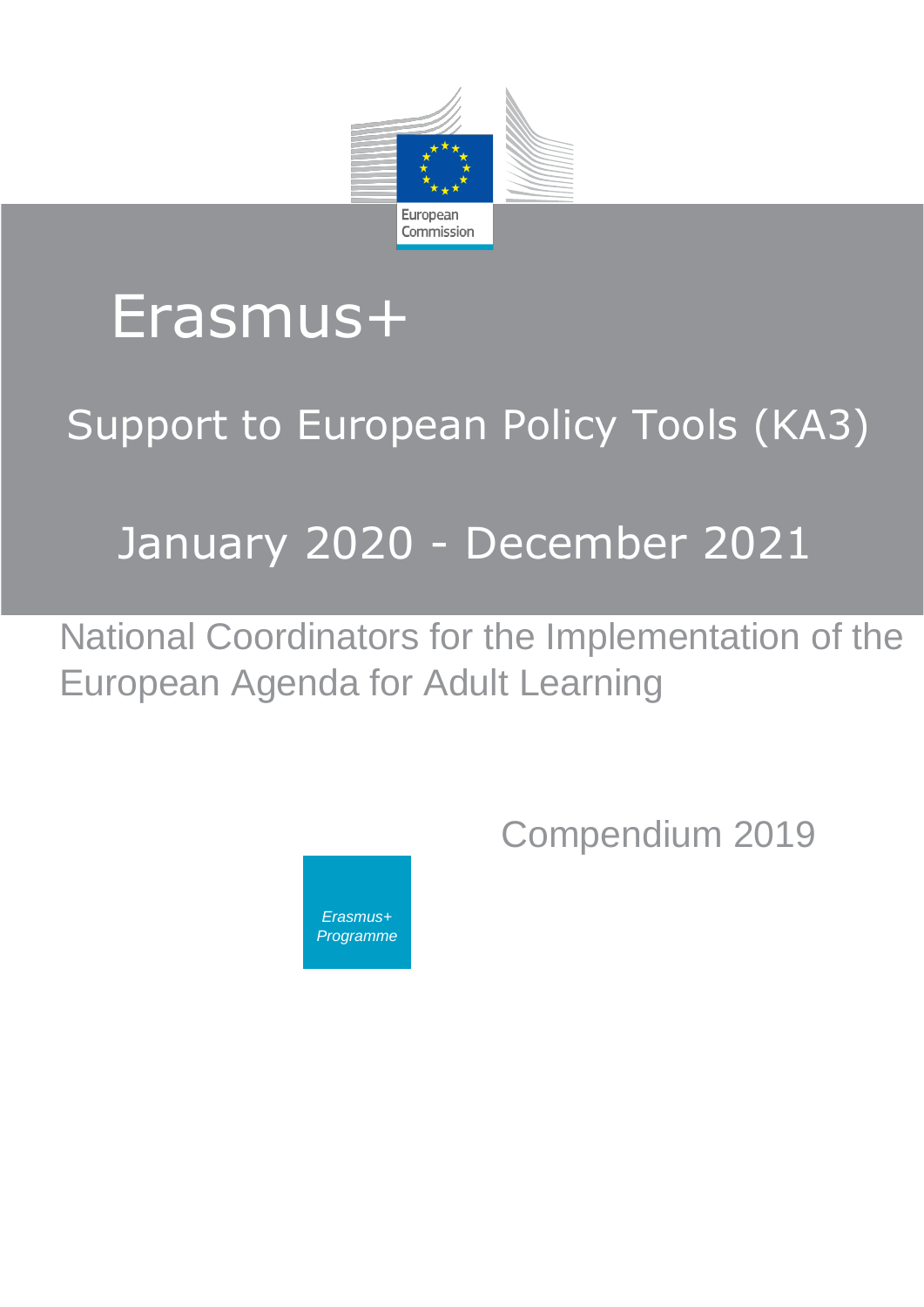#### **Introduction**

 $\overline{a}$ 

The present compendium outlines the 28<sup>1</sup> activity plans of the *National Coordinators for the Implementation of the European Agenda for Adult Learning* covering the period 1 January 2020-31 December 2021. This action, under Key Action 3 of the Erasmus+ programme, is based on the Council Resolution on a renewed Agenda for adult learning (2012-2014) adopted on 29 November 2011, which encourages the participating countries to take concrete steps to enhance, intensify and coordinate policies to provide adult learning, in particular offering low qualified adults a "second chance" to take their qualification level "one step up".

The compendia are part of the Executive Agency's contribution to a better dissemination of information about on-going projects and networking among project coordinators. In this publication, you will find a short description of the programmes of activities implemented in each participating country, the coordinating organisation and the grant awarded. The summaries were the ones submitted by the applicants, with minor editing.They are sorted by their project number.

The general objective of this action is to support national administrations, through the national coordinators, in implementing the European Agenda for Adult Learning focusing on the following issues:

- Ensure the coherence and effectiveness of all policies affecting adult learning, including broader social and economic policies, through effective coordination between all relevant ministries, agencies, stakeholders, social partners, businesses, non-governmental organisations and civil society organisations;
- Ensure that adult learning provision (including any funded by ESF) is evidence-based, comprehensive, accessible and effective;
- Secure the commitment of all relevant actors and stakeholders to implementing the European Agenda for Adult Learning at national and regional level and to tackling adult skills deficits.

In particular, the action aims at supporting concrete activities, which will significantly increase the rate of participation in learning of low skilled or low qualified adults in learning and enhance their basic skills and other key competences.

 $1$  The UK has presented its activity plan under the Invitation to present a proposal 2019, but due to its withdrawal from the European Union, it has not obtained agreement from its government to sign the grant until the date of this compendium.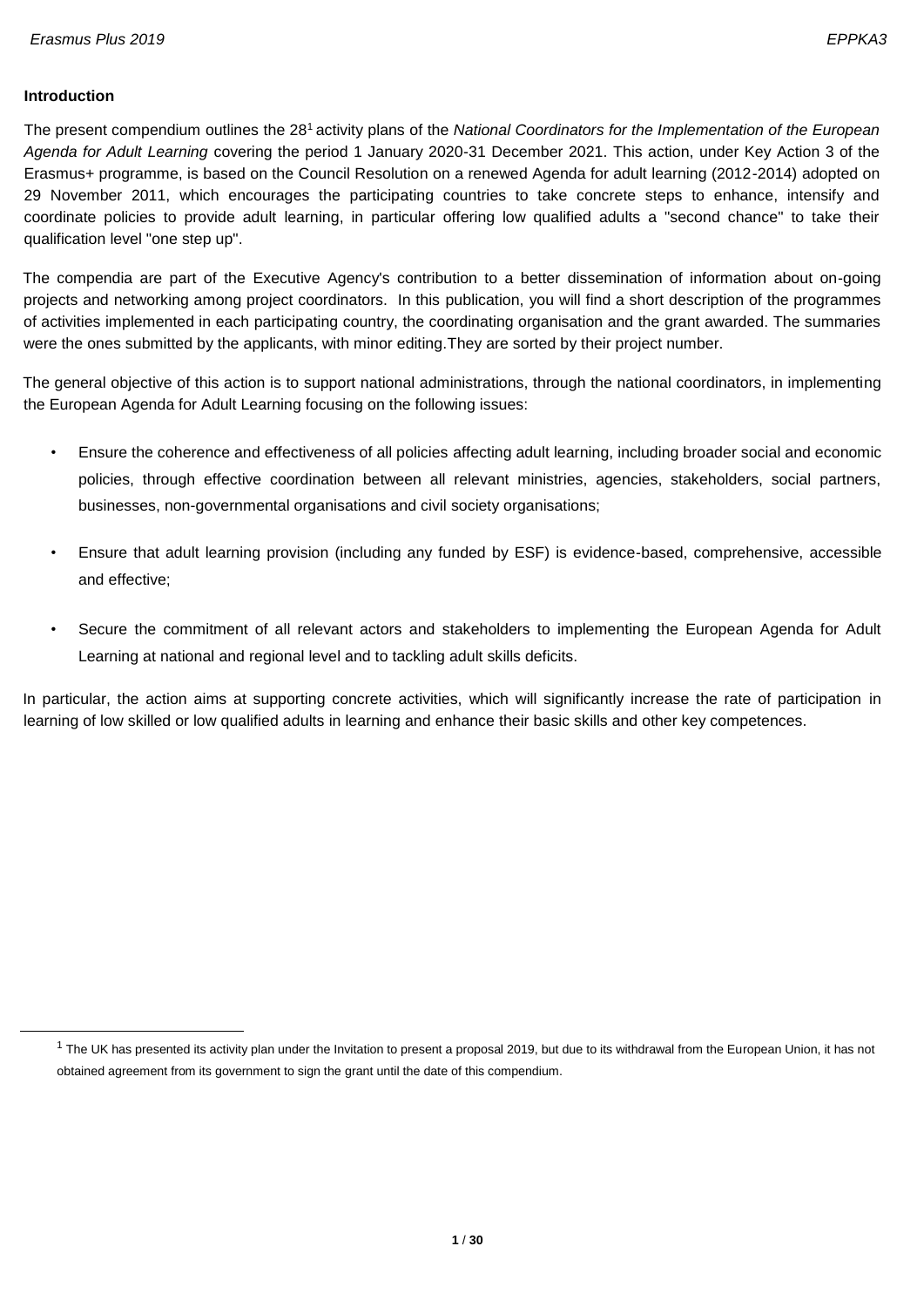| 614142 LU |  |
|-----------|--|
| 614158 TR |  |
| 614176 DE |  |
|           |  |
| 614184 IS |  |
|           |  |
| 614187 LV |  |
| 614188 BG |  |
| 614190 FI |  |
| 614192 EE |  |
| 614193 FR |  |
| 614194 IE |  |
| 614198 PT |  |
| 614199 DK |  |
| 614203 SE |  |
| 614205 MT |  |
| 614206 SI |  |
| 614207 ME |  |
| 614208 IT |  |
| 614210 LT |  |
| 614211 RO |  |
| 614212 NL |  |
| 614213 AT |  |
| 614214 EL |  |
| 614215 CZ |  |
| 614329 AL |  |
| 614341 LI |  |
| 614342 CY |  |
|           |  |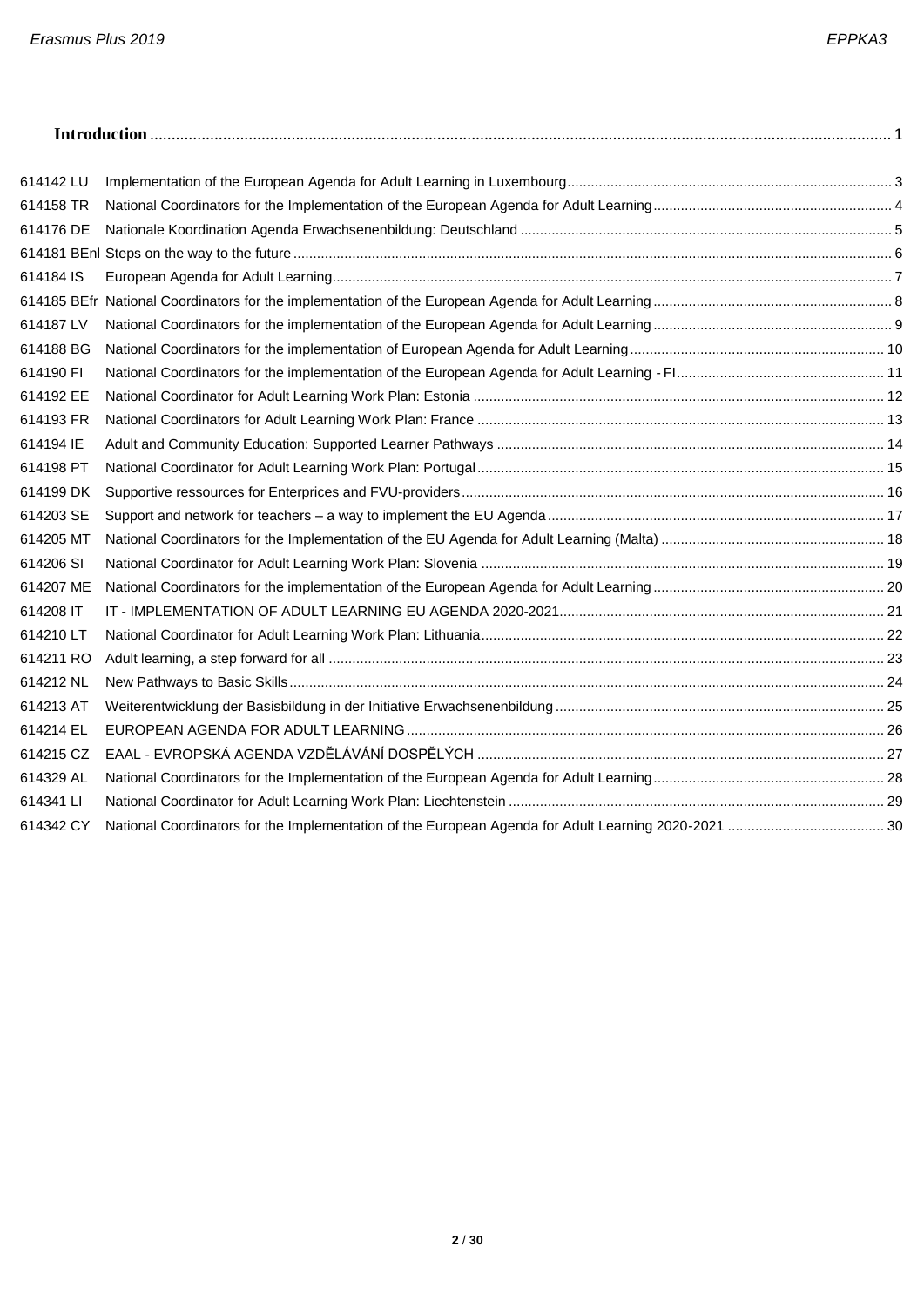## **EPPKA3 - AL-AGENDA**

<span id="page-3-0"></span>

| <b>REFERENCE:</b>        | 614142-EPP-1-2019-1-LU-EPPKA3-AL-AGENDA                                                                                                                                                                                                                                                                                                                                                                                                                                                                                                                                                                                                                                                                                                                                                                                                                                                                                                                                                                                                                                                                                                                                                                                                                                                                                                                                                                                                                                                                                                                                                                                                                                                                                                                                                                                                                                                                                                        |
|--------------------------|------------------------------------------------------------------------------------------------------------------------------------------------------------------------------------------------------------------------------------------------------------------------------------------------------------------------------------------------------------------------------------------------------------------------------------------------------------------------------------------------------------------------------------------------------------------------------------------------------------------------------------------------------------------------------------------------------------------------------------------------------------------------------------------------------------------------------------------------------------------------------------------------------------------------------------------------------------------------------------------------------------------------------------------------------------------------------------------------------------------------------------------------------------------------------------------------------------------------------------------------------------------------------------------------------------------------------------------------------------------------------------------------------------------------------------------------------------------------------------------------------------------------------------------------------------------------------------------------------------------------------------------------------------------------------------------------------------------------------------------------------------------------------------------------------------------------------------------------------------------------------------------------------------------------------------------------|
| TITLE:                   | Implementation of the European Agenda for Adult Learning in Luxembourg                                                                                                                                                                                                                                                                                                                                                                                                                                                                                                                                                                                                                                                                                                                                                                                                                                                                                                                                                                                                                                                                                                                                                                                                                                                                                                                                                                                                                                                                                                                                                                                                                                                                                                                                                                                                                                                                         |
|                          |                                                                                                                                                                                                                                                                                                                                                                                                                                                                                                                                                                                                                                                                                                                                                                                                                                                                                                                                                                                                                                                                                                                                                                                                                                                                                                                                                                                                                                                                                                                                                                                                                                                                                                                                                                                                                                                                                                                                                |
| <b>Description:</b>      | There is evidence that participation in adult education and training of is determined by age, level of education and<br>professional status. Based on these facts, the national project aims to support access to lifelong learning of low skilled<br>adults and adults who are not attracted by traditional learning offers.<br>The Government program 2018-2023 resumes systematically a lifelong learning approach. A particular focus is on<br>digital skills, development of the training offer for adults, the development of new online learning facilities and the<br>multiplication of the concepts and practices developed in the "Learning Center" of the Luxembourg University.<br>At the thematic level, three priorities from the Agenda are covered by the project:<br>1. The supply of adult learning provision in the field of basic skills<br>2. The increase of take up of the target groups most in need<br>3. Improvement of quality based on monitoring and on data about learner needs.<br>The adult education department, acting as national coordinator of the implementation of the European Agenda,<br>mobilizes trainers, training institutions and stakeholders to participate in a process of co-construction of new tools and<br>methods of training provision and adult learning promotion.<br>The actions implemented:<br>• the revision of standards and reference frameworks for basic education (literacy, numeracy, basic digital skills and<br>basic French as language for integration (FLI);<br>• the development of a handbook on methods and practices of training focused on the learner and on individual learning<br>pathways;<br>• the definition of a communication strategy and appropriate tools that respect the learners voice;<br>• an analysis of the participation in adult education and training and the implementation of a national wide survey to<br>measure learners satisfaction. |
| Coordinator:             | MINISTERE DE L'EDUCATION NATIONALE DE L'ENFANCE ET DE LA JEUNESSE                                                                                                                                                                                                                                                                                                                                                                                                                                                                                                                                                                                                                                                                                                                                                                                                                                                                                                                                                                                                                                                                                                                                                                                                                                                                                                                                                                                                                                                                                                                                                                                                                                                                                                                                                                                                                                                                              |
|                          | 15, rue Léon Hengen                                                                                                                                                                                                                                                                                                                                                                                                                                                                                                                                                                                                                                                                                                                                                                                                                                                                                                                                                                                                                                                                                                                                                                                                                                                                                                                                                                                                                                                                                                                                                                                                                                                                                                                                                                                                                                                                                                                            |
|                          | Luxembourg L-1745,LU                                                                                                                                                                                                                                                                                                                                                                                                                                                                                                                                                                                                                                                                                                                                                                                                                                                                                                                                                                                                                                                                                                                                                                                                                                                                                                                                                                                                                                                                                                                                                                                                                                                                                                                                                                                                                                                                                                                           |
|                          | Phone: 00352 2478 5235                                                                                                                                                                                                                                                                                                                                                                                                                                                                                                                                                                                                                                                                                                                                                                                                                                                                                                                                                                                                                                                                                                                                                                                                                                                                                                                                                                                                                                                                                                                                                                                                                                                                                                                                                                                                                                                                                                                         |
| <b>Approved Budget</b>   | 126.700 EUR                                                                                                                                                                                                                                                                                                                                                                                                                                                                                                                                                                                                                                                                                                                                                                                                                                                                                                                                                                                                                                                                                                                                                                                                                                                                                                                                                                                                                                                                                                                                                                                                                                                                                                                                                                                                                                                                                                                                    |
| <b>Grant Awarded</b>     | 86,000 EUR                                                                                                                                                                                                                                                                                                                                                                                                                                                                                                                                                                                                                                                                                                                                                                                                                                                                                                                                                                                                                                                                                                                                                                                                                                                                                                                                                                                                                                                                                                                                                                                                                                                                                                                                                                                                                                                                                                                                     |
| <b>Contract Duration</b> | 24 months                                                                                                                                                                                                                                                                                                                                                                                                                                                                                                                                                                                                                                                                                                                                                                                                                                                                                                                                                                                                                                                                                                                                                                                                                                                                                                                                                                                                                                                                                                                                                                                                                                                                                                                                                                                                                                                                                                                                      |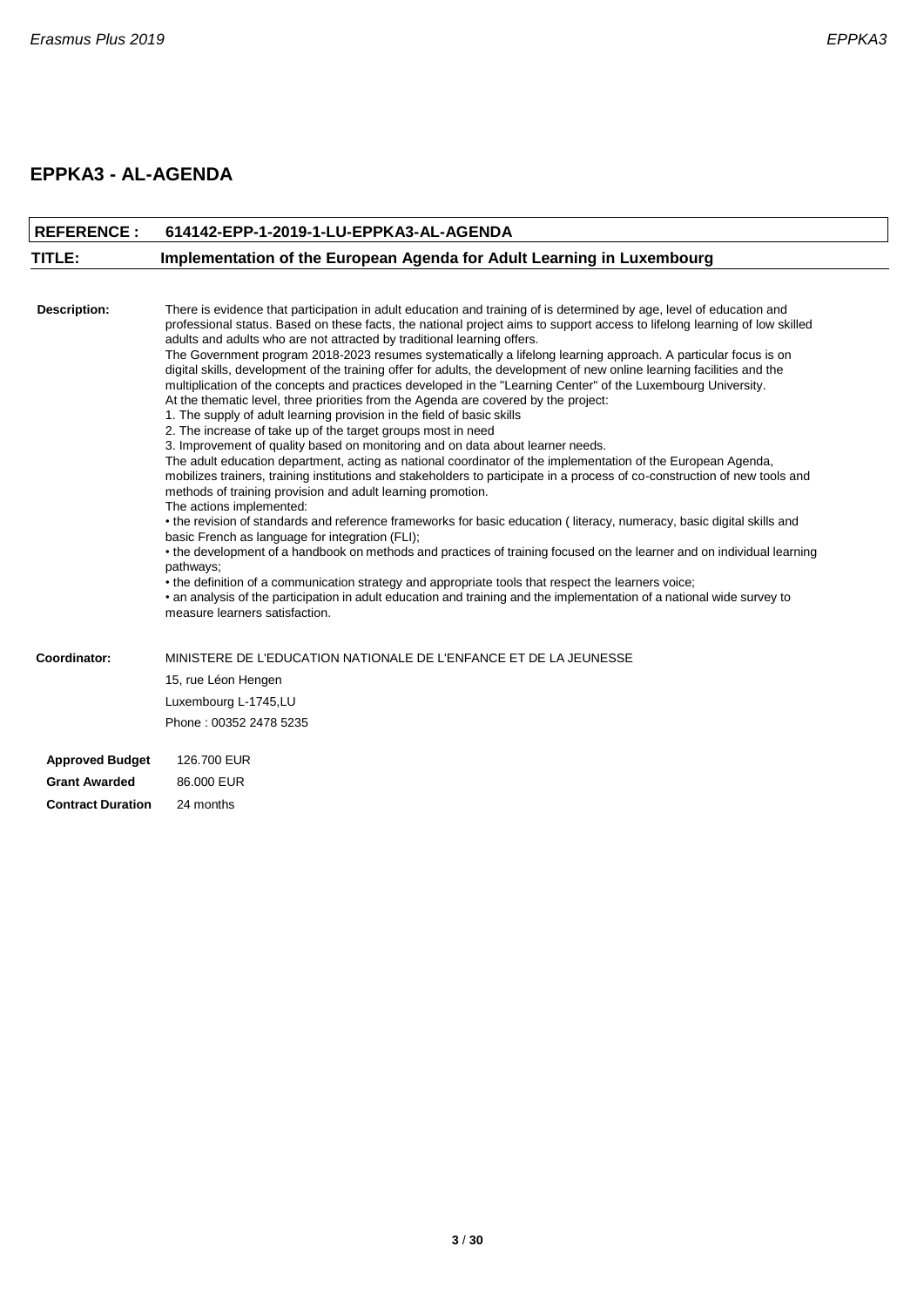<span id="page-4-0"></span>

| <b>REFERENCE:</b>           | 614158-EPP-1-2019-1-TR-EPPKA3-AL-AGENDA                                                                                                                                                                                                                                                                                                                                                                                                                                                                                                                                                                                                                                                                                                                                                                                                                                                                                                                                                                                                                                                                                                                                                                                                                                                                                                                                                                                                                                                                                                                                                                                                                                                                                                                                                                                                                                                                                                                                                                                                                                                             |
|-----------------------------|-----------------------------------------------------------------------------------------------------------------------------------------------------------------------------------------------------------------------------------------------------------------------------------------------------------------------------------------------------------------------------------------------------------------------------------------------------------------------------------------------------------------------------------------------------------------------------------------------------------------------------------------------------------------------------------------------------------------------------------------------------------------------------------------------------------------------------------------------------------------------------------------------------------------------------------------------------------------------------------------------------------------------------------------------------------------------------------------------------------------------------------------------------------------------------------------------------------------------------------------------------------------------------------------------------------------------------------------------------------------------------------------------------------------------------------------------------------------------------------------------------------------------------------------------------------------------------------------------------------------------------------------------------------------------------------------------------------------------------------------------------------------------------------------------------------------------------------------------------------------------------------------------------------------------------------------------------------------------------------------------------------------------------------------------------------------------------------------------------|
| TITLE:                      | National Coordinators for the Implementation of the European Agenda for Adult Learning                                                                                                                                                                                                                                                                                                                                                                                                                                                                                                                                                                                                                                                                                                                                                                                                                                                                                                                                                                                                                                                                                                                                                                                                                                                                                                                                                                                                                                                                                                                                                                                                                                                                                                                                                                                                                                                                                                                                                                                                              |
|                             |                                                                                                                                                                                                                                                                                                                                                                                                                                                                                                                                                                                                                                                                                                                                                                                                                                                                                                                                                                                                                                                                                                                                                                                                                                                                                                                                                                                                                                                                                                                                                                                                                                                                                                                                                                                                                                                                                                                                                                                                                                                                                                     |
| <b>Description:</b>         | Priorities:<br>Raising awareness on the issue that adults who continue to learn are more active citizens and are more employable,<br>Identifying and assessing the basic skills of adults by developing national assessment tools<br>The target groups:<br>ex-convicts, supervised freedom convicts and convicts<br>adults across Turkey which will be reached through the Provincial Directorates of MoNE and stakeholders of the project<br>in 7 plot cities representing the whole country<br>Overview of main activities:<br>Developing the national asseesment tools to identify and assess the basic skills of adults, training of trainers program,<br>needs analysis<br>A meeting with the high management level staff of the stakeholders<br>An introductory/coordination meeting of the project<br>Pilot application of the assessment tools<br>Setting up an E-platfrom<br>Setting up a mobile application for the e-platform<br>7 information sharing meetings in the 7 pilot project citities of 7 regions, representing the whole country<br>Application of the satisfaction survey<br>Application of assessment tools across Turkey<br>Writing a comprehensive report of the results of assessment tools<br>Supporting the organization of events in 81 citities during LLL week<br>An International Conference<br>Coordination at EU level<br>Disseminating and promoting of EAAL<br>Main achivements and expected impact:<br>Developed National assessment tools assessing and identifying the basic skills of adults,<br>Trained staff of Public Education Centers and Supervised Freedom Provincial Directorates<br>A coordination mechanism across Turkey with relevant stakeholders for basic skills identification and assessment,<br>LLL guidance system in pilot Public Education Centers and monitoring committee in DG<br>A comprehensive report of key findings on basic skills levels of adults<br>The result of needs analysis<br>LLL week across Turkey<br>Setting up a e platform and mobile application for broader access,<br>New networks for future cooperations |
|                             | The results of the satisfaction survey                                                                                                                                                                                                                                                                                                                                                                                                                                                                                                                                                                                                                                                                                                                                                                                                                                                                                                                                                                                                                                                                                                                                                                                                                                                                                                                                                                                                                                                                                                                                                                                                                                                                                                                                                                                                                                                                                                                                                                                                                                                              |
| Coordinator:                | MINISTRY OF NATIONAL EDUCATION                                                                                                                                                                                                                                                                                                                                                                                                                                                                                                                                                                                                                                                                                                                                                                                                                                                                                                                                                                                                                                                                                                                                                                                                                                                                                                                                                                                                                                                                                                                                                                                                                                                                                                                                                                                                                                                                                                                                                                                                                                                                      |
|                             | MEVLANA CD. BOGAZICI SK. TEKNIKOKULLAR YENIMAHALLE 21                                                                                                                                                                                                                                                                                                                                                                                                                                                                                                                                                                                                                                                                                                                                                                                                                                                                                                                                                                                                                                                                                                                                                                                                                                                                                                                                                                                                                                                                                                                                                                                                                                                                                                                                                                                                                                                                                                                                                                                                                                               |
|                             | ANKARA 06500,TR                                                                                                                                                                                                                                                                                                                                                                                                                                                                                                                                                                                                                                                                                                                                                                                                                                                                                                                                                                                                                                                                                                                                                                                                                                                                                                                                                                                                                                                                                                                                                                                                                                                                                                                                                                                                                                                                                                                                                                                                                                                                                     |
| Approved Budget 497.490 EUR |                                                                                                                                                                                                                                                                                                                                                                                                                                                                                                                                                                                                                                                                                                                                                                                                                                                                                                                                                                                                                                                                                                                                                                                                                                                                                                                                                                                                                                                                                                                                                                                                                                                                                                                                                                                                                                                                                                                                                                                                                                                                                                     |
| <b>Grant Awarded</b>        | 373.000 EUR                                                                                                                                                                                                                                                                                                                                                                                                                                                                                                                                                                                                                                                                                                                                                                                                                                                                                                                                                                                                                                                                                                                                                                                                                                                                                                                                                                                                                                                                                                                                                                                                                                                                                                                                                                                                                                                                                                                                                                                                                                                                                         |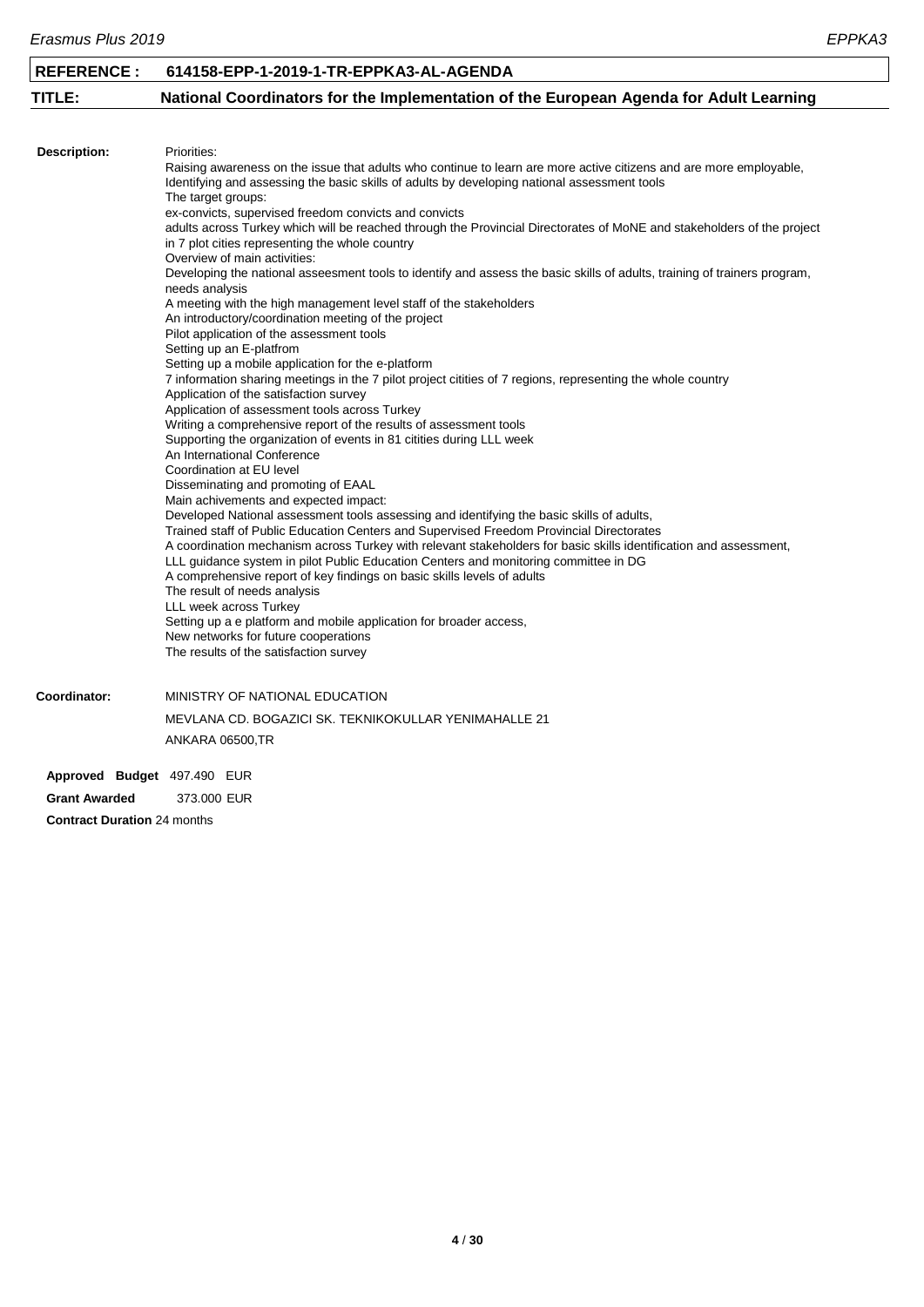<span id="page-5-0"></span>

| <b>REFERENCE:</b>                  | 614176-EPP-1-2019-1-DE-EPPKA3-AL-AGENDA                                                                                                                                                                                                                                                                                                                                                                                                                                                                                                                                                                                                                                                                                                                                                                                                                                                                                                                                                                                                                                                                                                                                                                                                                                                                                                                                                                                                                                                                                                                                                                                                                                                                                                                                                                                                                                                                                                                                                                                                                                                                        |
|------------------------------------|----------------------------------------------------------------------------------------------------------------------------------------------------------------------------------------------------------------------------------------------------------------------------------------------------------------------------------------------------------------------------------------------------------------------------------------------------------------------------------------------------------------------------------------------------------------------------------------------------------------------------------------------------------------------------------------------------------------------------------------------------------------------------------------------------------------------------------------------------------------------------------------------------------------------------------------------------------------------------------------------------------------------------------------------------------------------------------------------------------------------------------------------------------------------------------------------------------------------------------------------------------------------------------------------------------------------------------------------------------------------------------------------------------------------------------------------------------------------------------------------------------------------------------------------------------------------------------------------------------------------------------------------------------------------------------------------------------------------------------------------------------------------------------------------------------------------------------------------------------------------------------------------------------------------------------------------------------------------------------------------------------------------------------------------------------------------------------------------------------------|
| TITLE:                             | Nationale Koordination Agenda Erwachsenenbildung: Deutschland                                                                                                                                                                                                                                                                                                                                                                                                                                                                                                                                                                                                                                                                                                                                                                                                                                                                                                                                                                                                                                                                                                                                                                                                                                                                                                                                                                                                                                                                                                                                                                                                                                                                                                                                                                                                                                                                                                                                                                                                                                                  |
|                                    |                                                                                                                                                                                                                                                                                                                                                                                                                                                                                                                                                                                                                                                                                                                                                                                                                                                                                                                                                                                                                                                                                                                                                                                                                                                                                                                                                                                                                                                                                                                                                                                                                                                                                                                                                                                                                                                                                                                                                                                                                                                                                                                |
| <b>Description:</b>                | According to surveys such as the EU Labour Force Survey, participation in further education in Germany lies below the<br>EU average and far short of the benchmark established in the ET 2020 strategic framework. Consequently, national<br>coordination of the EAAL seeks to highlight the value of adult education in the context of lifelong learning and to<br>promote the significance of adult education for employability and personal development.<br>As in recent years, the National Coordination of the EAAL will prioritise the area of 'Basic Skills' and in addition, the<br>main foci of the Council's 'Upskilling Pathways' initiative will receive particular attention. The national supervisory<br>Committee for the EAAL has confirmed these two priorities in 2018. In addition to this committee the EAAL coordination<br>is also involved in sub-committees for vocational education and training and adult learning. So an extended audience<br>(associations, social partners, research organisations) can be reached and involved in the national implementation of<br>the EAAL.<br>In the context of cooperation between different ministries on federal and state level priorities of former funding periods,<br>such as digital education for the elderly or social integration/active citizenship will be addressed again.<br>The focus will be on these issues in a series of regional and national events and conferences of experts. The topics will<br>be addressed in depth from both national and European perspectives.<br>Information for the public about the Agenda's aims and concerns will be provided through targeted publicity measures.<br>These will include articles, a brochure, a website (www.agenda-erwachsenenbildung.de), an online newsletter and<br>social media networks.<br>The direct target groups for these activities are decision-makers, influencers and stakeholders, as well as political<br>representatives of adult education at every level (federal, state, municipality). The initiative is also intended to benefit<br>adult learners |
| Coordinator:                       | <b>BUNDESINSTITUT FUR BERUFSBILDUNG</b>                                                                                                                                                                                                                                                                                                                                                                                                                                                                                                                                                                                                                                                                                                                                                                                                                                                                                                                                                                                                                                                                                                                                                                                                                                                                                                                                                                                                                                                                                                                                                                                                                                                                                                                                                                                                                                                                                                                                                                                                                                                                        |
|                                    | <b>ROBERT SCHUMAN PLATZ 3</b>                                                                                                                                                                                                                                                                                                                                                                                                                                                                                                                                                                                                                                                                                                                                                                                                                                                                                                                                                                                                                                                                                                                                                                                                                                                                                                                                                                                                                                                                                                                                                                                                                                                                                                                                                                                                                                                                                                                                                                                                                                                                                  |
|                                    | <b>BONN 53175,DE</b>                                                                                                                                                                                                                                                                                                                                                                                                                                                                                                                                                                                                                                                                                                                                                                                                                                                                                                                                                                                                                                                                                                                                                                                                                                                                                                                                                                                                                                                                                                                                                                                                                                                                                                                                                                                                                                                                                                                                                                                                                                                                                           |
|                                    | Phone: ++49 228 1071627                                                                                                                                                                                                                                                                                                                                                                                                                                                                                                                                                                                                                                                                                                                                                                                                                                                                                                                                                                                                                                                                                                                                                                                                                                                                                                                                                                                                                                                                                                                                                                                                                                                                                                                                                                                                                                                                                                                                                                                                                                                                                        |
|                                    | Approved Budget 566.220,73 EUR                                                                                                                                                                                                                                                                                                                                                                                                                                                                                                                                                                                                                                                                                                                                                                                                                                                                                                                                                                                                                                                                                                                                                                                                                                                                                                                                                                                                                                                                                                                                                                                                                                                                                                                                                                                                                                                                                                                                                                                                                                                                                 |
| <b>Grant Awarded</b>               | 424.665,54 EUR                                                                                                                                                                                                                                                                                                                                                                                                                                                                                                                                                                                                                                                                                                                                                                                                                                                                                                                                                                                                                                                                                                                                                                                                                                                                                                                                                                                                                                                                                                                                                                                                                                                                                                                                                                                                                                                                                                                                                                                                                                                                                                 |
| <b>Contract Duration 24 months</b> |                                                                                                                                                                                                                                                                                                                                                                                                                                                                                                                                                                                                                                                                                                                                                                                                                                                                                                                                                                                                                                                                                                                                                                                                                                                                                                                                                                                                                                                                                                                                                                                                                                                                                                                                                                                                                                                                                                                                                                                                                                                                                                                |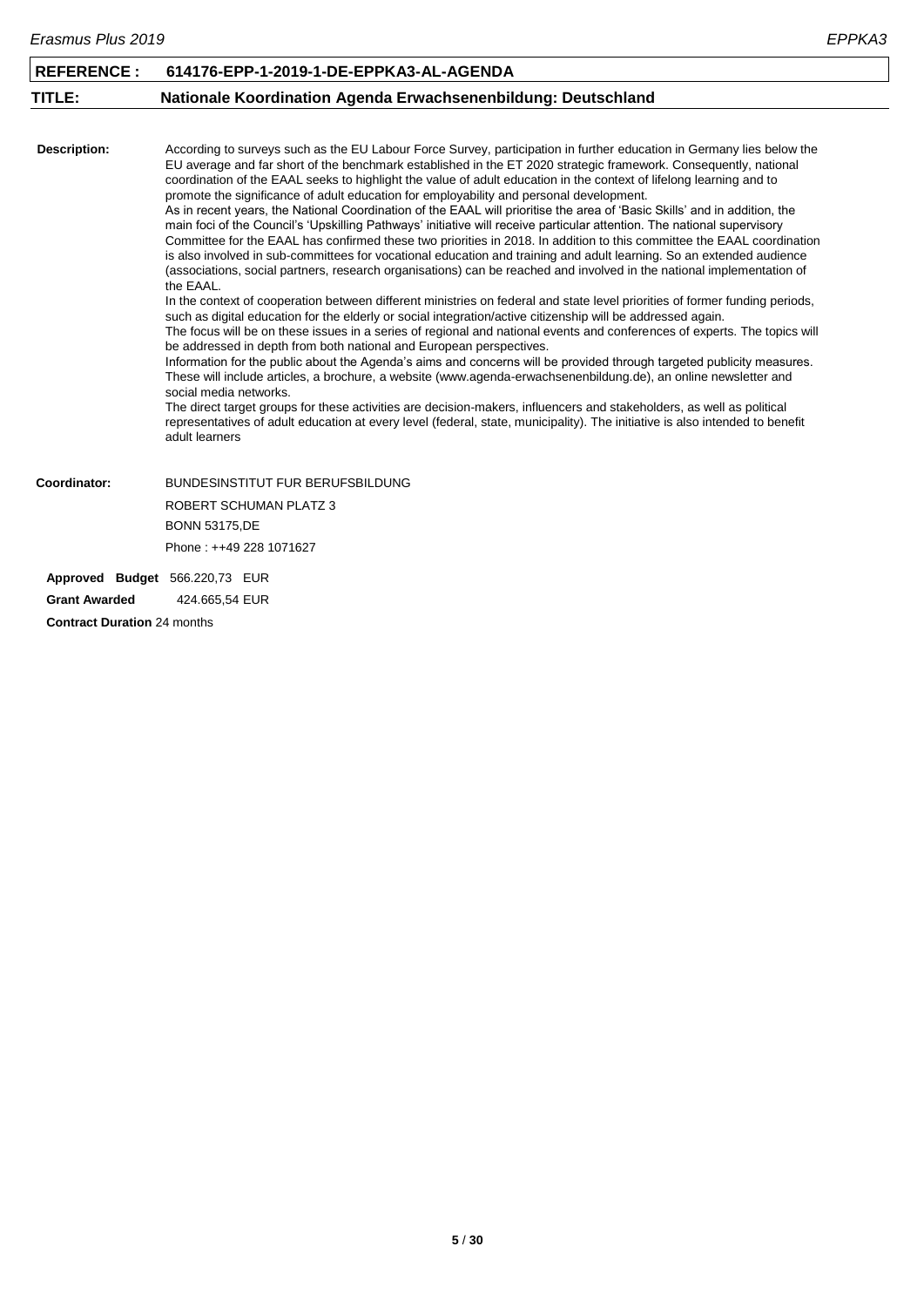<span id="page-6-0"></span>

| Erasmus Plus 2019           |                                                                                                                                                                                                                                                                                                                                                                                                                                                                                                                                                                                                                                                                                                                                                                                                                                                    | <b>EPPKA3</b> |  |
|-----------------------------|----------------------------------------------------------------------------------------------------------------------------------------------------------------------------------------------------------------------------------------------------------------------------------------------------------------------------------------------------------------------------------------------------------------------------------------------------------------------------------------------------------------------------------------------------------------------------------------------------------------------------------------------------------------------------------------------------------------------------------------------------------------------------------------------------------------------------------------------------|---------------|--|
| <b>REFERENCE:</b>           | 614181-EPP-1-2019-1-BE-EPPKA3-AL-AGENDA                                                                                                                                                                                                                                                                                                                                                                                                                                                                                                                                                                                                                                                                                                                                                                                                            |               |  |
| TITLE:                      | Steps on the way to the future                                                                                                                                                                                                                                                                                                                                                                                                                                                                                                                                                                                                                                                                                                                                                                                                                     |               |  |
|                             |                                                                                                                                                                                                                                                                                                                                                                                                                                                                                                                                                                                                                                                                                                                                                                                                                                                    |               |  |
| <b>Description:</b>         | In co-creation with a group of innovators and forerunners the Ministry of Education and Training and Employment and<br>Social Economy outlined desired scenarios for 'Living, learning and working in 2050':                                                                                                                                                                                                                                                                                                                                                                                                                                                                                                                                                                                                                                       |               |  |
|                             | From learning, working, retirement to a mosaic of living, working and learning<br>From uniform learning and working environments to stimulating networks<br>From rigid learning paths and careers to an oeuvre adapted to one's lifecycle<br>From a top-down approach to grassroots with confidence<br>From individual performance to individuals working together<br>From learning and working as a duty to emphasis on passion and talent                                                                                                                                                                                                                                                                                                                                                                                                        |               |  |
|                             | The group also defined stepping stones and transitional pathways that can lead the Flemish society towards the desired<br>scenarios.                                                                                                                                                                                                                                                                                                                                                                                                                                                                                                                                                                                                                                                                                                               |               |  |
|                             | With the goal of transforming Flanders, by 2050, into a social, open, resilient and international region which creates<br>prosperity and well-being in an innovative and sustainable way the Flemish government wants to spread the underlying<br>ideas of Vision2050 widely by inviting pioneers to share their actions and activities as an example and inspiration for<br>others.                                                                                                                                                                                                                                                                                                                                                                                                                                                               |               |  |
|                             | With the general aim to optimize convergence of the separate actions taken by different stakeholders into an overall<br>coherent framework, and to give a higher profile and impact to their combined activities, the Flemish NC wants to<br>• give optimal visibility to the desired future scenarios for living, learning and working and the stepping stones and<br>pathways leading towards them<br>• encourage relevant stakeholders to share good practices and actions as an inspiration for others<br>. liaise closely with the respective authorities and all relevant stakeholders to ensure optimal synergies<br>. sensitise all stakeholders to European Union policies, wider national policies and good practices in other countries in<br>the field of adult learning<br>• raise awareness of 'the power and joy of adult learning. |               |  |
| Coordinator:                | <b>VLAAMSE GEMEENSCHAP</b>                                                                                                                                                                                                                                                                                                                                                                                                                                                                                                                                                                                                                                                                                                                                                                                                                         |               |  |
|                             | Koning Albert II laan 15<br>Brussels 1210, BE<br>Phone: ++32 468 49 47 18                                                                                                                                                                                                                                                                                                                                                                                                                                                                                                                                                                                                                                                                                                                                                                          |               |  |
| Approved Budget 136.910 EUR |                                                                                                                                                                                                                                                                                                                                                                                                                                                                                                                                                                                                                                                                                                                                                                                                                                                    |               |  |
| <b>Grant Awarded</b>        | 101.460 EUR                                                                                                                                                                                                                                                                                                                                                                                                                                                                                                                                                                                                                                                                                                                                                                                                                                        |               |  |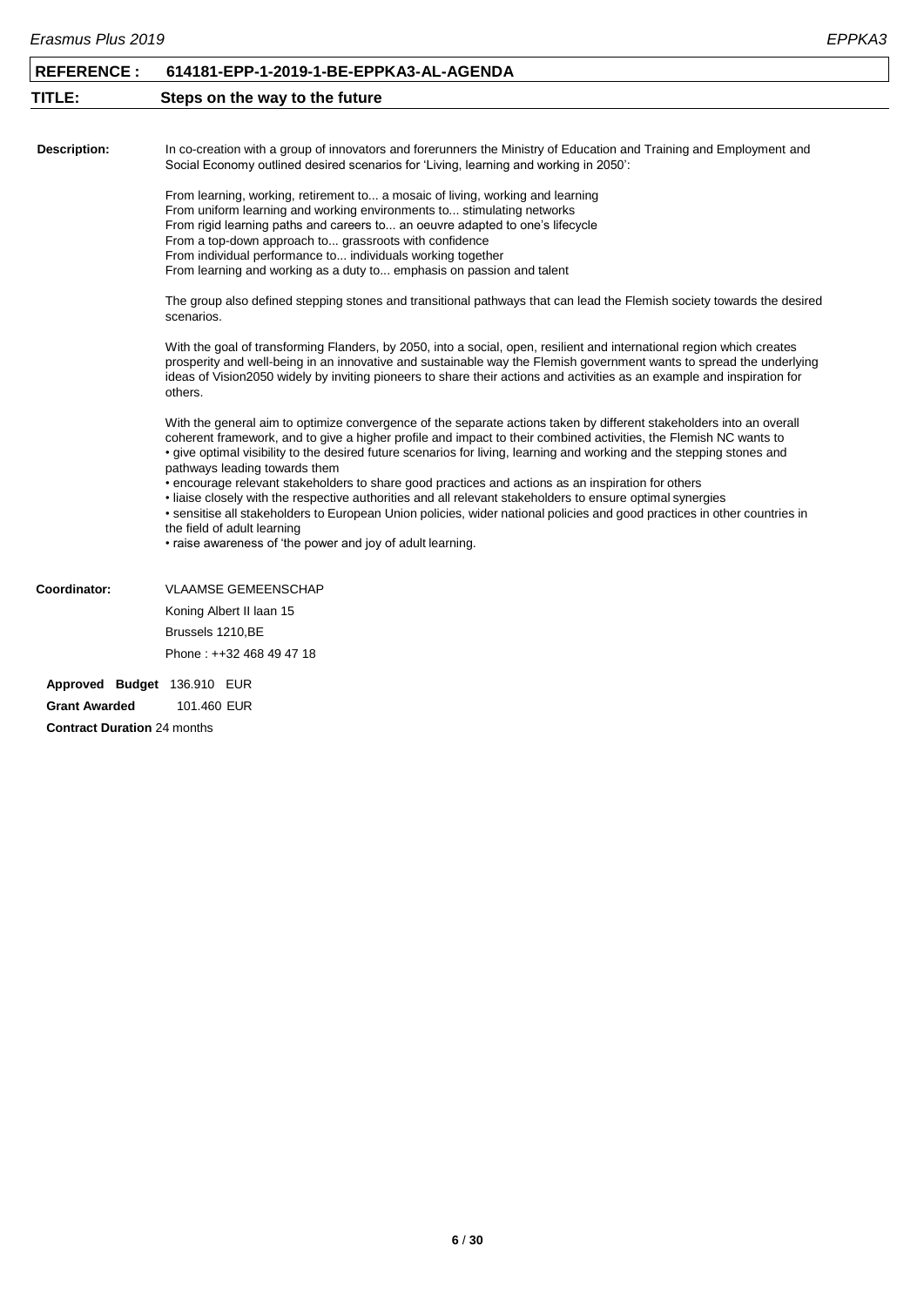<span id="page-7-0"></span>

| Erasmus Plus 2019   |                                                                                                                                                                                                                                                                                                                                                                                                                                                                                                                                                                                                                                                                                                                                                                                                                                                                                                                                                                                                                                                                                                                                                                                                                                                                                                                                                                                                                                                                                                                                                                                                                                                                                                                                                                                                                                                                                                                                                                                                  | EPPKA3 |
|---------------------|--------------------------------------------------------------------------------------------------------------------------------------------------------------------------------------------------------------------------------------------------------------------------------------------------------------------------------------------------------------------------------------------------------------------------------------------------------------------------------------------------------------------------------------------------------------------------------------------------------------------------------------------------------------------------------------------------------------------------------------------------------------------------------------------------------------------------------------------------------------------------------------------------------------------------------------------------------------------------------------------------------------------------------------------------------------------------------------------------------------------------------------------------------------------------------------------------------------------------------------------------------------------------------------------------------------------------------------------------------------------------------------------------------------------------------------------------------------------------------------------------------------------------------------------------------------------------------------------------------------------------------------------------------------------------------------------------------------------------------------------------------------------------------------------------------------------------------------------------------------------------------------------------------------------------------------------------------------------------------------------------|--------|
| <b>REFERENCE:</b>   | 614184-EPP-1-2019-1-IS-EPPKA3-AL-AGENDA                                                                                                                                                                                                                                                                                                                                                                                                                                                                                                                                                                                                                                                                                                                                                                                                                                                                                                                                                                                                                                                                                                                                                                                                                                                                                                                                                                                                                                                                                                                                                                                                                                                                                                                                                                                                                                                                                                                                                          |        |
| TITLE:              | <b>European Agenda for Adult Learning</b>                                                                                                                                                                                                                                                                                                                                                                                                                                                                                                                                                                                                                                                                                                                                                                                                                                                                                                                                                                                                                                                                                                                                                                                                                                                                                                                                                                                                                                                                                                                                                                                                                                                                                                                                                                                                                                                                                                                                                        |        |
| <b>Description:</b> | The proposal fits with several other initiatives by the Ministry of Education, Science and Culture. There is a great desire<br>to harmonise validation of competences at all levels and making it easier for people to move between school levels and<br>between non-formal, informal and formal education. The main activities during the project period will be to discuss<br>different methods towards reaching this goal and to learn from what has been successful in other European countries.<br>European tools (e.g. Europass and the EQF) will be used where possible and the emphasis placed on reaching each<br>person on individual terms and, from there, working with him/her towards reaching the desired goals. Harmonisation of<br>the validation process is of a high priority. The aim that all upper secondary schools follow the same guidelines and<br>processes. A pilot project will be run in the capital area in southwest Iceland, where unemployment has risen sharply<br>after the bankruptcy of one Icelandic airlines.<br>Furthermore, emphasis will be placed on assistance to three specific groups:<br>- immigrants (around 1/10th of the population). Many of them have some qualification in their home-countries but,<br>despite efforts from education providers, it has proven difficult for them to have them validated. This may stem from lack<br>of knowledge about the opportunities open to them or from the simple fact that most of them work long days and do not<br>have the energy to study as well. Difficulties in communication may also play a role.<br>- people with special needs, be they physical, psychological or both.<br>- reskilling groups, e.g. understanding the concept, the various needs and try to address the phenomenon in the revised<br>Act on Adult Education.<br>These groups need special attention and in many cased specific guidance and support and different methods will be<br>tested during the pilot phase. |        |
| Coordinator:        | RANNSOKNAMIDSTOD ISLANDS                                                                                                                                                                                                                                                                                                                                                                                                                                                                                                                                                                                                                                                                                                                                                                                                                                                                                                                                                                                                                                                                                                                                                                                                                                                                                                                                                                                                                                                                                                                                                                                                                                                                                                                                                                                                                                                                                                                                                                         |        |
|                     | <b>BORGARTUNI 30</b>                                                                                                                                                                                                                                                                                                                                                                                                                                                                                                                                                                                                                                                                                                                                                                                                                                                                                                                                                                                                                                                                                                                                                                                                                                                                                                                                                                                                                                                                                                                                                                                                                                                                                                                                                                                                                                                                                                                                                                             |        |
|                     | REYKJAVIK 105, IS                                                                                                                                                                                                                                                                                                                                                                                                                                                                                                                                                                                                                                                                                                                                                                                                                                                                                                                                                                                                                                                                                                                                                                                                                                                                                                                                                                                                                                                                                                                                                                                                                                                                                                                                                                                                                                                                                                                                                                                |        |
|                     | Phone: 00354 515 5834                                                                                                                                                                                                                                                                                                                                                                                                                                                                                                                                                                                                                                                                                                                                                                                                                                                                                                                                                                                                                                                                                                                                                                                                                                                                                                                                                                                                                                                                                                                                                                                                                                                                                                                                                                                                                                                                                                                                                                            |        |
|                     |                                                                                                                                                                                                                                                                                                                                                                                                                                                                                                                                                                                                                                                                                                                                                                                                                                                                                                                                                                                                                                                                                                                                                                                                                                                                                                                                                                                                                                                                                                                                                                                                                                                                                                                                                                                                                                                                                                                                                                                                  |        |

**Approved Budget** 66.789,4 EUR **Grant Awarded** 50.000 EUR **Contract Duration** 24 months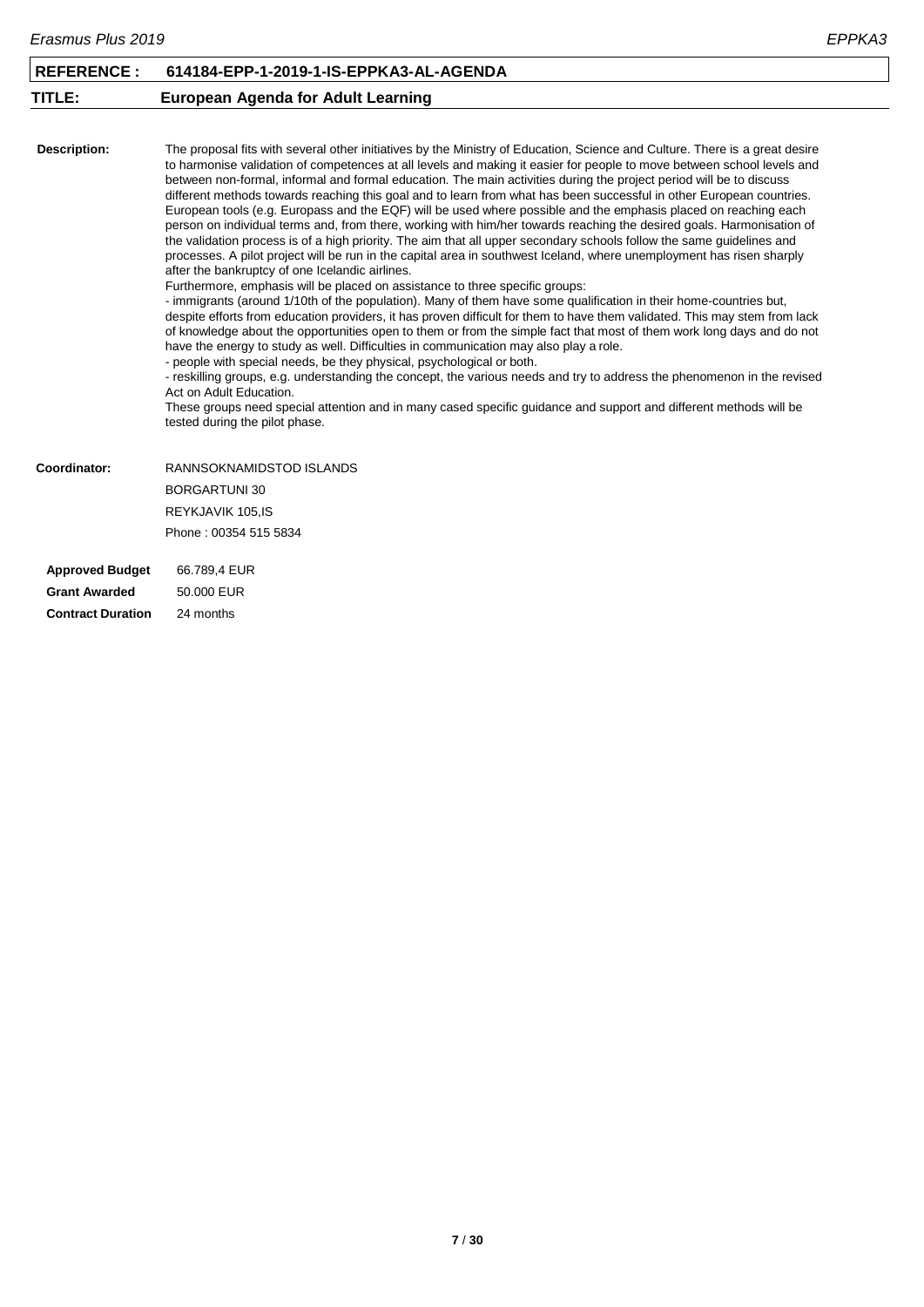<span id="page-8-0"></span>

| Erasmus Plus 2019      |                                                                                                                                                                                                                                                                                                                                                                                                                                                                                                                                                                                                                                                                                                                                                                                                                                                                                                                                                                                                                                                                                                                                                                                                                                                                                                                                                                                                                                                                                                                                                                                                                                                                                                                                                                                                                                                                                                                                      | EPPKA3 |
|------------------------|--------------------------------------------------------------------------------------------------------------------------------------------------------------------------------------------------------------------------------------------------------------------------------------------------------------------------------------------------------------------------------------------------------------------------------------------------------------------------------------------------------------------------------------------------------------------------------------------------------------------------------------------------------------------------------------------------------------------------------------------------------------------------------------------------------------------------------------------------------------------------------------------------------------------------------------------------------------------------------------------------------------------------------------------------------------------------------------------------------------------------------------------------------------------------------------------------------------------------------------------------------------------------------------------------------------------------------------------------------------------------------------------------------------------------------------------------------------------------------------------------------------------------------------------------------------------------------------------------------------------------------------------------------------------------------------------------------------------------------------------------------------------------------------------------------------------------------------------------------------------------------------------------------------------------------------|--------|
| <b>REFERENCE:</b>      | 614185-EPP-1-2019-1-BE-EPPKA3-AL-AGENDA                                                                                                                                                                                                                                                                                                                                                                                                                                                                                                                                                                                                                                                                                                                                                                                                                                                                                                                                                                                                                                                                                                                                                                                                                                                                                                                                                                                                                                                                                                                                                                                                                                                                                                                                                                                                                                                                                              |        |
| TITLE:                 | National Coordinators for the implementation of the European Agenda for Adult Learning                                                                                                                                                                                                                                                                                                                                                                                                                                                                                                                                                                                                                                                                                                                                                                                                                                                                                                                                                                                                                                                                                                                                                                                                                                                                                                                                                                                                                                                                                                                                                                                                                                                                                                                                                                                                                                               |        |
| <b>Description:</b>    | The Wallonia-Brussels Federation (French Community) and more particularly the Directorate of International Relations<br>have been involved since the first call for projects, with the main objectives of improving collaboration between the<br>various actors in adult learning (AA) in French-speaking Belgium, improving the visibility of the measures put in place<br>and optimizing the dissemination of the European adult learning agenda through the exchange of best practices, among<br>others. Indeed, as already mentioned in previous work plans, the French-speaking landscape of adult learning is very<br>fragmented and depends both on the two regions for non-formal learning and on the Wallonia-Brussels Federation for<br>formal learning, each time with different ministers competent in the field. Since the first call for projects, we have seen<br>an increased willingness to collaborate between the policies put in place by the regions and by the Wallonia-Brussels<br>Federation in the field of adult education and training. This collaboration has been facilitated by the growing role of the<br>National Coordination Team (NC) as a "relay" person. Based on the experience of previous projects, the results<br>obtained and the obstacles encountered, the national coordination team will, during this new project, work on 3 main<br>axes:1) Development of the networking set up during previous projects;2) Collaboration with the CCFL (Comité de<br>Concertation Enseignement Formation) in the implementation of a strategy to implement the European<br>Recommendation "Upskilling pathways" in French-speaking Belgium;3) Organisation of the first adult learning festival in<br>French-speaking Belgium, in order to increase the visibility of the sector while facilitating the exchange of good<br>practices between the two regions and the Wallonia-Brussels Federation. |        |
| Coordinator:           | MINISTERE DE LA COMMUNAUTE FRANÇAISE DE BELGIQUE                                                                                                                                                                                                                                                                                                                                                                                                                                                                                                                                                                                                                                                                                                                                                                                                                                                                                                                                                                                                                                                                                                                                                                                                                                                                                                                                                                                                                                                                                                                                                                                                                                                                                                                                                                                                                                                                                     |        |
|                        | BOULEVARD LEOPOLD II, 44<br>BRUXELLES 1080, BE                                                                                                                                                                                                                                                                                                                                                                                                                                                                                                                                                                                                                                                                                                                                                                                                                                                                                                                                                                                                                                                                                                                                                                                                                                                                                                                                                                                                                                                                                                                                                                                                                                                                                                                                                                                                                                                                                       |        |
|                        | Phone: 02/4132628                                                                                                                                                                                                                                                                                                                                                                                                                                                                                                                                                                                                                                                                                                                                                                                                                                                                                                                                                                                                                                                                                                                                                                                                                                                                                                                                                                                                                                                                                                                                                                                                                                                                                                                                                                                                                                                                                                                    |        |
|                        |                                                                                                                                                                                                                                                                                                                                                                                                                                                                                                                                                                                                                                                                                                                                                                                                                                                                                                                                                                                                                                                                                                                                                                                                                                                                                                                                                                                                                                                                                                                                                                                                                                                                                                                                                                                                                                                                                                                                      |        |
| <b>Approved Budget</b> | 102.055 EUR                                                                                                                                                                                                                                                                                                                                                                                                                                                                                                                                                                                                                                                                                                                                                                                                                                                                                                                                                                                                                                                                                                                                                                                                                                                                                                                                                                                                                                                                                                                                                                                                                                                                                                                                                                                                                                                                                                                          |        |
| <b>Grant Awarded</b>   | 76.540 EUR                                                                                                                                                                                                                                                                                                                                                                                                                                                                                                                                                                                                                                                                                                                                                                                                                                                                                                                                                                                                                                                                                                                                                                                                                                                                                                                                                                                                                                                                                                                                                                                                                                                                                                                                                                                                                                                                                                                           |        |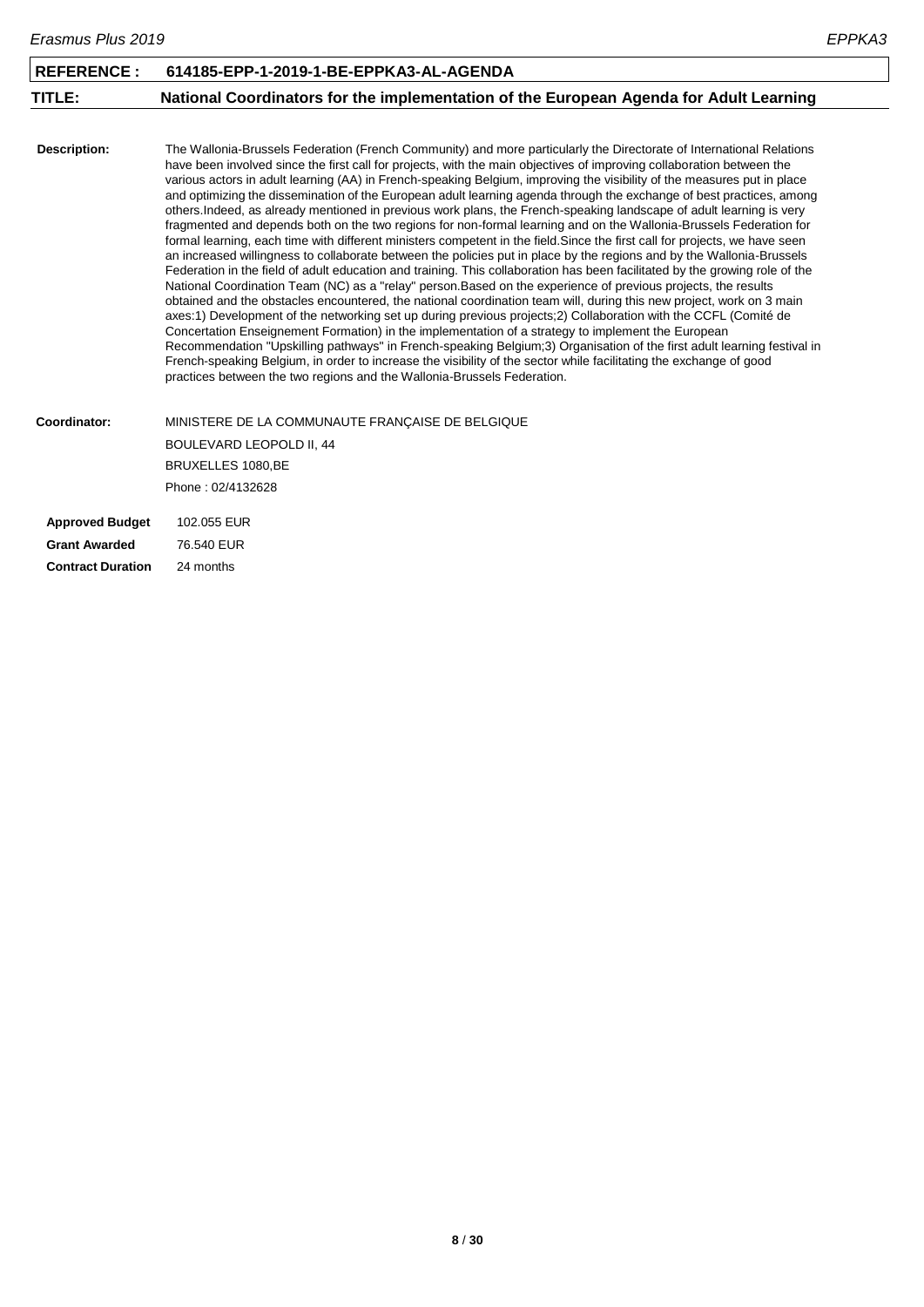<span id="page-9-0"></span>

| <b>REFERENCE:</b>                                   | 614187-EPP-1-2019-1-LV-EPPKA3-AL-AGENDA                                                                                                                                                                                                                                                                                                                                                                                                                                                                                                                                                                                                                                                                                                                                                                                                                                                                                                                                                                                                                                                                                                                                                                                                                                                                                                                                                                                                                                                                                                                                                                                                                                                                                                                                                                                                                                                                                                                                                                                                                                                                                                           |
|-----------------------------------------------------|---------------------------------------------------------------------------------------------------------------------------------------------------------------------------------------------------------------------------------------------------------------------------------------------------------------------------------------------------------------------------------------------------------------------------------------------------------------------------------------------------------------------------------------------------------------------------------------------------------------------------------------------------------------------------------------------------------------------------------------------------------------------------------------------------------------------------------------------------------------------------------------------------------------------------------------------------------------------------------------------------------------------------------------------------------------------------------------------------------------------------------------------------------------------------------------------------------------------------------------------------------------------------------------------------------------------------------------------------------------------------------------------------------------------------------------------------------------------------------------------------------------------------------------------------------------------------------------------------------------------------------------------------------------------------------------------------------------------------------------------------------------------------------------------------------------------------------------------------------------------------------------------------------------------------------------------------------------------------------------------------------------------------------------------------------------------------------------------------------------------------------------------------|
| TITLE:                                              | National Coordinators for the implementation of the European Agenda for Adult Learning                                                                                                                                                                                                                                                                                                                                                                                                                                                                                                                                                                                                                                                                                                                                                                                                                                                                                                                                                                                                                                                                                                                                                                                                                                                                                                                                                                                                                                                                                                                                                                                                                                                                                                                                                                                                                                                                                                                                                                                                                                                            |
|                                                     |                                                                                                                                                                                                                                                                                                                                                                                                                                                                                                                                                                                                                                                                                                                                                                                                                                                                                                                                                                                                                                                                                                                                                                                                                                                                                                                                                                                                                                                                                                                                                                                                                                                                                                                                                                                                                                                                                                                                                                                                                                                                                                                                                   |
| <b>Description:</b>                                 | The project aims to improve coordination and effectiveness of Adult Learning, link EU priorities and national priorities, to<br>coordinate actions, to widen national policies and good practices, to raise awareness, to implement European Agenda<br>for AL and Recommendations on Upskilling Pathways, to ensure synergies and effective communication with the<br>relevant ministries, social partners and other stakeholders.<br>The Project is a follow-up of the National Coordinators' project (2017-2019) to provide sustainability and longterm<br>impact on policy implementation. In the Project designing new 10 modules based on key competences for LLL and<br>sectoral needs and using learning outcomes is planned.<br>In 2019, "The Guidelines for Designing and Implementation of Non-formal Education Programmes" and "The Guidelines<br>for Licencing of Non-formal Education Programmes" are being developed. It is planned to promote quality of non-formal<br>education using the Guidelines. In the current NC the working group of AL experts is responsible for preparatory work<br>(recommendations, terminology, guidelines) to develop Adult Learning Development Plan (2021-2023). In 2020, the<br>Plan will be developed. Implementation will be started in 2021: amendments in legislation, monitoring of<br>implementation.<br>The Plan forsees:<br>• enhancing and coordinating AL policy, cooperation and collaboration,<br>• outreach strategies to reach individuals,<br>• engagement of employers, workplace learning,<br>• developing systems for validation of non-formal learning and upskilling pathways on 3 steps: skills assessment,<br>tailored, flexible and quality learning offer, validation and recognition of skills acquired,<br>• improving the quality of non-formal education,<br>• modelling and ensuring a system for the funding AL,<br>. ensuring that AL better reflects labour market and individual needs,<br>• offer low skilled adults access to upskilling pathways according to their individual needs.<br>The Project will be implemented in a close cooperation with EPALE. |
| Coordinator:                                        | LR IZGLITIBAS UN ZINATNES MINISTRIJA                                                                                                                                                                                                                                                                                                                                                                                                                                                                                                                                                                                                                                                                                                                                                                                                                                                                                                                                                                                                                                                                                                                                                                                                                                                                                                                                                                                                                                                                                                                                                                                                                                                                                                                                                                                                                                                                                                                                                                                                                                                                                                              |
|                                                     | <b>VALNU STREET 2</b>                                                                                                                                                                                                                                                                                                                                                                                                                                                                                                                                                                                                                                                                                                                                                                                                                                                                                                                                                                                                                                                                                                                                                                                                                                                                                                                                                                                                                                                                                                                                                                                                                                                                                                                                                                                                                                                                                                                                                                                                                                                                                                                             |
|                                                     | <b>RIGA 1050,LV</b>                                                                                                                                                                                                                                                                                                                                                                                                                                                                                                                                                                                                                                                                                                                                                                                                                                                                                                                                                                                                                                                                                                                                                                                                                                                                                                                                                                                                                                                                                                                                                                                                                                                                                                                                                                                                                                                                                                                                                                                                                                                                                                                               |
|                                                     | Phone: +37167047754                                                                                                                                                                                                                                                                                                                                                                                                                                                                                                                                                                                                                                                                                                                                                                                                                                                                                                                                                                                                                                                                                                                                                                                                                                                                                                                                                                                                                                                                                                                                                                                                                                                                                                                                                                                                                                                                                                                                                                                                                                                                                                                               |
| Approved Budget 182.667 EUR<br><b>Grant Awarded</b> | 137.000 EUR                                                                                                                                                                                                                                                                                                                                                                                                                                                                                                                                                                                                                                                                                                                                                                                                                                                                                                                                                                                                                                                                                                                                                                                                                                                                                                                                                                                                                                                                                                                                                                                                                                                                                                                                                                                                                                                                                                                                                                                                                                                                                                                                       |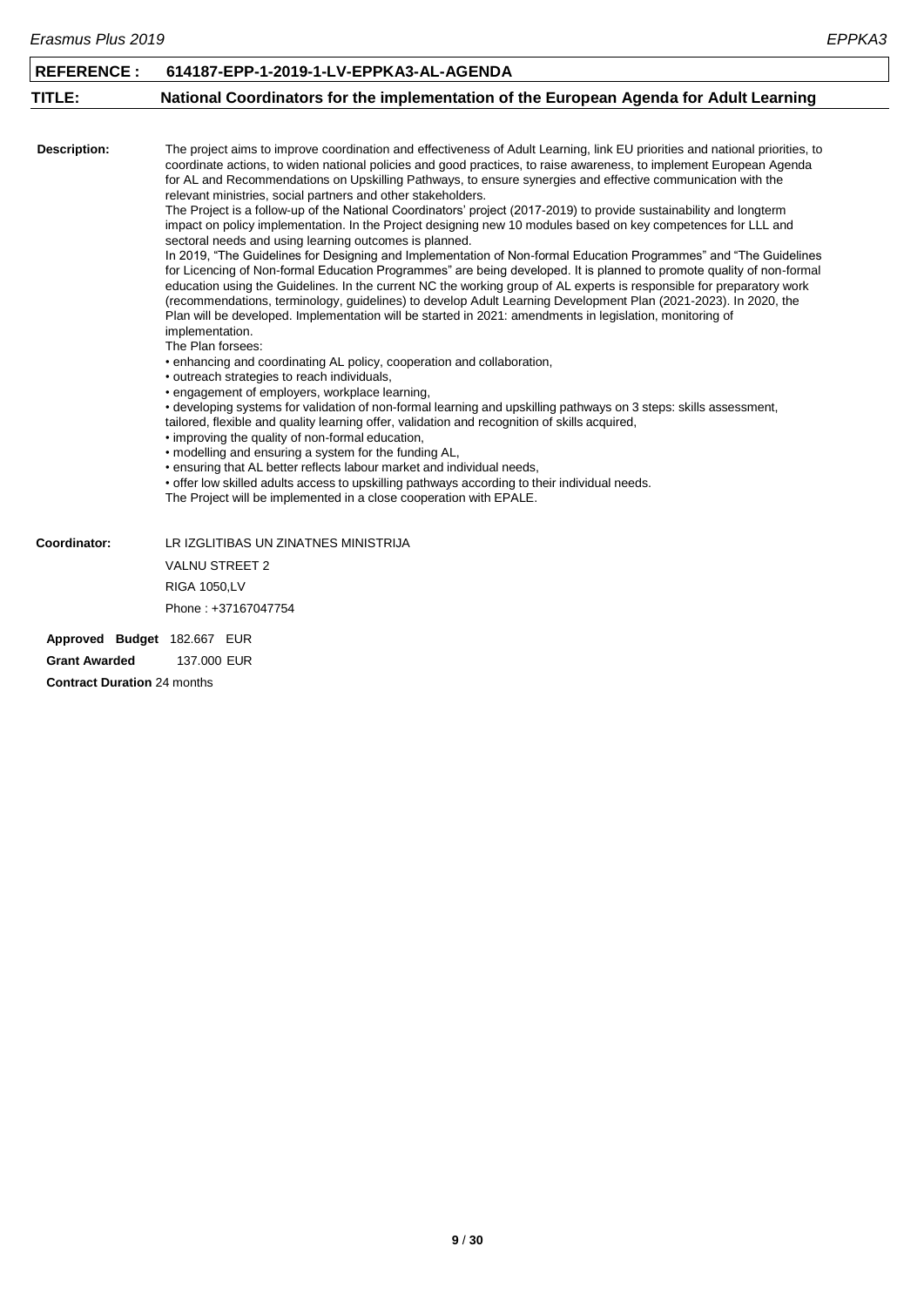<span id="page-10-0"></span>

| <b>REFERENCE:</b>        | 614188-EPP-1-2019-1-BG-EPPKA3-AL-AGENDA                                                                                                                                                                                                                                                                                                                                                                                                                                                                     |
|--------------------------|-------------------------------------------------------------------------------------------------------------------------------------------------------------------------------------------------------------------------------------------------------------------------------------------------------------------------------------------------------------------------------------------------------------------------------------------------------------------------------------------------------------|
| TITLE:                   | National Coordinators for the implementation of European Agenda for Adult                                                                                                                                                                                                                                                                                                                                                                                                                                   |
|                          |                                                                                                                                                                                                                                                                                                                                                                                                                                                                                                             |
| <b>Description:</b>      | For the period 2020 – 2021 the efforts of the National Coordinator for the implementation of the European Agenda for<br>adult learning will be targeted to activation of stakeholders cooperation as well as to improvement of prerequisites for<br>the application of effective policies in the adult learning sector.<br>The project proposal has the following specific aims:<br>- improvement of stakeholders coordination in the sector of adult learning by sustaining already established structures |
|                          | at national, regional and local level;                                                                                                                                                                                                                                                                                                                                                                                                                                                                      |
|                          | - development of effective policies for education and training of adults through transnational cooperation;<br>- drafting recommendation for the period of 2021-2027 on the base of impact assessment of the public policies in the<br>adult learning sector;                                                                                                                                                                                                                                               |
|                          | - awareness raising through the active dialogue of stakeholders and effective dissemination of good practices and<br>inspiring experiences.                                                                                                                                                                                                                                                                                                                                                                 |
|                          | The key target groups are representatives of the previously established structures which are consolidated within the<br>National Adult Learning Platform "United for the adults learning" (NALP) and these are: the NALP Coordination Council,<br>the National Lifelong Learning Coordination Committee, Regional Coordination Committees and the National network of<br>institutions and organizations for adult education and training.                                                                   |
|                          | A major challenge for the coordination infrastructure in place in Bulgaria remains the activation of all its structural<br>components, in particular towards widening the interaction of stakeholders at regional level with a focus on adult<br>learning providers, developing regional adult learning networks, sharing best practices that respond to the adult<br>learners individual needs.                                                                                                            |
|                          | The project proposal incorporates the activities at all coordination levels - local, regional and national. The actions will<br>strengthen synergies between different stakeholders and will support identification and formulation of common<br>recommendations for the next programming period 2021-2027.                                                                                                                                                                                                 |
| Coordinator:             | MINISTRY OF EDUCATION AND SCIENCE                                                                                                                                                                                                                                                                                                                                                                                                                                                                           |
|                          | Kniaz Dondukov Blvd, 2A                                                                                                                                                                                                                                                                                                                                                                                                                                                                                     |
|                          | <b>SOFIA 1000,BG</b>                                                                                                                                                                                                                                                                                                                                                                                                                                                                                        |
|                          | Phone: 024241114                                                                                                                                                                                                                                                                                                                                                                                                                                                                                            |
| <b>Approved Budget</b>   | 222.490 EUR                                                                                                                                                                                                                                                                                                                                                                                                                                                                                                 |
| <b>Grant Awarded</b>     | 166.867,5 EUR                                                                                                                                                                                                                                                                                                                                                                                                                                                                                               |
| <b>Contract Duration</b> | 24 months                                                                                                                                                                                                                                                                                                                                                                                                                                                                                                   |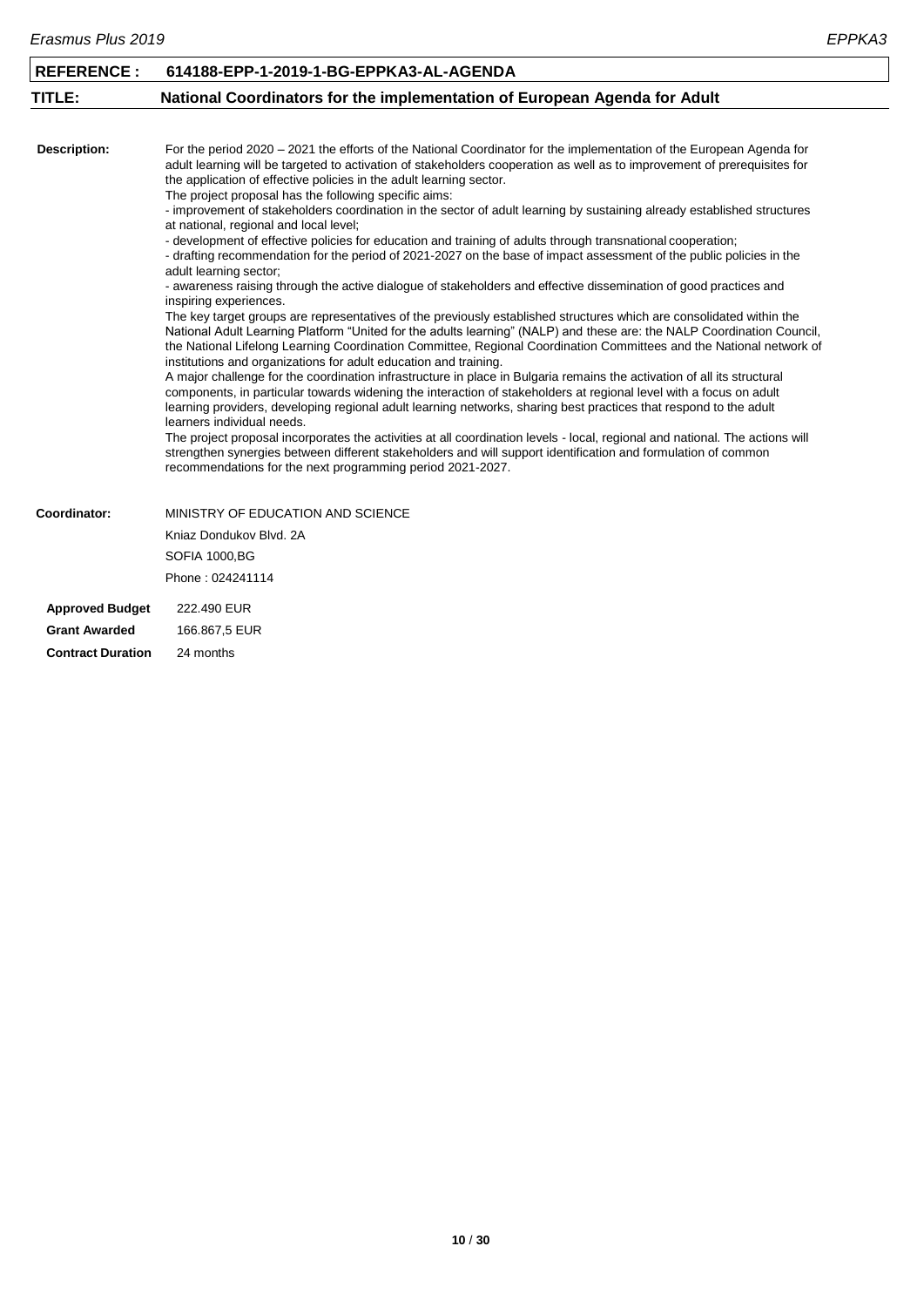<span id="page-11-0"></span>

| <b>REFERENCE:</b>        | 614190-EPP-1-2019-1-FI-EPPKA3-AL-AGENDA                                                                                                                                                                                                                                                                                                                                                                                                                                                                                                     |
|--------------------------|---------------------------------------------------------------------------------------------------------------------------------------------------------------------------------------------------------------------------------------------------------------------------------------------------------------------------------------------------------------------------------------------------------------------------------------------------------------------------------------------------------------------------------------------|
| TITLE:                   | National Coordinators for the implementation of the European Agenda for Adult Learning - FI                                                                                                                                                                                                                                                                                                                                                                                                                                                 |
|                          |                                                                                                                                                                                                                                                                                                                                                                                                                                                                                                                                             |
| <b>Description:</b>      | During the current project a roadmap for Upskilling Pathways has been created. The roadmap, what is needed in<br>Finland, has three goals:                                                                                                                                                                                                                                                                                                                                                                                                  |
|                          | 1. Development of a consistent basic skills mapping tool to be used by frontline education, training, and quidance<br>services                                                                                                                                                                                                                                                                                                                                                                                                              |
|                          | 2. Creation of instruction booklet for VET and other training providers supporting the implementation of the existing<br>funding instruments and methods in producing and managing tailored training offers                                                                                                                                                                                                                                                                                                                                 |
|                          | 3. increase efforts to raise awareness of the basic skills problematic in training sectors and in society<br>Of these parts, the instruction booklet for VET "Basic skills for VET providers" will be finished during the current project.<br>The new project will concentrate on building the other two goals, as well as securing the use of the instruction booklet,<br>so VET and other training providers are able to make realistic and tempting learning offers to different kind of adult<br>learners.                              |
|                          | There is no coordinated basic skills policy, nor strategy available in Finland at the moment. The project aims to<br>1. build up a follow-up system about who does what in the country for adult basic skills, and what the results are; there<br>are projects and active actors, but Finland lacks co-ordination and the big picture<br>2. support the use of Open badges (https://openbadges.org/) in validating prior learning in the society; this can be done<br>in e.g. workshops, labour market training or in "ohjaamos" for NEETS. |
|                          | Target groups of the new project are primarily VET and other training providers, workshops, liberal adult education<br>institutes, local one-stop-shop guidance centres for young adults (70+ "Ohjaamos") and for immigrants (5 Skills<br>Centres) nationwide and public employment services. At the national level more co-operation between ministries of<br>Education and Culture (www.minedu.fi) and the Economic affairs and Employment (www.tem.fi) is needed.                                                                        |
| Coordinator:             | Opetus ja Kultturiministeriö                                                                                                                                                                                                                                                                                                                                                                                                                                                                                                                |
|                          | Meritullinkatu 10                                                                                                                                                                                                                                                                                                                                                                                                                                                                                                                           |
|                          | Helsinki 00023,FI                                                                                                                                                                                                                                                                                                                                                                                                                                                                                                                           |
|                          | Phone: +358 2953 30398                                                                                                                                                                                                                                                                                                                                                                                                                                                                                                                      |
| <b>Approved Budget</b>   | 116,000 EUR                                                                                                                                                                                                                                                                                                                                                                                                                                                                                                                                 |
| <b>Grant Awarded</b>     | 87,000 EUR                                                                                                                                                                                                                                                                                                                                                                                                                                                                                                                                  |
| <b>Contract Duration</b> | 24 months                                                                                                                                                                                                                                                                                                                                                                                                                                                                                                                                   |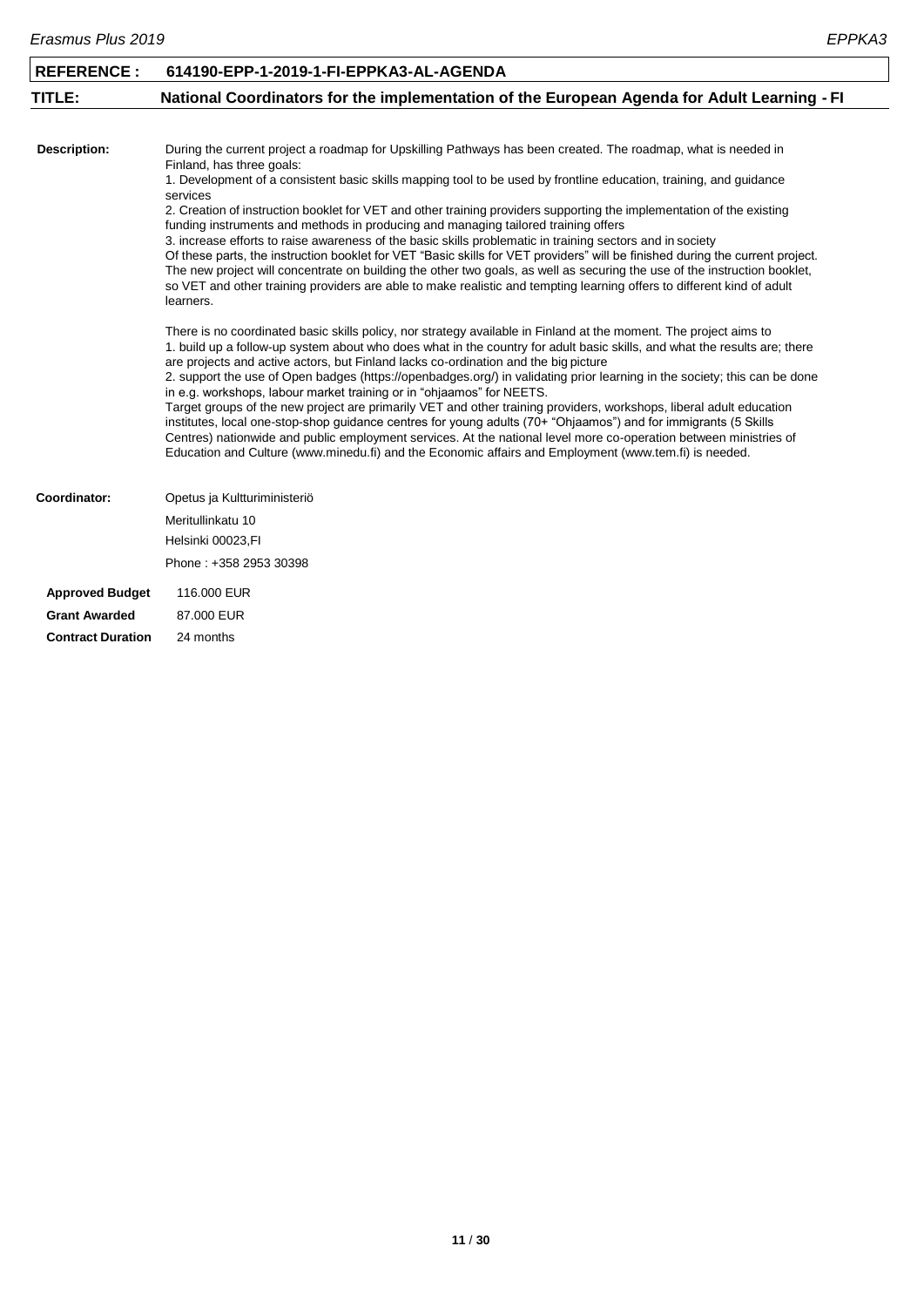<span id="page-12-0"></span>

| <b>REFERENCE:</b>           | 614192-EPP-1-2019-1-EE-EPPKA3-AL-AGENDA                                                                                                                                                                                                                                                                                                                                                                                                                                                                                                                                                         |
|-----------------------------|-------------------------------------------------------------------------------------------------------------------------------------------------------------------------------------------------------------------------------------------------------------------------------------------------------------------------------------------------------------------------------------------------------------------------------------------------------------------------------------------------------------------------------------------------------------------------------------------------|
| TITLE:                      | National Coordinator for Adult Learning Work Plan: Estonia                                                                                                                                                                                                                                                                                                                                                                                                                                                                                                                                      |
|                             |                                                                                                                                                                                                                                                                                                                                                                                                                                                                                                                                                                                                 |
| <b>Description:</b>         | In Estonia, participation in lifelong learning among the 25–64 age group has increased steadily (2016 – 15.7%, 2018 –<br>19.7%). Nevertheless, there are groups of adults the participation rate of which is significantly below average. Adults<br>with lower levels of education (basic education or lower) are one of the latter.<br>Reaching them and supporting their return to education system are among the most important problems needing to be                                                                                                                                       |
|                             | addressed.                                                                                                                                                                                                                                                                                                                                                                                                                                                                                                                                                                                      |
|                             | In order to inform the education specialists, social workers and other responsible stakeholders in the field, to raise their<br>awareness and encourage them to support people with lower levels of education, incl. parents of young children return<br>to education system, it is necessary to involve the local governments to much larger extent and develop the skills and<br>knowledge of the respective specialists.                                                                                                                                                                     |
|                             | Local governments alongside with other stakeholders of the adult learning serve as the direct target group of the current<br>project. The education specialists and social workers as well as other responsible operators in the field are the key<br>persons within the group.                                                                                                                                                                                                                                                                                                                 |
|                             | The indirect target group comprises adults with lower levels of education, incl. parents of young children.                                                                                                                                                                                                                                                                                                                                                                                                                                                                                     |
|                             | The general objective of the project lies in increasing the number of learners.                                                                                                                                                                                                                                                                                                                                                                                                                                                                                                                 |
|                             | The specific objectives include enhanced cooperation among local municipalities, education providers and other<br>stakeholders.                                                                                                                                                                                                                                                                                                                                                                                                                                                                 |
|                             | In order to meet the objectives, dissemination and development activities for the representatives of the education and<br>social fields are held, good practice is shared and recommendations are developed. Information seminars are held for<br>the parents of young children and the staff of nursery schools, supported by the dissemination targeted at parents of<br>young children. Thematic TV serial is produced by the Estonian Public Broadcasting to share cooperation practices<br>aiming at bringing adults back to education system and raising the awareness of general public. |
| Coordinator:                | EESTI TAISKASVANUTE KOOLITAJATE ASSOTSIATSIOON ANDRAS                                                                                                                                                                                                                                                                                                                                                                                                                                                                                                                                           |
|                             | JOE TN 9                                                                                                                                                                                                                                                                                                                                                                                                                                                                                                                                                                                        |
|                             | TALLINN HARJU 10151, EE                                                                                                                                                                                                                                                                                                                                                                                                                                                                                                                                                                         |
|                             | Phone: +3726211671                                                                                                                                                                                                                                                                                                                                                                                                                                                                                                                                                                              |
| Approved Budget 140.000 EUR |                                                                                                                                                                                                                                                                                                                                                                                                                                                                                                                                                                                                 |
| <b>Grant Awarded</b>        | 105,000 EUR                                                                                                                                                                                                                                                                                                                                                                                                                                                                                                                                                                                     |
|                             | $\mathbf{a}$ $\mathbf{a}$ $\mathbf{a}$ $\mathbf{a}$ $\mathbf{a}$                                                                                                                                                                                                                                                                                                                                                                                                                                                                                                                                |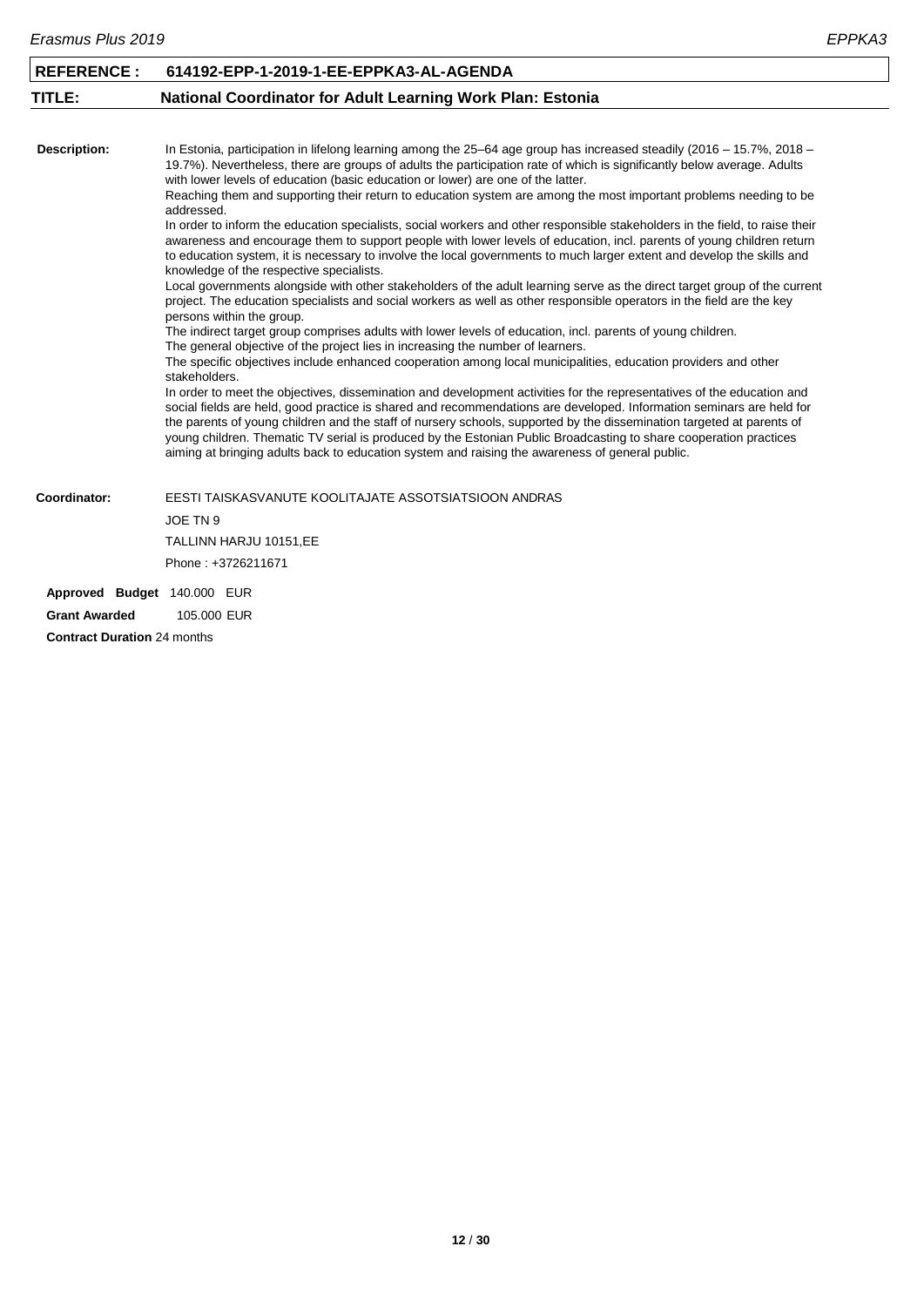<span id="page-13-0"></span>

| <b>REFERENCE:</b>    | 614193-EPP-1-2019-1-FR-EPPKA3-AL-AGENDA                                                                                                                                                                                                                                                                                                                                                                                                                                                                                                                                                                                                                                                                                                                                                                                                                                                        |
|----------------------|------------------------------------------------------------------------------------------------------------------------------------------------------------------------------------------------------------------------------------------------------------------------------------------------------------------------------------------------------------------------------------------------------------------------------------------------------------------------------------------------------------------------------------------------------------------------------------------------------------------------------------------------------------------------------------------------------------------------------------------------------------------------------------------------------------------------------------------------------------------------------------------------|
| TITLE:               | <b>National Coordinators for Adult Learning Work Plan: France</b>                                                                                                                                                                                                                                                                                                                                                                                                                                                                                                                                                                                                                                                                                                                                                                                                                              |
|                      |                                                                                                                                                                                                                                                                                                                                                                                                                                                                                                                                                                                                                                                                                                                                                                                                                                                                                                |
| Description:         | Since 2012, the European Agenda for Adult Learning (EAAL) has brought together the adult learning stakeholders in<br>France within an active steering committee, composed by 6 ministries and 11 main national actors of this field. This<br>committee has been working for more than seven years on issues related to the conditions of access to training for<br>adults away from employment and access to apprenticeship for young adults. Its reflections lead to studies and<br>experiments carried out by experts towards creation of tools to support professionals especially in guidance, in their<br>initiatives for the most vulnerable adults.                                                                                                                                                                                                                                     |
|                      | For the implementation of the EAAL-5 2020-2021, the key consultation areas of the steering committee in February<br>2019 are as follows:<br>- The operationalization of the work carried out during the EAAL-4 on Work-Place Learning by implementing<br>experiments on site with the aim of contributing to the deployment of this pedagogical modality in favor of the least<br>adults qualified.<br>- The analysis of how, since 2014, certifications are built and divided into skill blocks. The goal is to propose a<br>prefiguration of a methodological guide with the aim of homogenizing the methods used to build certifications.<br>- The large-scale dissemination of the work carried out on transverse skills as well as the valorization of all<br>accomplishments, previous work, ongoing and to come with the support of adult learning stakeholders' broadcast<br>networks. |
| Coordinator:         | AGENCE ERASMUS+ FRANCE / EDUCATION FORMATION                                                                                                                                                                                                                                                                                                                                                                                                                                                                                                                                                                                                                                                                                                                                                                                                                                                   |
|                      | 9 RUE DES GAMIINS                                                                                                                                                                                                                                                                                                                                                                                                                                                                                                                                                                                                                                                                                                                                                                                                                                                                              |
|                      | BORDEAUX 33000, FR                                                                                                                                                                                                                                                                                                                                                                                                                                                                                                                                                                                                                                                                                                                                                                                                                                                                             |
|                      | Phone: +33535002719                                                                                                                                                                                                                                                                                                                                                                                                                                                                                                                                                                                                                                                                                                                                                                                                                                                                            |
|                      | Approved Budget 448.072,04 EUR                                                                                                                                                                                                                                                                                                                                                                                                                                                                                                                                                                                                                                                                                                                                                                                                                                                                 |
| <b>Grant Awarded</b> | 336.054.03 EUR                                                                                                                                                                                                                                                                                                                                                                                                                                                                                                                                                                                                                                                                                                                                                                                                                                                                                 |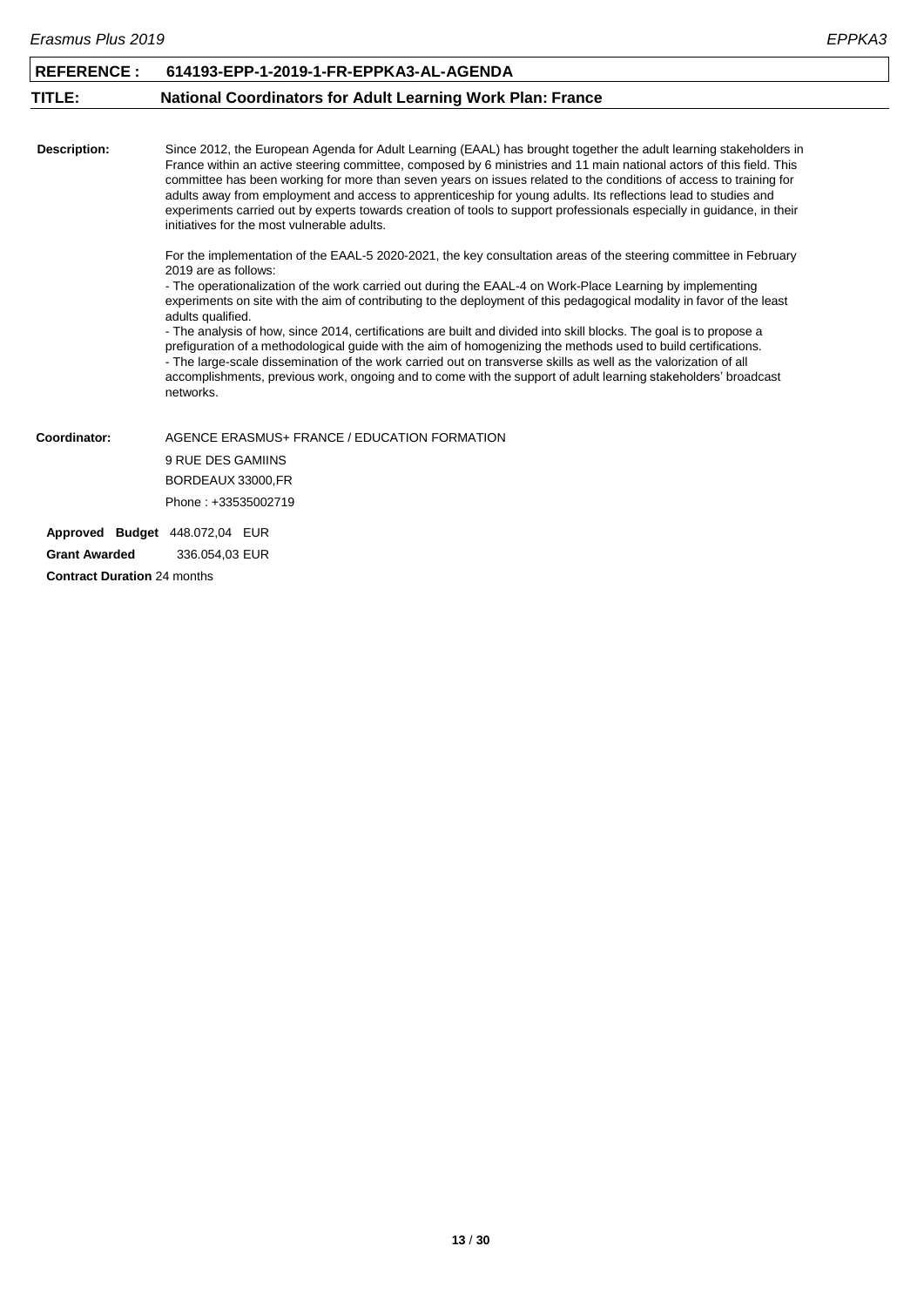<span id="page-14-0"></span>

| Erasmus Plus 2019   |                                                                                                                                                                                                                                                                                                                                                                                                                                                                                                                                                                                                                                                                                                                                                                       | EPPKA3 |
|---------------------|-----------------------------------------------------------------------------------------------------------------------------------------------------------------------------------------------------------------------------------------------------------------------------------------------------------------------------------------------------------------------------------------------------------------------------------------------------------------------------------------------------------------------------------------------------------------------------------------------------------------------------------------------------------------------------------------------------------------------------------------------------------------------|--------|
| <b>REFERENCE:</b>   | 614194-EPP-1-2019-1-IE-EPPKA3-AL-AGENDA                                                                                                                                                                                                                                                                                                                                                                                                                                                                                                                                                                                                                                                                                                                               |        |
| TITLE:              | <b>Adult and Community Education: Supported Learner Pathways</b>                                                                                                                                                                                                                                                                                                                                                                                                                                                                                                                                                                                                                                                                                                      |        |
|                     |                                                                                                                                                                                                                                                                                                                                                                                                                                                                                                                                                                                                                                                                                                                                                                       |        |
| <b>Description:</b> | Adult and Community Education: Supported Learner Pathways 2020-2021                                                                                                                                                                                                                                                                                                                                                                                                                                                                                                                                                                                                                                                                                                   |        |
|                     | The aim of this project is to develop innovative and community based methods, identify the needs of learners, and<br>develop policy recommendations for engaging vulnerable and marginalised adults in Irish adult education.                                                                                                                                                                                                                                                                                                                                                                                                                                                                                                                                         |        |
|                     | This will involve a framework of activities that collectively analyse and build understanding of current learner pathways<br>in Ireland; develop new models of best practice, and offer clear policy solutions to Irish and European policy makers.<br>These activities have been developed based on the Recommendation of Upskilling Pathways and Recommendation's<br>three priority areas.                                                                                                                                                                                                                                                                                                                                                                          |        |
|                     | 2020-2021 Priority Areas:                                                                                                                                                                                                                                                                                                                                                                                                                                                                                                                                                                                                                                                                                                                                             |        |
|                     | • Community and adult education<br>• Professional development of adult educators<br>• Recognition of prior learning<br>• Uptake of courses and services<br>• Understanding and advocating on behalf of the needs of adult learners<br>• Engaging low qualified employees<br>• Building the profile of adult education                                                                                                                                                                                                                                                                                                                                                                                                                                                 |        |
|                     | Expected Impact:                                                                                                                                                                                                                                                                                                                                                                                                                                                                                                                                                                                                                                                                                                                                                      |        |
|                     | Adult and Community Education: Supported Learner Pathways 2020-2021 will expect to reach over 6,000,000<br>engaging civil society, current and potential learners while adding to the discourse on adult learning. This project will<br>analyse and present clear data on the current learner pathways in Ireland and current mechanisms of the recognition of<br>prior learning. It will build the capacity of adult educators in the community learning sector and develop new guidelines<br>for the use of RPL working with low qualified employees and marginalised and vulnerable groups. This project will build<br>understanding and identify the needs for new solutions within the current system and work towards supported learner<br>pathways in Ireland. |        |
| Coordinator:        | <b>AONTAS</b>                                                                                                                                                                                                                                                                                                                                                                                                                                                                                                                                                                                                                                                                                                                                                         |        |
|                     | 2ND FLOOR 83-87 MAIN STREET RANELAGH                                                                                                                                                                                                                                                                                                                                                                                                                                                                                                                                                                                                                                                                                                                                  |        |
|                     | DUBLIN 6, IE                                                                                                                                                                                                                                                                                                                                                                                                                                                                                                                                                                                                                                                                                                                                                          |        |
|                     | Phone: 0035314068220                                                                                                                                                                                                                                                                                                                                                                                                                                                                                                                                                                                                                                                                                                                                                  |        |
|                     |                                                                                                                                                                                                                                                                                                                                                                                                                                                                                                                                                                                                                                                                                                                                                                       |        |

**Approved Budget** 212.000 EUR **Grant Awarded** 159.000 EUR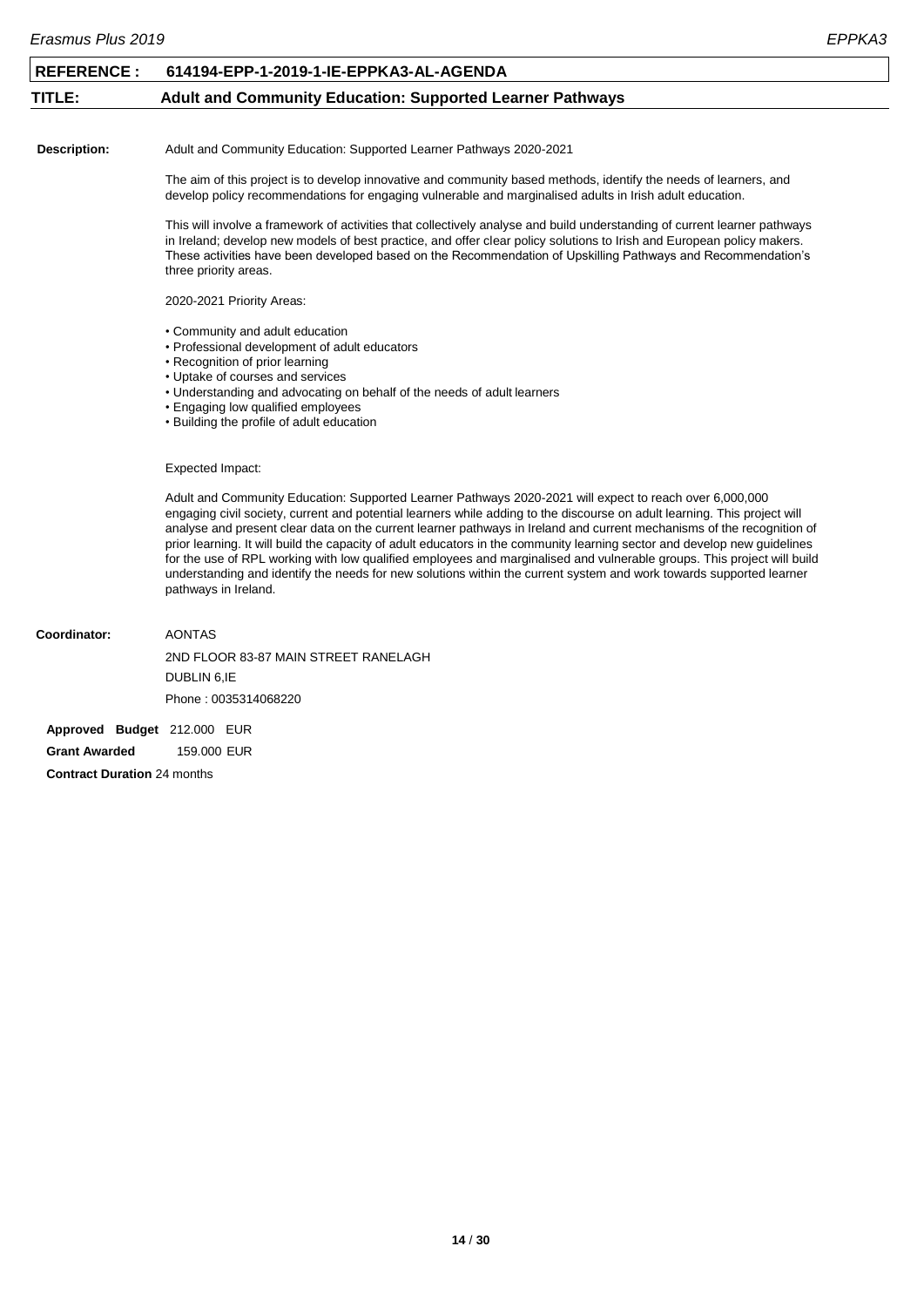<span id="page-15-0"></span>

| <b>REFERENCE:</b>        | 614198-EPP-1-2019-1-PT-EPPKA3-AL-AGENDA                                                                                                                                                                                                                                                                                                                                                                                                                                                                                                                                                                                                                                                                                                                                                                                                                                                                                                                                                                                                                                                                                                                                                                                                                                                                                                                                                                                                                                                                                                                                                                                                                                                                                                                                                                                                                                                                                                                                                                                                                                                                            |
|--------------------------|--------------------------------------------------------------------------------------------------------------------------------------------------------------------------------------------------------------------------------------------------------------------------------------------------------------------------------------------------------------------------------------------------------------------------------------------------------------------------------------------------------------------------------------------------------------------------------------------------------------------------------------------------------------------------------------------------------------------------------------------------------------------------------------------------------------------------------------------------------------------------------------------------------------------------------------------------------------------------------------------------------------------------------------------------------------------------------------------------------------------------------------------------------------------------------------------------------------------------------------------------------------------------------------------------------------------------------------------------------------------------------------------------------------------------------------------------------------------------------------------------------------------------------------------------------------------------------------------------------------------------------------------------------------------------------------------------------------------------------------------------------------------------------------------------------------------------------------------------------------------------------------------------------------------------------------------------------------------------------------------------------------------------------------------------------------------------------------------------------------------|
| TITLE:                   | <b>National Coordinator for Adult Learning Work Plan: Portugal</b>                                                                                                                                                                                                                                                                                                                                                                                                                                                                                                                                                                                                                                                                                                                                                                                                                                                                                                                                                                                                                                                                                                                                                                                                                                                                                                                                                                                                                                                                                                                                                                                                                                                                                                                                                                                                                                                                                                                                                                                                                                                 |
|                          |                                                                                                                                                                                                                                                                                                                                                                                                                                                                                                                                                                                                                                                                                                                                                                                                                                                                                                                                                                                                                                                                                                                                                                                                                                                                                                                                                                                                                                                                                                                                                                                                                                                                                                                                                                                                                                                                                                                                                                                                                                                                                                                    |
| <b>Description:</b>      | ANQEP I.P. coordinates the implementation of youth and adult education and vocational training policies and ensures<br>the development of the skills recognition, validation and certification system.<br>Since 2016, the Agency is implementing the Qualifica Programme, a political priority of the Government to tackle the<br>deficit of qualifications of the adult population. To do so, ANQEP is responsible for a comprehensive network of<br>Qualifica Centres, regulating their activity, monitoring their performance and service quality, training their staff and<br>managing the number and distribution of Centres all over the country. The Qualifica Centres are targeted to adults<br>without upper-secondary education or a professional certification. They provide information, guidance and referral to<br>RVCC processes and education and training pathways. The Agency also regulates the existing adult education and<br>training (ET) offers and aims to continuously improve the relevance and the quality of the provision of adult ET.<br>Recently, Portugal defined a model aiming the implementation of quality assurance systems by VET providers, in<br>alignment with the EQAVET framework, due to the need of increasing the quality and therefore the attractiveness of<br>initial VET. At this stage, it is intended to prepare a process to build a model of quality assurance in adult ET. The<br>model focuses on enhancing the integration of qualifying responses for adults, guaranteeing improved quality standards<br>for the action of adult ET providers and Qualifica Centres. Taking into account these objectives the activities that we<br>propose to carry out are:<br>- Articulation between several institutional entities to monitor the Qualifica Centres network:<br>- Implementation of the Qualifica Centre Quality Guide;<br>- Preparation of an action plan to create a quality assurance model for adult ET.<br>These activities aim to provide adult ET practitioners with guiding tools for implementing good practices and quality<br>standards. |
| Coordinator:             | AGENCIA NACIONAL PARA A QUALIFICACAO E O ENSINO PROFISSIONAL I P                                                                                                                                                                                                                                                                                                                                                                                                                                                                                                                                                                                                                                                                                                                                                                                                                                                                                                                                                                                                                                                                                                                                                                                                                                                                                                                                                                                                                                                                                                                                                                                                                                                                                                                                                                                                                                                                                                                                                                                                                                                   |
|                          | AVENIDA 24 DE JULHO 138                                                                                                                                                                                                                                                                                                                                                                                                                                                                                                                                                                                                                                                                                                                                                                                                                                                                                                                                                                                                                                                                                                                                                                                                                                                                                                                                                                                                                                                                                                                                                                                                                                                                                                                                                                                                                                                                                                                                                                                                                                                                                            |
|                          | LISBOA 1399 026, PT                                                                                                                                                                                                                                                                                                                                                                                                                                                                                                                                                                                                                                                                                                                                                                                                                                                                                                                                                                                                                                                                                                                                                                                                                                                                                                                                                                                                                                                                                                                                                                                                                                                                                                                                                                                                                                                                                                                                                                                                                                                                                                |
|                          | Phone: +351213943700                                                                                                                                                                                                                                                                                                                                                                                                                                                                                                                                                                                                                                                                                                                                                                                                                                                                                                                                                                                                                                                                                                                                                                                                                                                                                                                                                                                                                                                                                                                                                                                                                                                                                                                                                                                                                                                                                                                                                                                                                                                                                               |
| <b>Approved Budget</b>   | 206.663,34 EUR                                                                                                                                                                                                                                                                                                                                                                                                                                                                                                                                                                                                                                                                                                                                                                                                                                                                                                                                                                                                                                                                                                                                                                                                                                                                                                                                                                                                                                                                                                                                                                                                                                                                                                                                                                                                                                                                                                                                                                                                                                                                                                     |
| <b>Grant Awarded</b>     | 154.997,5 EUR                                                                                                                                                                                                                                                                                                                                                                                                                                                                                                                                                                                                                                                                                                                                                                                                                                                                                                                                                                                                                                                                                                                                                                                                                                                                                                                                                                                                                                                                                                                                                                                                                                                                                                                                                                                                                                                                                                                                                                                                                                                                                                      |
| <b>Contract Duration</b> | 24 months                                                                                                                                                                                                                                                                                                                                                                                                                                                                                                                                                                                                                                                                                                                                                                                                                                                                                                                                                                                                                                                                                                                                                                                                                                                                                                                                                                                                                                                                                                                                                                                                                                                                                                                                                                                                                                                                                                                                                                                                                                                                                                          |

**15** / **30**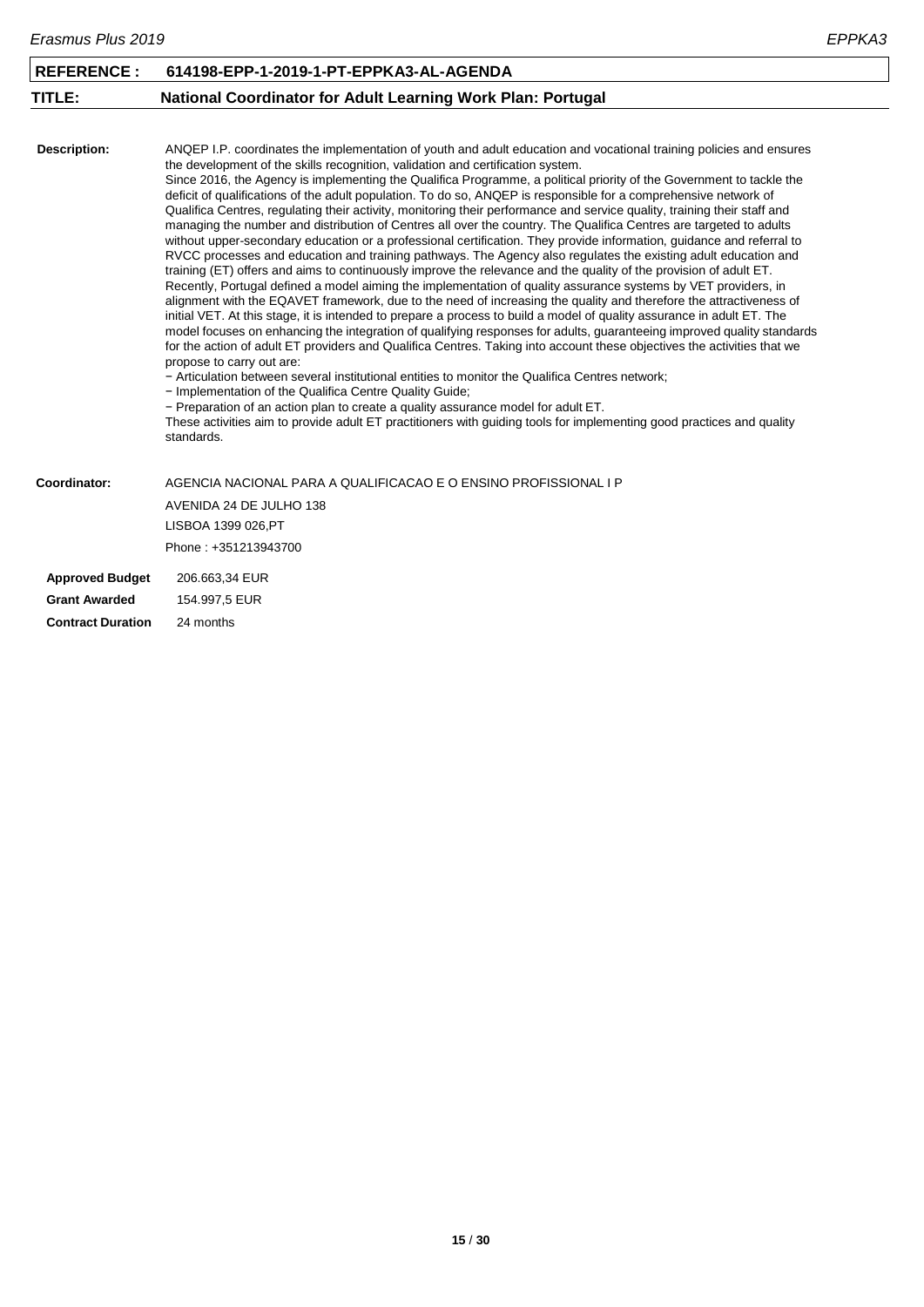<span id="page-16-0"></span>

| <b>REFERENCE:</b>        | 614199-EPP-1-2019-1-DK-EPPKA3-AL-AGENDA                                                                                                                                                                                                                                                                                                                                                                                                                                                                                                                                |
|--------------------------|------------------------------------------------------------------------------------------------------------------------------------------------------------------------------------------------------------------------------------------------------------------------------------------------------------------------------------------------------------------------------------------------------------------------------------------------------------------------------------------------------------------------------------------------------------------------|
| TITLE:                   | <b>Supportive ressources for Enterprices and FVU-providers</b>                                                                                                                                                                                                                                                                                                                                                                                                                                                                                                         |
|                          |                                                                                                                                                                                                                                                                                                                                                                                                                                                                                                                                                                        |
| <b>Description:</b>      | The preparatory Adult Education (FVU) Programme is based on a single-subject structure, and the subjects can be<br>pieced together according to the individuals own requirements and needs. It is possible to study one or more subjects<br>at the same time. The FVU-programme is offered on Adult Education Centres.                                                                                                                                                                                                                                                 |
|                          | With the three-parties agreement from 2017 two new subjects are decided: FVU-digital and FVU-english, which must<br>be offered only as an enterprise-oriented cource and only targeted employees who need reinforced basic skills in IT<br>and English in relation to their job function. The two new cources are planned to be implemented in the enterprices<br>during work-time and is expected to have a practice didactic approach based on the conditions in the specific<br>enterprice. This is a challenge both for the enterprices and for the FVU-providers. |
|                          | The two new subjects/cources have been offered since January 2019.                                                                                                                                                                                                                                                                                                                                                                                                                                                                                                     |
|                          | The aim of the project is to<br>1. develop a tool for dialog between enterprices and FVU-programme providers to clarify the special conditions for<br>these two subjects and clarify expectations for the implementation<br>2. to produce supportive ressources for teachers responsible for FVU-digital or FVU-English, as it is quite new subject<br>for the teachers as well<br>3. bring relevant actors and stakeholders together in a advisory group for this project                                                                                             |
| Coordinator:             | <b>UNDERVISNINGMINISTERIET</b>                                                                                                                                                                                                                                                                                                                                                                                                                                                                                                                                         |
|                          | Fredriksholms Kanal 26                                                                                                                                                                                                                                                                                                                                                                                                                                                                                                                                                 |
|                          | Copenhagen 1220, DK                                                                                                                                                                                                                                                                                                                                                                                                                                                                                                                                                    |
|                          | Phone: +45 33 95 56 72                                                                                                                                                                                                                                                                                                                                                                                                                                                                                                                                                 |
| <b>Approved Budget</b>   | 105.110 EUR                                                                                                                                                                                                                                                                                                                                                                                                                                                                                                                                                            |
| <b>Grant Awarded</b>     | 78,000 EUR                                                                                                                                                                                                                                                                                                                                                                                                                                                                                                                                                             |
| <b>Contract Duration</b> | 24 months                                                                                                                                                                                                                                                                                                                                                                                                                                                                                                                                                              |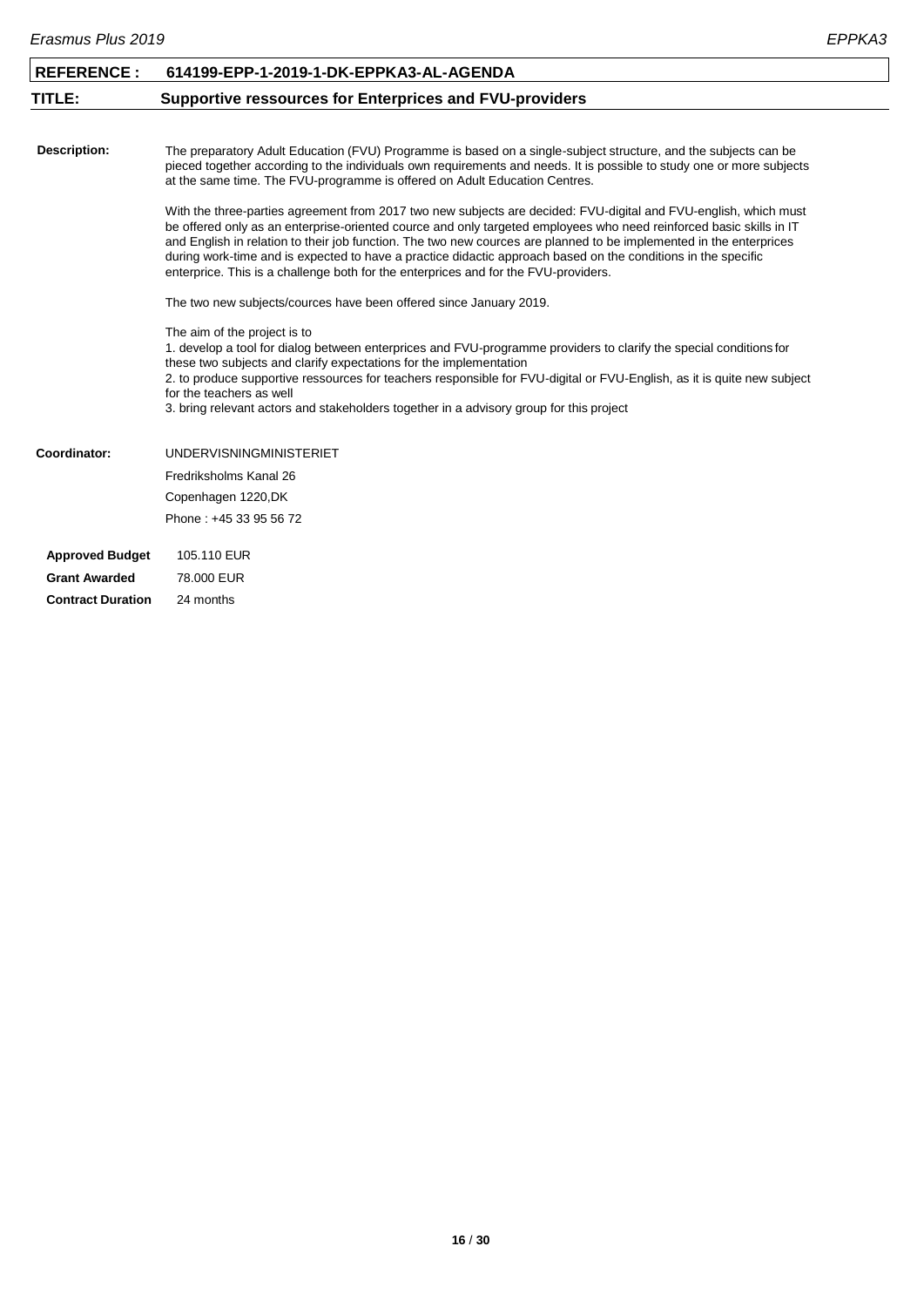#### **REFERENCE : 614203-EPP-1-2019-1-SE-EPPKA3-AL-AGENDA**

### <span id="page-17-0"></span>**TITLE: Support and network for teachers – a way to implement the EU Agenda**

| Description:           | In EACEA in 2017, the Swedish Agency for Education has conducted regional dialogues, meetings with politicians and principals in<br>the various regions of the country, and informed about the regulations and support developed to stimulate the adult learning agenda<br>and ask about their ability to apply them. In a follow-up to these meetings, it has become apparent that, in general, the authorities<br>around the country are giving priority to promoting flexibility and individualisation, which, however, seem to be more difficult for<br>people with lack of basic skills to absorb. There is therefore a need to increase the basic skills of these groups of pupils, so that they<br>also have the opportunity to be able to benefit from the authorities' efforts.<br>In Sweden, all adults who do not have basic skills have the right to study in order to receive them. In Sweden there is a shortage of<br>teachers with training and experience, so a priority area to enable this training is to support teachers in Swedish for Immigrants<br>(SFI), basic adult education and special adult education. By developing, adapting and implementing support and tools for teachers<br>and other staff working in SFI, basic adult education and specific adult education, the Swedish National Agency for Education can<br>contribute to raising the quality of teaching for these learners. Two key success factors for such support to go beyond short-term<br>quality improvements are peer learning and to involve all target groups in the aid measure.<br>Primary population:<br>teachers within SFI, basic adult education, and special adult education.<br>Secondary public:<br>School leaders, principals and decision-makers able to create the conditions for the primary target group to absorb and use support<br>materials. Study and career counsellors, parental resources and mentors who either will be able to absorb and use supporting<br>materials or create the best possible conditions for teachers to carry out teaching activities. |
|------------------------|------------------------------------------------------------------------------------------------------------------------------------------------------------------------------------------------------------------------------------------------------------------------------------------------------------------------------------------------------------------------------------------------------------------------------------------------------------------------------------------------------------------------------------------------------------------------------------------------------------------------------------------------------------------------------------------------------------------------------------------------------------------------------------------------------------------------------------------------------------------------------------------------------------------------------------------------------------------------------------------------------------------------------------------------------------------------------------------------------------------------------------------------------------------------------------------------------------------------------------------------------------------------------------------------------------------------------------------------------------------------------------------------------------------------------------------------------------------------------------------------------------------------------------------------------------------------------------------------------------------------------------------------------------------------------------------------------------------------------------------------------------------------------------------------------------------------------------------------------------------------------------------------------------------------------------------------------------------------------------------------------------------------------------------------------------------------------------------|
| Coordinator:           | <b>SKOLVERKET</b>                                                                                                                                                                                                                                                                                                                                                                                                                                                                                                                                                                                                                                                                                                                                                                                                                                                                                                                                                                                                                                                                                                                                                                                                                                                                                                                                                                                                                                                                                                                                                                                                                                                                                                                                                                                                                                                                                                                                                                                                                                                                        |
|                        | Fleminggatan 14                                                                                                                                                                                                                                                                                                                                                                                                                                                                                                                                                                                                                                                                                                                                                                                                                                                                                                                                                                                                                                                                                                                                                                                                                                                                                                                                                                                                                                                                                                                                                                                                                                                                                                                                                                                                                                                                                                                                                                                                                                                                          |
|                        | S-106 20 Stockholm                                                                                                                                                                                                                                                                                                                                                                                                                                                                                                                                                                                                                                                                                                                                                                                                                                                                                                                                                                                                                                                                                                                                                                                                                                                                                                                                                                                                                                                                                                                                                                                                                                                                                                                                                                                                                                                                                                                                                                                                                                                                       |
|                        | Phone: +46852733150                                                                                                                                                                                                                                                                                                                                                                                                                                                                                                                                                                                                                                                                                                                                                                                                                                                                                                                                                                                                                                                                                                                                                                                                                                                                                                                                                                                                                                                                                                                                                                                                                                                                                                                                                                                                                                                                                                                                                                                                                                                                      |
| <b>Approved Budget</b> | 140.788 EUR                                                                                                                                                                                                                                                                                                                                                                                                                                                                                                                                                                                                                                                                                                                                                                                                                                                                                                                                                                                                                                                                                                                                                                                                                                                                                                                                                                                                                                                                                                                                                                                                                                                                                                                                                                                                                                                                                                                                                                                                                                                                              |
| <b>Grant Awarded</b>   | 101,000 EUR                                                                                                                                                                                                                                                                                                                                                                                                                                                                                                                                                                                                                                                                                                                                                                                                                                                                                                                                                                                                                                                                                                                                                                                                                                                                                                                                                                                                                                                                                                                                                                                                                                                                                                                                                                                                                                                                                                                                                                                                                                                                              |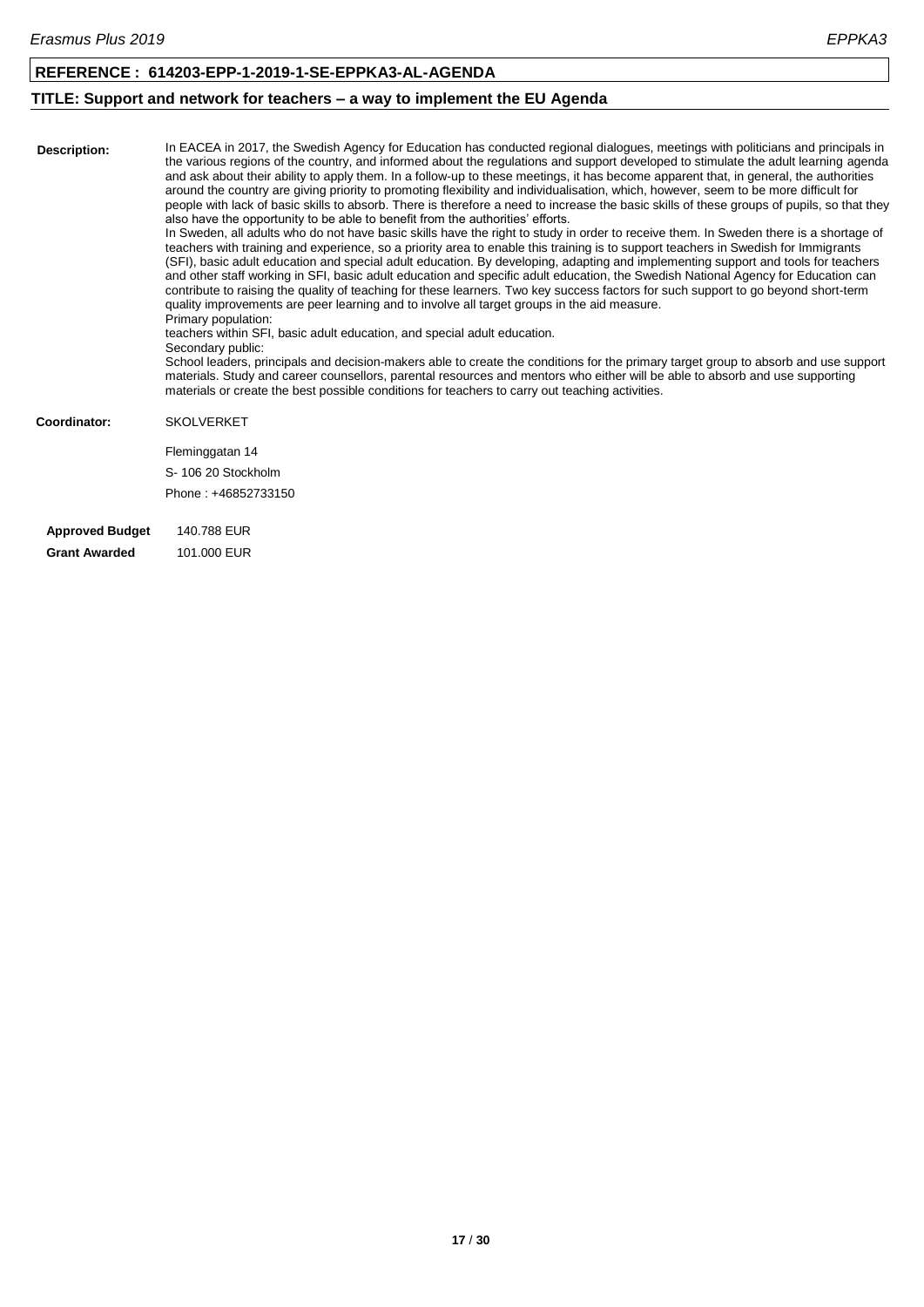<span id="page-18-0"></span>

| <b>REFERENCE:</b>           | 614205-EPP-1-2019-1-MT-EPPKA3-AL-AGENDA                                                                                                                                                                                                                                                                                                                                                                              |
|-----------------------------|----------------------------------------------------------------------------------------------------------------------------------------------------------------------------------------------------------------------------------------------------------------------------------------------------------------------------------------------------------------------------------------------------------------------|
| TITLE:                      | National Coordinators for the Implementation of the EU Agenda for Adult Learning (Malta)                                                                                                                                                                                                                                                                                                                             |
|                             |                                                                                                                                                                                                                                                                                                                                                                                                                      |
| <b>Description:</b>         | The proposed National Coordinator programme in Malta will continue to build on the work carried out in previous years<br>while also prioritising the following areas:                                                                                                                                                                                                                                                |
|                             | 1. Coordinating the Working Group on Lifelong Learning to ensure coherence in policy-making and adult learning<br>provision. In particular, the coordination will focus on reviewing the current framework on basic skills, analysing<br>international best practices and producing an action plan to meet the needs of low-qualified adults and vulnerable<br>persons with literacy and numeracy needs beyond 2020. |
|                             | 2. Improving supply and take-up by designing and implementing a community-based outreach and guidance strategy to<br>support individuals with literacy and numeracy needs and to facilitate access to adult learning opportunities. This<br>initiative will also target adult education practitioners who need professional development in this area.                                                                |
|                             | 3. Adopting an outward-looking approach and fostering collaboration with European partners by participating in<br>meetings organised by the Agency and contributing to regular thematic sessions or peer learning activities.                                                                                                                                                                                        |
|                             | Through the work of the Working Group, the National Coordinator will be active at national level to ensure that all<br>stakeholders take ownership of a clear action plan that addresses and prioritises basic skills needs in the adult<br>population. This work aims to achieve improved governance, better communication and exchange amongst<br>stakeholders and evidence-based policy making.                   |
|                             | As identified in work carried out in the previous National Coordinator's programmes, outreach and guidance initiatives<br>are lacking in Malta. The design and implementation of such a strategy aims to increase take-up by low qualified adults<br>and hard to reach groups by introducing a nation-wide service.                                                                                                  |
| Coordinator:                | MINISTRY FOR EDUCATION AND EMPLOYMENT                                                                                                                                                                                                                                                                                                                                                                                |
|                             | <b>Great Siege Road</b>                                                                                                                                                                                                                                                                                                                                                                                              |
|                             | Floriana VLT 2000, MT                                                                                                                                                                                                                                                                                                                                                                                                |
|                             | Phone: +356 25982285                                                                                                                                                                                                                                                                                                                                                                                                 |
| Approved Budget 170.667 EUR |                                                                                                                                                                                                                                                                                                                                                                                                                      |
| <b>Grant Awarded</b>        | 128.000 EUR                                                                                                                                                                                                                                                                                                                                                                                                          |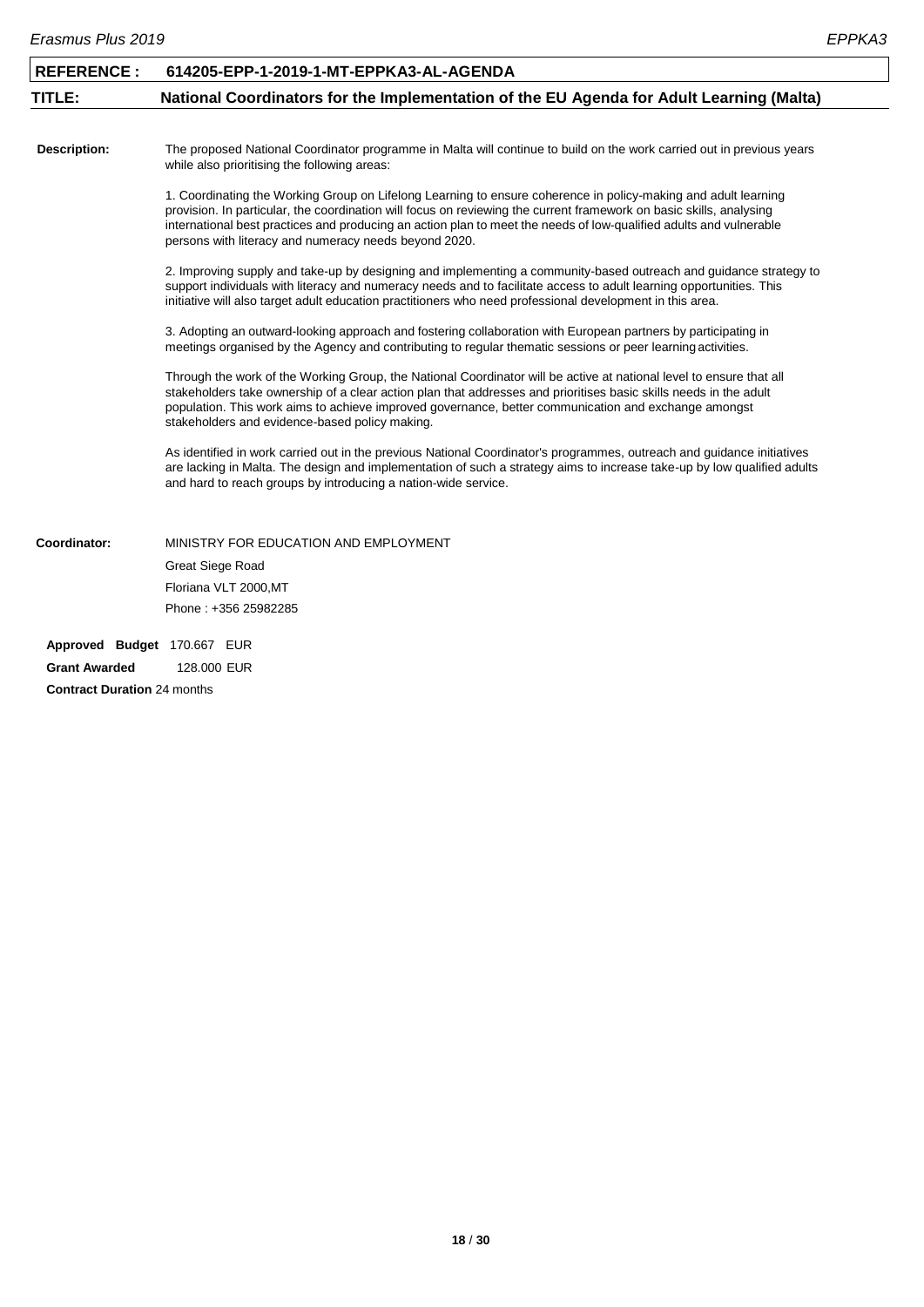<span id="page-19-0"></span>

| <b>REFERENCE:</b>      | 614206-EPP-1-2019-1-SI-EPPKA3-AL-AGENDA                                                                                                                                                                                                                                                                                                                                                                                                                                                                                                                                                                                                                                                                                                                                                                                                                                                                                                                                                                                                                                                                                                                                                                                                                                                                                                                                                                                                                                                                                                                                                                                                                                                                                                                                                                                                                                                                                                                                                                                                                                                                         |
|------------------------|-----------------------------------------------------------------------------------------------------------------------------------------------------------------------------------------------------------------------------------------------------------------------------------------------------------------------------------------------------------------------------------------------------------------------------------------------------------------------------------------------------------------------------------------------------------------------------------------------------------------------------------------------------------------------------------------------------------------------------------------------------------------------------------------------------------------------------------------------------------------------------------------------------------------------------------------------------------------------------------------------------------------------------------------------------------------------------------------------------------------------------------------------------------------------------------------------------------------------------------------------------------------------------------------------------------------------------------------------------------------------------------------------------------------------------------------------------------------------------------------------------------------------------------------------------------------------------------------------------------------------------------------------------------------------------------------------------------------------------------------------------------------------------------------------------------------------------------------------------------------------------------------------------------------------------------------------------------------------------------------------------------------------------------------------------------------------------------------------------------------|
| TITLE:                 | National Coordinator for Adult Learning Work Plan: Slovenia                                                                                                                                                                                                                                                                                                                                                                                                                                                                                                                                                                                                                                                                                                                                                                                                                                                                                                                                                                                                                                                                                                                                                                                                                                                                                                                                                                                                                                                                                                                                                                                                                                                                                                                                                                                                                                                                                                                                                                                                                                                     |
|                        |                                                                                                                                                                                                                                                                                                                                                                                                                                                                                                                                                                                                                                                                                                                                                                                                                                                                                                                                                                                                                                                                                                                                                                                                                                                                                                                                                                                                                                                                                                                                                                                                                                                                                                                                                                                                                                                                                                                                                                                                                                                                                                                 |
| <b>Description:</b>    | Activities designed for 2020–2021 aim to support national endeavours in the field of adult education and the<br>implementation of the European Agenda for Adult Learning in Slovenia. They are divided into core and supporting<br>activities. The former are related to the first EAAL priority, i.e. governance (especially coherence with other policy<br>areas), and to the second priority, supply and take-up. Indirectly, they relate to the remaining two EAAL priorities<br>(flexibility and access, and quality) as well. Activities at the transnational level as well as communication and<br>dissemination efforts will have a supporting role.<br>The target groups to be reached, engaged and empowered are manifold. They include stakeholders (policy makers and<br>professionals) from the field of education and training as well as employment, social affairs, economy, health, and<br>other. It is also envisaged to cater for the needs of adults, often with special focus on the low-qualified.<br>Activities of the first priority will focus on social trends as defined in the Commission consultation process for the<br>revision of EU strategic documents, and presented at the 2019 Future of Learning Forum. National aspects with focus<br>on the role of adult education will be debated at six forums and presented via manifestos, video statements etc. In the<br>second priority field, the existing adult education provision on-line platform will be upgraded and an innovative<br>communication strategy will be used for addressing various target groups.<br>The envisaged impacts include a greater awareness of stakeholders at policy and professional level on the future role<br>of adult education and lifelong learning with regard to prevailing social trends, and a call to action and networking.<br>Furthermore, the coherence and accessibility of data on learning opportunities will be improved to facilitate a higher<br>participation. Thus, an important contribution to the national revision of the Adult Education Master Plan will be made. |
| Coordinator:           | ANDRAGOSKI CENTER REPUBLIKE SLOVENIJE                                                                                                                                                                                                                                                                                                                                                                                                                                                                                                                                                                                                                                                                                                                                                                                                                                                                                                                                                                                                                                                                                                                                                                                                                                                                                                                                                                                                                                                                                                                                                                                                                                                                                                                                                                                                                                                                                                                                                                                                                                                                           |
|                        | SMARTINSKA 134A                                                                                                                                                                                                                                                                                                                                                                                                                                                                                                                                                                                                                                                                                                                                                                                                                                                                                                                                                                                                                                                                                                                                                                                                                                                                                                                                                                                                                                                                                                                                                                                                                                                                                                                                                                                                                                                                                                                                                                                                                                                                                                 |
|                        | Ljubljana 1000, SI                                                                                                                                                                                                                                                                                                                                                                                                                                                                                                                                                                                                                                                                                                                                                                                                                                                                                                                                                                                                                                                                                                                                                                                                                                                                                                                                                                                                                                                                                                                                                                                                                                                                                                                                                                                                                                                                                                                                                                                                                                                                                              |
|                        | Phone: +386 51 302 313                                                                                                                                                                                                                                                                                                                                                                                                                                                                                                                                                                                                                                                                                                                                                                                                                                                                                                                                                                                                                                                                                                                                                                                                                                                                                                                                                                                                                                                                                                                                                                                                                                                                                                                                                                                                                                                                                                                                                                                                                                                                                          |
| <b>Approved Budget</b> | 149.333,34 EUR                                                                                                                                                                                                                                                                                                                                                                                                                                                                                                                                                                                                                                                                                                                                                                                                                                                                                                                                                                                                                                                                                                                                                                                                                                                                                                                                                                                                                                                                                                                                                                                                                                                                                                                                                                                                                                                                                                                                                                                                                                                                                                  |
| <b>Grant Awarded</b>   | 112,000 EUR                                                                                                                                                                                                                                                                                                                                                                                                                                                                                                                                                                                                                                                                                                                                                                                                                                                                                                                                                                                                                                                                                                                                                                                                                                                                                                                                                                                                                                                                                                                                                                                                                                                                                                                                                                                                                                                                                                                                                                                                                                                                                                     |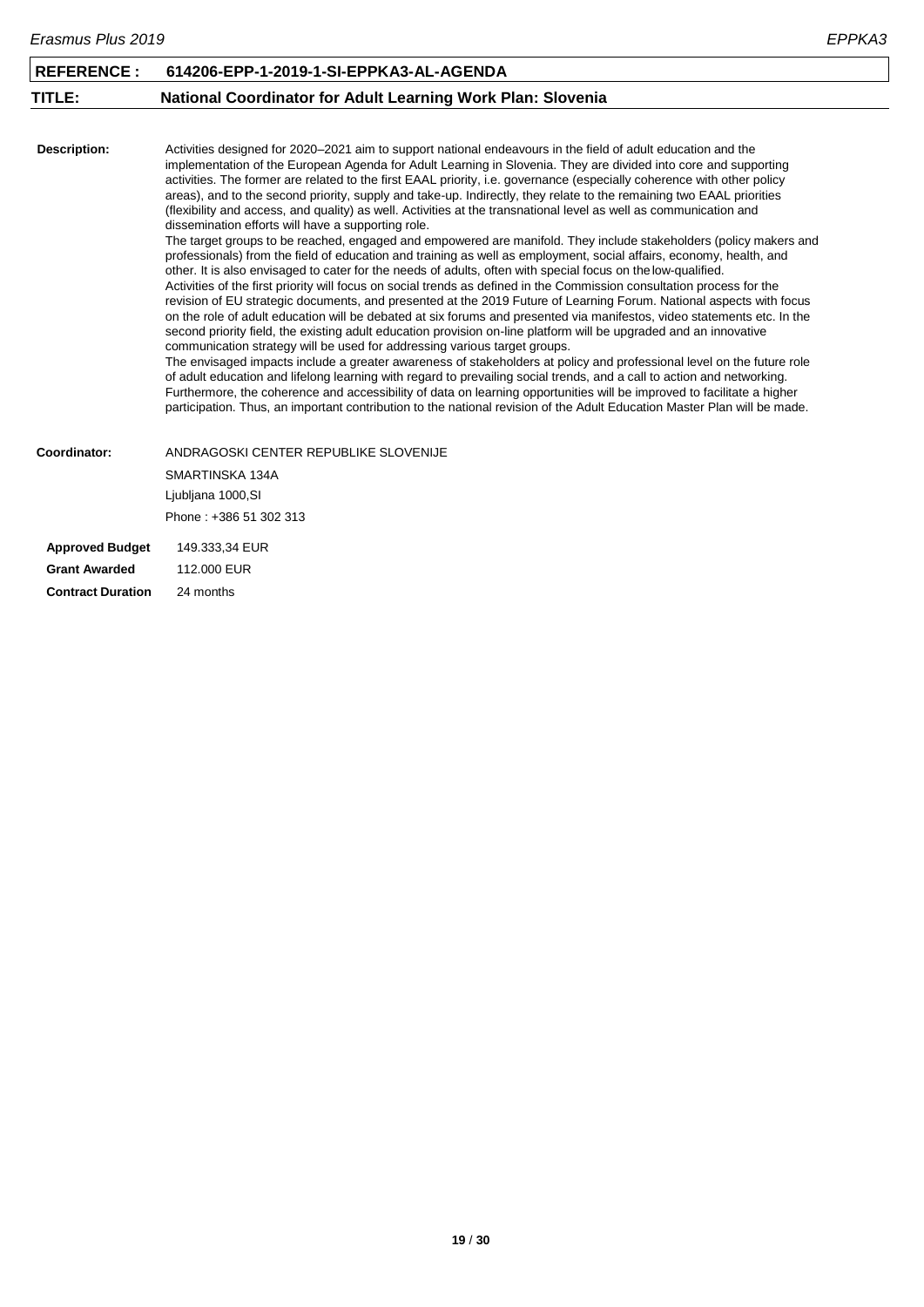<span id="page-20-0"></span>

| <b>REFERENCE:</b>                  | 614207-EPP-1-2019-1-ME-EPPKA3-AL-AGENDA                                                                                                                                                                                                                                                                                                                                                                                                                                                                                                                                                                                                                                                                                                                                                                                                                                                                              |
|------------------------------------|----------------------------------------------------------------------------------------------------------------------------------------------------------------------------------------------------------------------------------------------------------------------------------------------------------------------------------------------------------------------------------------------------------------------------------------------------------------------------------------------------------------------------------------------------------------------------------------------------------------------------------------------------------------------------------------------------------------------------------------------------------------------------------------------------------------------------------------------------------------------------------------------------------------------|
| TITLE:                             | National Coordinators for the implementation of the European Agenda for Adult Learning                                                                                                                                                                                                                                                                                                                                                                                                                                                                                                                                                                                                                                                                                                                                                                                                                               |
|                                    |                                                                                                                                                                                                                                                                                                                                                                                                                                                                                                                                                                                                                                                                                                                                                                                                                                                                                                                      |
| Description:                       | In December 2018, the Ministry of Education brought the National Adult Education Plan 2019 – 2022 where we<br>recognized 5 priorities area where we need to put our focus for the next 4 year period time. The priorities are as follows:<br>1. Development of programs and activities of lifelong education and learning; 2. Improving the knowledge, skills and<br>competencies of the unemployed; 3. Improving the competencies of employees; 4. Quality assurance in adult<br>education; 5. Providing a flexible and sustainable adult education system. These priorities are in line with Objectives of<br>this Call. In this regard, Ministry of Education is planning to undertake project activities, which will be in line with the<br>Objectives of the Call and National Adult Education Plan 2019 – 2022. The main target groups will be low skilled<br>persons with a special focus on old age persons. |
| Coordinator:                       | MINISTRY OF EDUCATION                                                                                                                                                                                                                                                                                                                                                                                                                                                                                                                                                                                                                                                                                                                                                                                                                                                                                                |
|                                    | Vaka Djurovica bb                                                                                                                                                                                                                                                                                                                                                                                                                                                                                                                                                                                                                                                                                                                                                                                                                                                                                                    |
|                                    | Podgorica 81000, ME                                                                                                                                                                                                                                                                                                                                                                                                                                                                                                                                                                                                                                                                                                                                                                                                                                                                                                  |
|                                    | Phone: +382 67 510 310                                                                                                                                                                                                                                                                                                                                                                                                                                                                                                                                                                                                                                                                                                                                                                                                                                                                                               |
| Approved Budget 32.420 EUR         |                                                                                                                                                                                                                                                                                                                                                                                                                                                                                                                                                                                                                                                                                                                                                                                                                                                                                                                      |
| <b>Grant Awarded</b>               | 24.315 EUR                                                                                                                                                                                                                                                                                                                                                                                                                                                                                                                                                                                                                                                                                                                                                                                                                                                                                                           |
| <b>Contract Duration 24 months</b> |                                                                                                                                                                                                                                                                                                                                                                                                                                                                                                                                                                                                                                                                                                                                                                                                                                                                                                                      |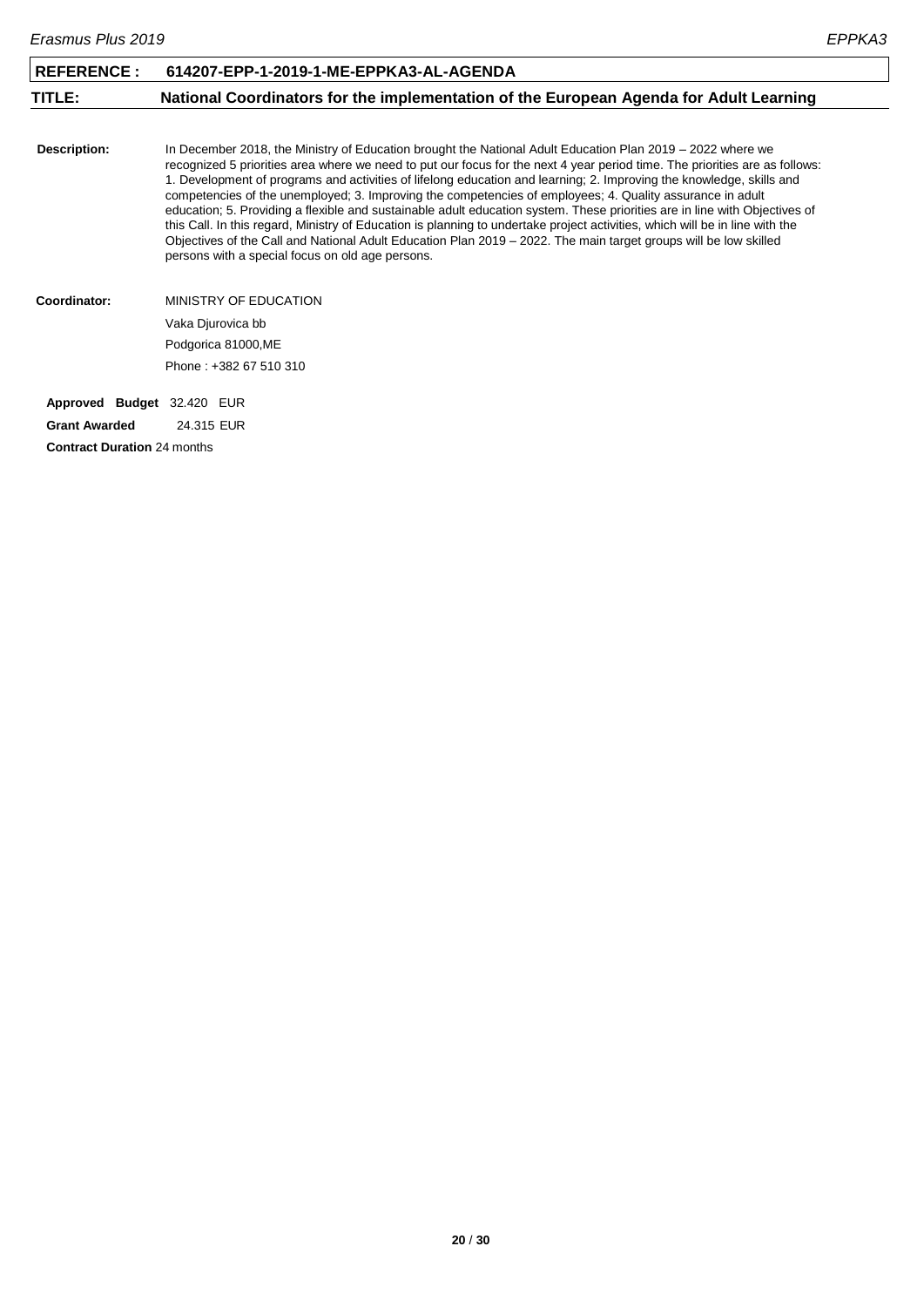<span id="page-21-0"></span>

| <b>REFERENCE:</b>      | 614208-EPP-1-2019-1-IT-EPPKA3-AL-AGENDA                                                                                                                                                                                                                                                                                                                                                                                                                                                                                                                                                                                                                                                                                                                                                                                                                                                                                                                                                                                                                                                                                                                                                                                                                                                                                                                                                                                                                                                                                                                                                                                                                                                                                                                                                                                                                                                                                                                                                                                                                                                                                                 |
|------------------------|-----------------------------------------------------------------------------------------------------------------------------------------------------------------------------------------------------------------------------------------------------------------------------------------------------------------------------------------------------------------------------------------------------------------------------------------------------------------------------------------------------------------------------------------------------------------------------------------------------------------------------------------------------------------------------------------------------------------------------------------------------------------------------------------------------------------------------------------------------------------------------------------------------------------------------------------------------------------------------------------------------------------------------------------------------------------------------------------------------------------------------------------------------------------------------------------------------------------------------------------------------------------------------------------------------------------------------------------------------------------------------------------------------------------------------------------------------------------------------------------------------------------------------------------------------------------------------------------------------------------------------------------------------------------------------------------------------------------------------------------------------------------------------------------------------------------------------------------------------------------------------------------------------------------------------------------------------------------------------------------------------------------------------------------------------------------------------------------------------------------------------------------|
| TITLE:                 | <b>IT - IMPLEMENTATION OF ADULT LEARNING EU AGENDA 2020-2021</b>                                                                                                                                                                                                                                                                                                                                                                                                                                                                                                                                                                                                                                                                                                                                                                                                                                                                                                                                                                                                                                                                                                                                                                                                                                                                                                                                                                                                                                                                                                                                                                                                                                                                                                                                                                                                                                                                                                                                                                                                                                                                        |
|                        |                                                                                                                                                                                                                                                                                                                                                                                                                                                                                                                                                                                                                                                                                                                                                                                                                                                                                                                                                                                                                                                                                                                                                                                                                                                                                                                                                                                                                                                                                                                                                                                                                                                                                                                                                                                                                                                                                                                                                                                                                                                                                                                                         |
| <b>Description:</b>    | The 2020-2021 project differs from the previous ones since it mainly focuses on a limited number of priorities and lines<br>of action. This is due to the fact that some objectives have been partially achieved, especially in terms of knowledge of<br>the phenomena related to adult learning and to the need to concentrate available resources on areas on which no other<br>policies and schemes have been activated in the meantime. There remains the need to strengthen governance in terms<br>of the quality of relations between stakeholders and to increase their direct involvement in concrete support both for<br>upskilling and reskilling of low skilled and low qualified adults and for achieving the objectives of the Agenda (especially<br>those related to the accessibility and quality of the offer).<br>The project target groups are, therefore, policy makers (central/regional/local level) and teachers/educators/trainers,<br>ensuring that interventions take place throughout the national territory.<br>The main activities foreseen comprise actions 1) to reinforce governance and 2) activities of sensitization, traing and<br>upskilling of adult educators.<br>Considering that several agreements exist between schools, public employement services, social partners,<br>interprofessional funds and local administrations, The activities plan to facilitate the consolidation of this form of<br>governance, through the organization of moments of confrontation and exchange, support to the inter-institutional table<br>for LLL and to other less institutional organizational infrastructures, but no less useful and potentially effective.<br>As regards the second line of action, interventions will be carried out in 18 regions, with upskilling courses for more than<br>400 involved adult educators coming from the CPIA, PES and training bodies. A full understanding by relevant policy<br>makers of the Upskilling Pathways Recommendation messages, followed by a better use of existing and new<br>investments on educators and trainers re-qualification is expected. |
| Coordinator:           | <b>ISTITUTO NAZIONALE PER L'ANALISI DELLE POLITICHE PUBBLICHE</b>                                                                                                                                                                                                                                                                                                                                                                                                                                                                                                                                                                                                                                                                                                                                                                                                                                                                                                                                                                                                                                                                                                                                                                                                                                                                                                                                                                                                                                                                                                                                                                                                                                                                                                                                                                                                                                                                                                                                                                                                                                                                       |
|                        | CORSO D ITALIA 33                                                                                                                                                                                                                                                                                                                                                                                                                                                                                                                                                                                                                                                                                                                                                                                                                                                                                                                                                                                                                                                                                                                                                                                                                                                                                                                                                                                                                                                                                                                                                                                                                                                                                                                                                                                                                                                                                                                                                                                                                                                                                                                       |
|                        | ROMA 00198, IT                                                                                                                                                                                                                                                                                                                                                                                                                                                                                                                                                                                                                                                                                                                                                                                                                                                                                                                                                                                                                                                                                                                                                                                                                                                                                                                                                                                                                                                                                                                                                                                                                                                                                                                                                                                                                                                                                                                                                                                                                                                                                                                          |
|                        | Phone: +390685447812                                                                                                                                                                                                                                                                                                                                                                                                                                                                                                                                                                                                                                                                                                                                                                                                                                                                                                                                                                                                                                                                                                                                                                                                                                                                                                                                                                                                                                                                                                                                                                                                                                                                                                                                                                                                                                                                                                                                                                                                                                                                                                                    |
| <b>Approved Budget</b> | 486.905,47 EUR                                                                                                                                                                                                                                                                                                                                                                                                                                                                                                                                                                                                                                                                                                                                                                                                                                                                                                                                                                                                                                                                                                                                                                                                                                                                                                                                                                                                                                                                                                                                                                                                                                                                                                                                                                                                                                                                                                                                                                                                                                                                                                                          |
| <b>Grant Awarded</b>   | 365,000 EUR                                                                                                                                                                                                                                                                                                                                                                                                                                                                                                                                                                                                                                                                                                                                                                                                                                                                                                                                                                                                                                                                                                                                                                                                                                                                                                                                                                                                                                                                                                                                                                                                                                                                                                                                                                                                                                                                                                                                                                                                                                                                                                                             |
|                        |                                                                                                                                                                                                                                                                                                                                                                                                                                                                                                                                                                                                                                                                                                                                                                                                                                                                                                                                                                                                                                                                                                                                                                                                                                                                                                                                                                                                                                                                                                                                                                                                                                                                                                                                                                                                                                                                                                                                                                                                                                                                                                                                         |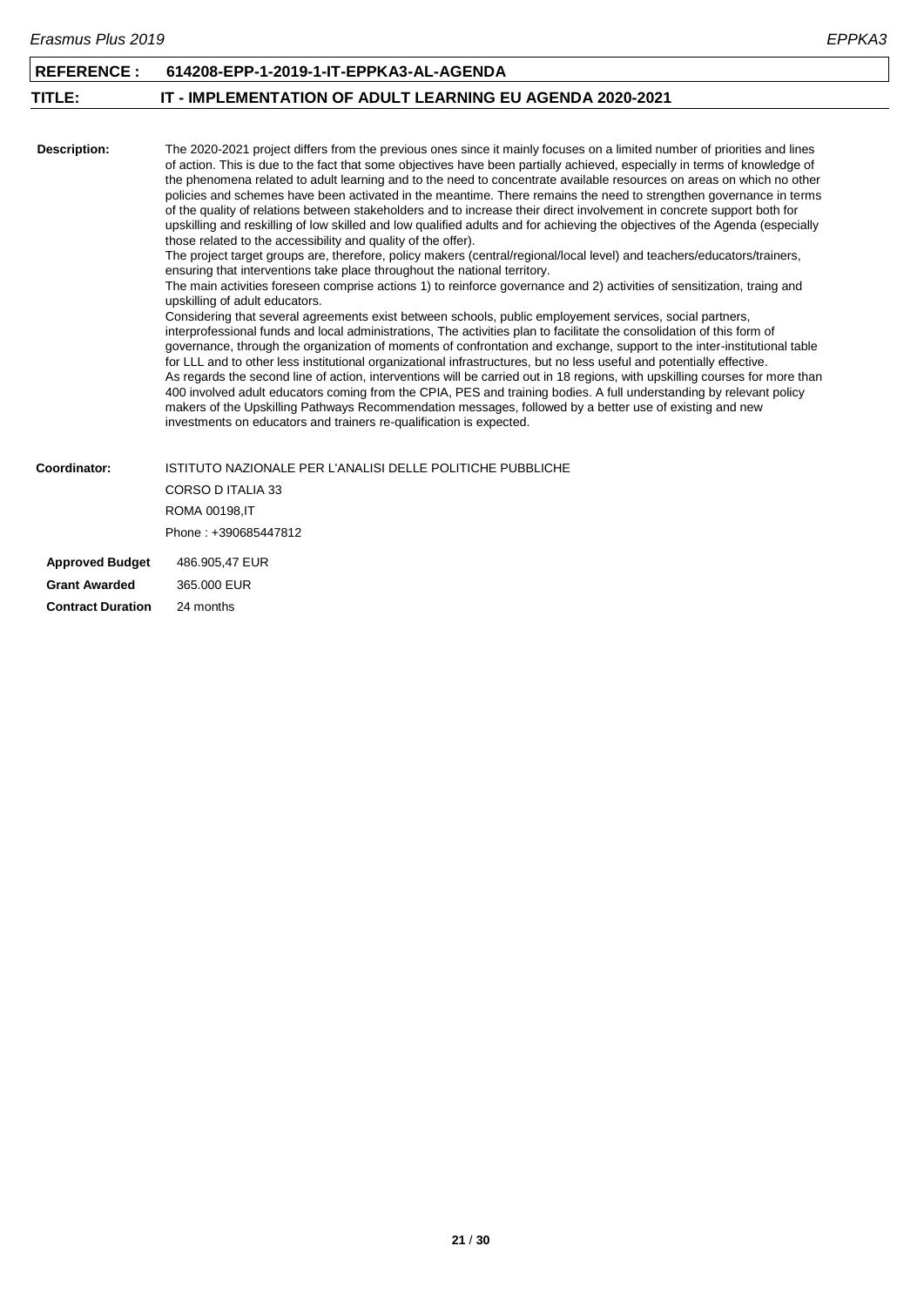<span id="page-22-0"></span>

| <b>REFERENCE:</b>       | 614210-EPP-1-2019-1-LT-EPPKA3-AL-AGENDA                                                                                                                                                                                                                                                                                                                                                                                                                                                                                                                                                                                                                                                                                                                                                                                                                                                                                                                                                                                                                                                                                                                                                                                                                                                                                                                                                                                                 |
|-------------------------|-----------------------------------------------------------------------------------------------------------------------------------------------------------------------------------------------------------------------------------------------------------------------------------------------------------------------------------------------------------------------------------------------------------------------------------------------------------------------------------------------------------------------------------------------------------------------------------------------------------------------------------------------------------------------------------------------------------------------------------------------------------------------------------------------------------------------------------------------------------------------------------------------------------------------------------------------------------------------------------------------------------------------------------------------------------------------------------------------------------------------------------------------------------------------------------------------------------------------------------------------------------------------------------------------------------------------------------------------------------------------------------------------------------------------------------------|
| TITLE:                  | National Coordinator for Adult Learning Work Plan: Lithuania                                                                                                                                                                                                                                                                                                                                                                                                                                                                                                                                                                                                                                                                                                                                                                                                                                                                                                                                                                                                                                                                                                                                                                                                                                                                                                                                                                            |
|                         |                                                                                                                                                                                                                                                                                                                                                                                                                                                                                                                                                                                                                                                                                                                                                                                                                                                                                                                                                                                                                                                                                                                                                                                                                                                                                                                                                                                                                                         |
| <b>Description:</b>     | Policy and legislative framework for adult education in Lithuania is established. The legislative framework for adult<br>education in Lithuania corresponds to renewed European Agenda for Adult Learning. The main challenge of adult<br>education in Lithuania is to increase adult education provisions at the regional level and increase the participation rate<br>in adult learning as well. The implementation of the project is targeted at<br>1) the coordination of core adult learning stakeholders<br>2) identification of local needs for adult learning at 4 municipalities.<br>Project objectives:<br>1. Intensify cooperation and partnership between core adult learning stakeholders.<br>2. Analyse and identify the most efficient measures for adult learning at the municipality level.<br>3. Increase capacity to operate at EU/international level.<br>4. Raise awareness and disseminate the project results.<br>Target groups of the project: Stakeholders relevant for adult education at national and local levels.<br>The main results of the project:<br>• The coordination mechanism for adult education established;<br>• Target analysis of adult education and creation of prerequisites for changes: case of 4 pilot municipalities carried out;<br>• Communication and dissemination strategy implemented;<br>• 12 persons participated at the international events and improved their competencies. |
| Coordinator:            | LIETUVOS RESPUBLIKOS SVIETIMO IR MOKSLO MINISTERIJA                                                                                                                                                                                                                                                                                                                                                                                                                                                                                                                                                                                                                                                                                                                                                                                                                                                                                                                                                                                                                                                                                                                                                                                                                                                                                                                                                                                     |
|                         | A. VOLANO STR. 2                                                                                                                                                                                                                                                                                                                                                                                                                                                                                                                                                                                                                                                                                                                                                                                                                                                                                                                                                                                                                                                                                                                                                                                                                                                                                                                                                                                                                        |
|                         | VILNIUS LT-01516,LT                                                                                                                                                                                                                                                                                                                                                                                                                                                                                                                                                                                                                                                                                                                                                                                                                                                                                                                                                                                                                                                                                                                                                                                                                                                                                                                                                                                                                     |
|                         | Phone: +37052191163                                                                                                                                                                                                                                                                                                                                                                                                                                                                                                                                                                                                                                                                                                                                                                                                                                                                                                                                                                                                                                                                                                                                                                                                                                                                                                                                                                                                                     |
| <b>Approved Budget</b>  | 178.722 EUR                                                                                                                                                                                                                                                                                                                                                                                                                                                                                                                                                                                                                                                                                                                                                                                                                                                                                                                                                                                                                                                                                                                                                                                                                                                                                                                                                                                                                             |
| Andrea Arrivald and The | $\sqrt{2}$                                                                                                                                                                                                                                                                                                                                                                                                                                                                                                                                                                                                                                                                                                                                                                                                                                                                                                                                                                                                                                                                                                                                                                                                                                                                                                                                                                                                                              |

**Grant Awarded** 134.041,5 EUR **Contract Duration** 24 months

**22** / **30**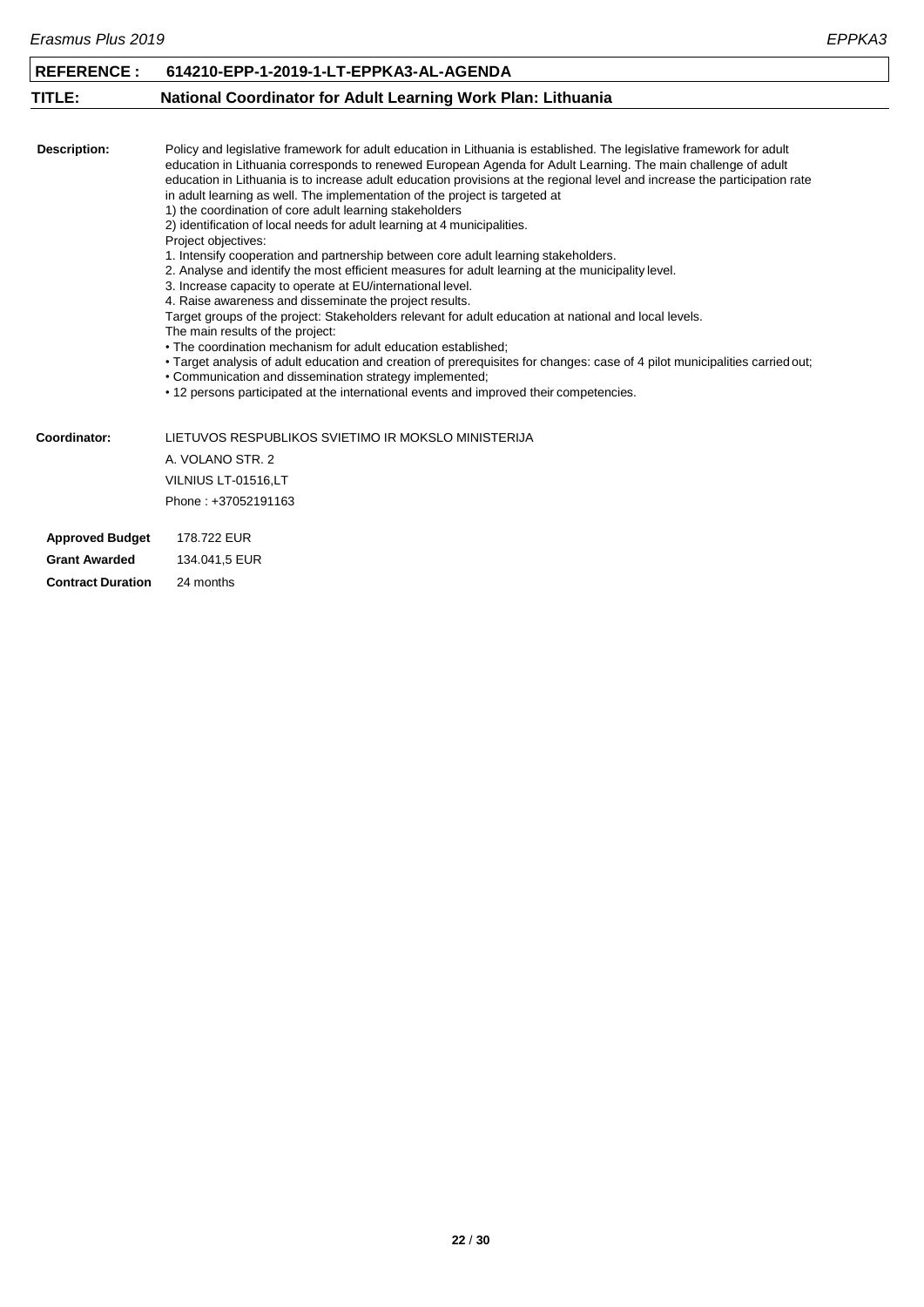#### **REFERENCE : 614211-EPP-1-2019-1-RO-EPPKA3-AL-AGENDA**

#### <span id="page-23-0"></span>**TITLE: Adult learning, a step forward for all**

| Description:        | <b>Priorities</b>                                                                                                                                                                                                                                                                                                                                                                                                                                                                                                                                                                                                                                                                                            |
|---------------------|--------------------------------------------------------------------------------------------------------------------------------------------------------------------------------------------------------------------------------------------------------------------------------------------------------------------------------------------------------------------------------------------------------------------------------------------------------------------------------------------------------------------------------------------------------------------------------------------------------------------------------------------------------------------------------------------------------------|
|                     | - to strenghten the cooperation between all interested parties in the elaboration and carrying out adult learning policies,<br>- enhancing participation of all actors – at national and local level, in the entire process of adult learning,<br>- increasing participation at learning for all adults: to ensure that people acquire the skills needed for further learning or<br>for the developing of professional carreer or to respond to the labour market new changing demands, in order to better<br>adapt to the new challenges,<br>- better coordination of learning policies, transparency of decision making process and disamination of best practices/<br>measures/policies.<br>Target groups |
|                     | National agencies/organisations, specialised departments within ministries or other local public services involved<br>directly or indirectly in adult learning<br>Employment public services on a local level<br>Sectoral committees                                                                                                                                                                                                                                                                                                                                                                                                                                                                         |
|                     | Professional associations<br>Employers at local and regional levels, employers' organizations and trade unions<br>County commissions for authorisation of the training providers                                                                                                                                                                                                                                                                                                                                                                                                                                                                                                                             |
|                     | Authorised training providers and other training providers<br><b>NGOs</b><br>Participants in adult learning<br>Members of the National coordination group                                                                                                                                                                                                                                                                                                                                                                                                                                                                                                                                                    |
|                     | Main activities<br>Seting up a National coordination group for adult learning; establish a mechanism to coordinate it<br>Organising regular meetings on specific issues in the field of adult learning<br>Creation of a virtual office for the National coordination group                                                                                                                                                                                                                                                                                                                                                                                                                                   |
|                     | Enhancing the capacity building of adult learning actors through specific actions<br>Identification of national mechanism for guidance and professional counselling, outreach and motivation for low skilled<br>people<br>Participating in the meetings of national coordinators of adult learning agenda, thematic meetings at European level,                                                                                                                                                                                                                                                                                                                                                              |
|                     | pear learning activities at European level<br>Expected impact<br>Better cooperation in adult learning<br>Proper response of the labour market skills demands<br>Cooperation with other countries<br>Increased transparency                                                                                                                                                                                                                                                                                                                                                                                                                                                                                   |
| <b>Coordinator:</b> | MINISTERUL MUNCII SI JUSTITIEI SOCIALE                                                                                                                                                                                                                                                                                                                                                                                                                                                                                                                                                                                                                                                                       |
|                     | Dem.I.Dobrescu 2-4                                                                                                                                                                                                                                                                                                                                                                                                                                                                                                                                                                                                                                                                                           |
|                     | Bucharest 010026,RO                                                                                                                                                                                                                                                                                                                                                                                                                                                                                                                                                                                                                                                                                          |
|                     | Phone: +40213157229                                                                                                                                                                                                                                                                                                                                                                                                                                                                                                                                                                                                                                                                                          |

**Approved Budget** 293.447 EUR **Grant Awarded** 220.085 EUR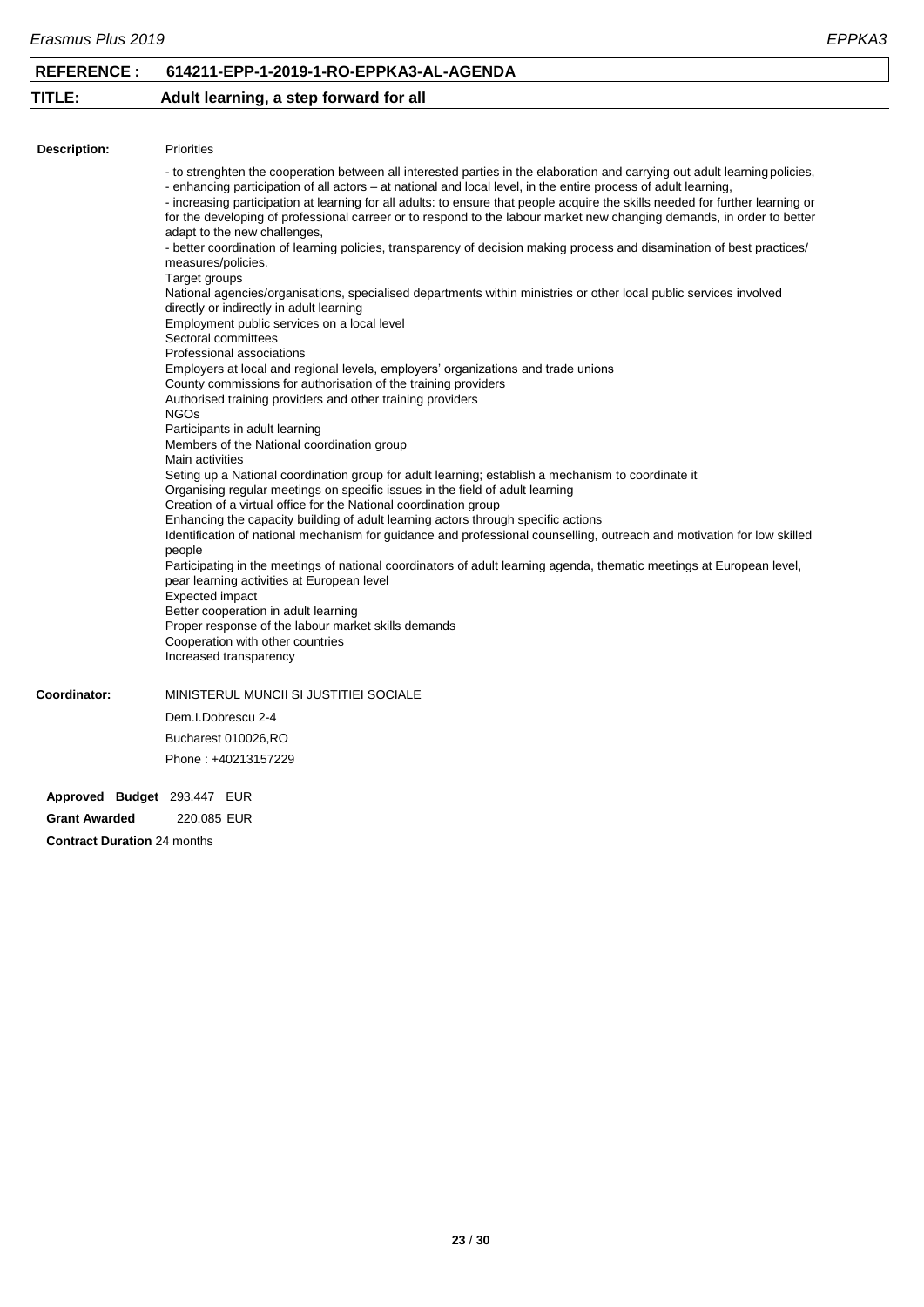### <span id="page-24-0"></span>**TITLE: New Pathways to Basic Skills**

**Description:**

This project continues the efforts of the National coordinator for Adult Learning in the Netherlands and its partners to reach out to adults with low levels of basic skills. Having established a solid network for cooperation on basic skills and adult learning policies at multiple levels of governance, in the coming years the Dutch National Coordinator will explore new ways to reach out to adults with low levels of basic skills, further increase demand for basic skills courses and support a positive learning culture for low skilled adults.

With this new project, aptly called New Pathways to Basic Skills, the applicant seeks to reach out to new partners in order to broaden the basic skills coalition that has been established in The Netherlands over the past five years.

The Dutch National Coordinator builds on recent awareness raising campaigns targeted at health care providers about the role of education/basic skills courses in preventing and possibly overcoming (psychological and physical) distresses and illnesses. Whilst these campaigns proved valuable in terms of awareness raising, they had limited results in terms of competence development among health care providers and outreach to adults with low levels of basic skills. Within the 24-month timespan of the proposed project, a training course for health care providers will be developed to help them recognize low levels of basic skills as a health problem among their patients and to adequately act upon this recognition. Inclusion of healthcare and welfare professionals in the already established local and regional basic skills networks will enable them to redirect their patients to basic skills courses, thus establishing new pathways to basic skills courses in The Netherlands.

**Coordinator:** MINISTERIE VAN ONDERWIJS, CULTUUR EN WETENSCHAP Rijnstraat 50 DEN HAAG 2500 BJ,NL Phone : +31652367446

**Approved Budget** 210.597 EUR **Grant Awarded** 149.000 EUR **Contract Duration** 24 months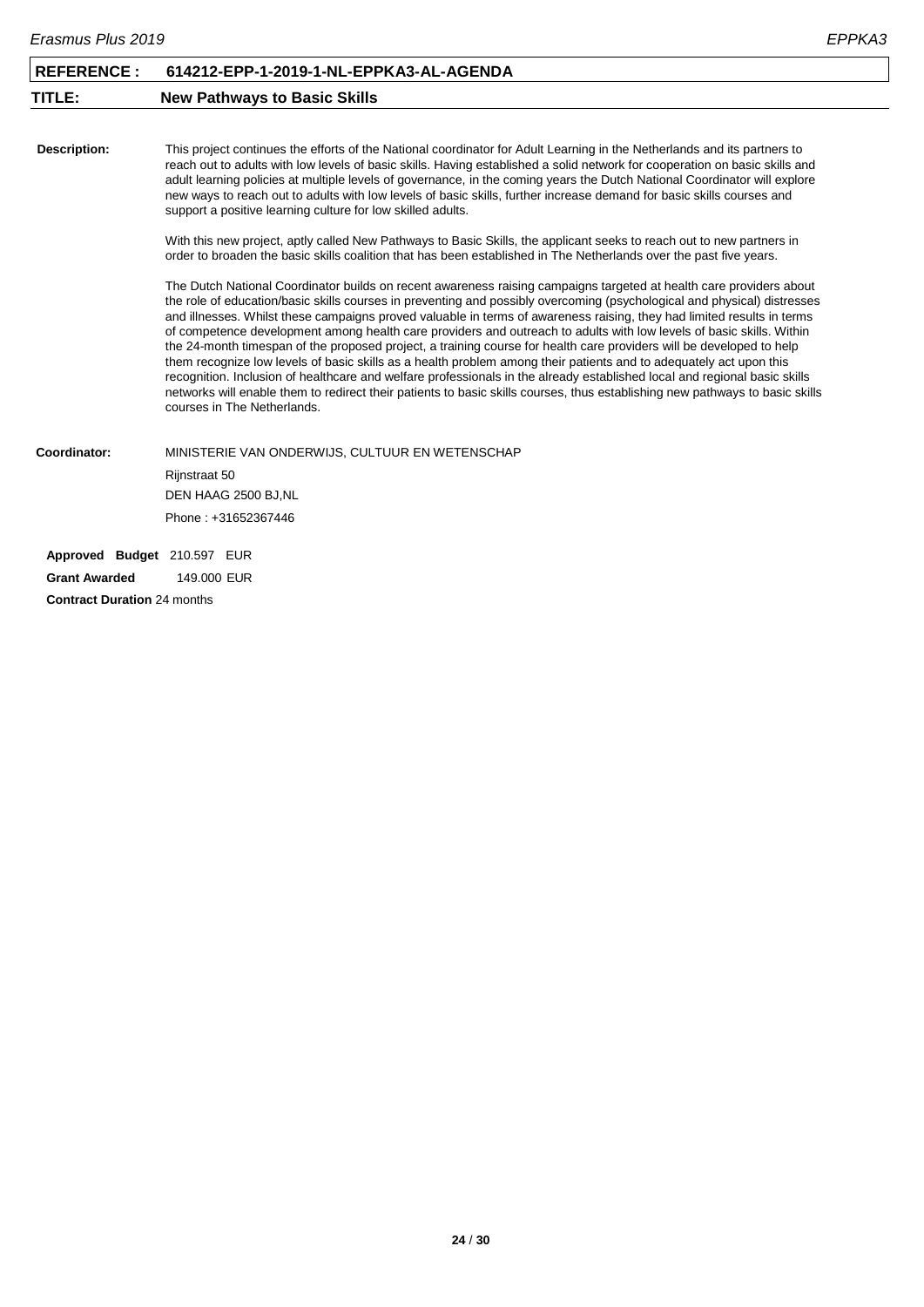<span id="page-25-0"></span>

| <b>REFERENCE:</b>        | 614213-EPP-1-2019-1-AT-EPPKA3-AL-AGENDA                                                                                                                                                                                                                                                                                                                                                                                                                                                                                                                                                                                                                                                                                                                                                  |
|--------------------------|------------------------------------------------------------------------------------------------------------------------------------------------------------------------------------------------------------------------------------------------------------------------------------------------------------------------------------------------------------------------------------------------------------------------------------------------------------------------------------------------------------------------------------------------------------------------------------------------------------------------------------------------------------------------------------------------------------------------------------------------------------------------------------------|
| TITLE:                   | Weiterentwicklung der Basisbildung in der Initiative Erwachsenenbildung                                                                                                                                                                                                                                                                                                                                                                                                                                                                                                                                                                                                                                                                                                                  |
|                          |                                                                                                                                                                                                                                                                                                                                                                                                                                                                                                                                                                                                                                                                                                                                                                                          |
| Description:             | The aim of this project is to strengthen the "initative for Adult Ecudation" as an compatible educational offer, and<br>provide a widely recognized documentation of the participants learning outcomes that support the transition to further<br>education or the labor market. By 2020, an intensive process should begin by critically accompanying the<br>implementation of the curriculum, the training of basic skills trainers will be relaunched, the cooperation with success-<br>critical partners at the transistions of basic education courses will be intensified, and the webpage of the Initative for<br>Adult Education will be extended as information platform about learning pathways for trainers, learners and consultants<br>in the national validation strategy. |
|                          | BUNDESMINISTERIUM FUER BILDUNG, WISSENSCHAFT UND FORSCHUNG                                                                                                                                                                                                                                                                                                                                                                                                                                                                                                                                                                                                                                                                                                                               |
|                          | MINORITENPLATZ 5                                                                                                                                                                                                                                                                                                                                                                                                                                                                                                                                                                                                                                                                                                                                                                         |
|                          | VIENNA 1010, AT                                                                                                                                                                                                                                                                                                                                                                                                                                                                                                                                                                                                                                                                                                                                                                          |
|                          | Phone: +43 1 53120 2511                                                                                                                                                                                                                                                                                                                                                                                                                                                                                                                                                                                                                                                                                                                                                                  |
| <b>Approved Budget</b>   | 182.669,92 EUR                                                                                                                                                                                                                                                                                                                                                                                                                                                                                                                                                                                                                                                                                                                                                                           |
| <b>Grant Awarded</b>     | 137,000 EUR                                                                                                                                                                                                                                                                                                                                                                                                                                                                                                                                                                                                                                                                                                                                                                              |
| <b>Contract Duration</b> | 24 months                                                                                                                                                                                                                                                                                                                                                                                                                                                                                                                                                                                                                                                                                                                                                                                |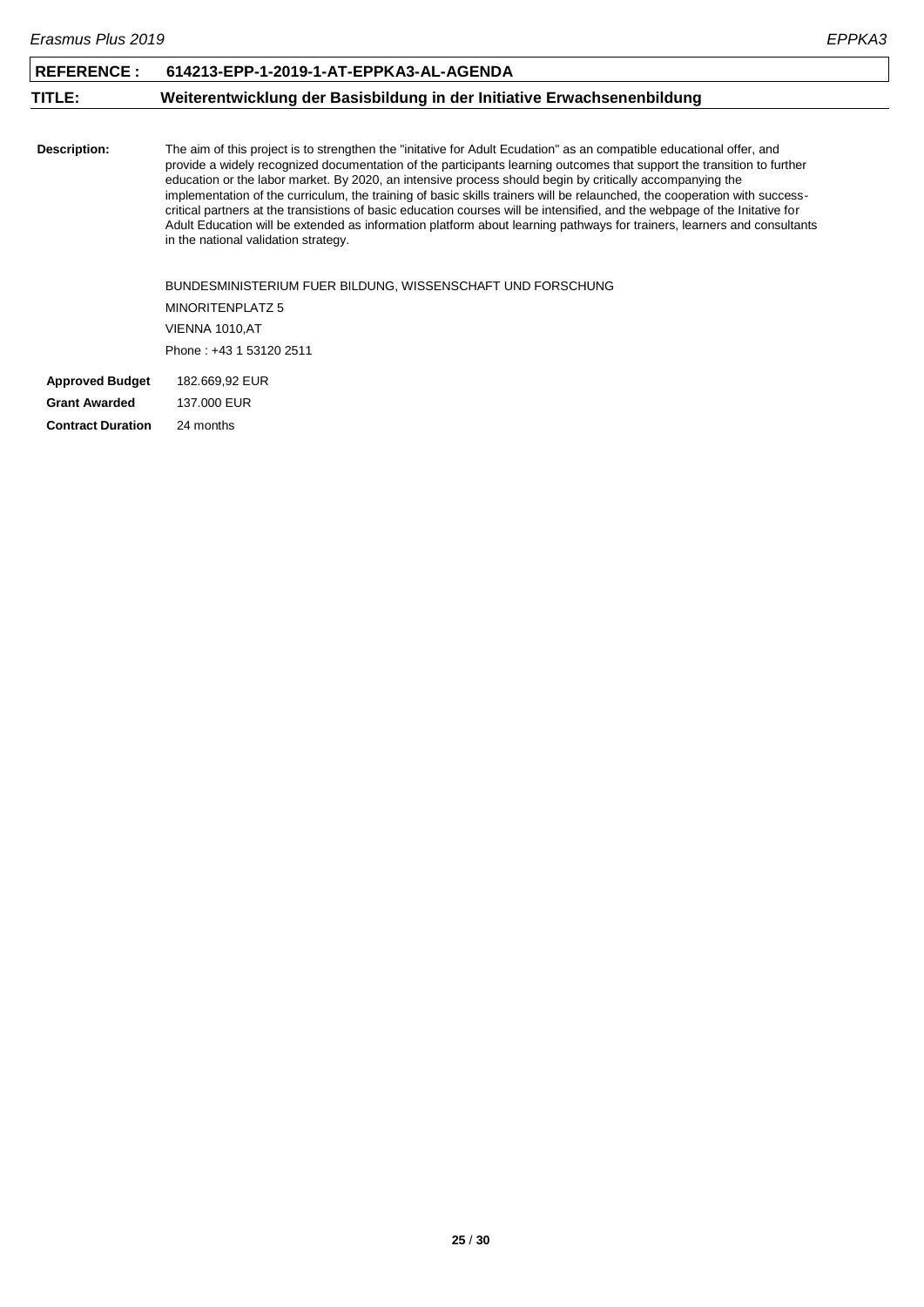<span id="page-26-0"></span>

| <b>REFERENCE:</b>           | 614214-EPP-1-2019-1-EL-EPPKA3-AL-AGENDA                                                                                                                                                                                                                                                                                                                                                                                                                                                                                                                                                                                                                                                                                                                                                                                                                                                                                                                                                                                                                                                                                                                                                                                                                                                                                                                                                                                                                                                                                                                                                                                                                                                                                                                                                                                                                                                                                                                                                                                                                                                                                               |
|-----------------------------|---------------------------------------------------------------------------------------------------------------------------------------------------------------------------------------------------------------------------------------------------------------------------------------------------------------------------------------------------------------------------------------------------------------------------------------------------------------------------------------------------------------------------------------------------------------------------------------------------------------------------------------------------------------------------------------------------------------------------------------------------------------------------------------------------------------------------------------------------------------------------------------------------------------------------------------------------------------------------------------------------------------------------------------------------------------------------------------------------------------------------------------------------------------------------------------------------------------------------------------------------------------------------------------------------------------------------------------------------------------------------------------------------------------------------------------------------------------------------------------------------------------------------------------------------------------------------------------------------------------------------------------------------------------------------------------------------------------------------------------------------------------------------------------------------------------------------------------------------------------------------------------------------------------------------------------------------------------------------------------------------------------------------------------------------------------------------------------------------------------------------------------|
| TITLE:                      | EUROPEAN AGENDA FOR ADULT LEARNING                                                                                                                                                                                                                                                                                                                                                                                                                                                                                                                                                                                                                                                                                                                                                                                                                                                                                                                                                                                                                                                                                                                                                                                                                                                                                                                                                                                                                                                                                                                                                                                                                                                                                                                                                                                                                                                                                                                                                                                                                                                                                                    |
|                             |                                                                                                                                                                                                                                                                                                                                                                                                                                                                                                                                                                                                                                                                                                                                                                                                                                                                                                                                                                                                                                                                                                                                                                                                                                                                                                                                                                                                                                                                                                                                                                                                                                                                                                                                                                                                                                                                                                                                                                                                                                                                                                                                       |
| <b>Description:</b>         | During the implementation of the work programme for the period 2015-2017, the National Coordinator for the European<br>Agenda in Greece created a national network of lifelong learning stakeholders for networking and further cooperation<br>and a National Steering Committee that is active until today and operates on lifelong learning issues.<br>Another outcome is the development and internal use of recommendations residing from regional meetings, which<br>underline the need for more flexible lifelong learning programmes such as distance learning programs.<br>This conclusion was also supported by the Action Plan to be completed by the end of 2019, (the provision of distance<br>learning programs aimed at bringing more adults to adult learning programs to remote or island regions), taking into<br>account the priorities as reflected in the European Agenda for Adult Learning and have been updated by the ET 2020<br>Joint Report (2015) and in accordance with the Recommendation on Upskilling pathways (2016). In this context, this<br>proposal will contribute to increasing:<br>(a) Adults participation in LLL programs through the provision of a program of Greek language education and Elements<br>of Greek culture to immigrants in order to participate in the examinations of Greek language organized by the GSLL in<br>order to be qualified as long - term residents.<br>The impact is estimated to be high due to the lack of a similar Greek language programme covering the specific need<br>(Greek Language and Elements of Greek History and Culture) as well as and the large influx of immigrants in Greece,<br>who are expected to settle permanently in the country, due to the immigration crisis. The course could be used also as<br>an introductory lesson for migrants willing attend Second Chance Schools programme and lack of Greek language<br>knowledge.<br>(b) the quality of education in Second Chance Schools by creating an electronic repository of the Second Chance<br>Schools training materials so that each adult educators can search for lesson |
| Coordinator:                | MINISTRY OF EDUCATION AND RELIGIOUS AFFAIRS                                                                                                                                                                                                                                                                                                                                                                                                                                                                                                                                                                                                                                                                                                                                                                                                                                                                                                                                                                                                                                                                                                                                                                                                                                                                                                                                                                                                                                                                                                                                                                                                                                                                                                                                                                                                                                                                                                                                                                                                                                                                                           |
|                             | Andrea Papandreou Street 37                                                                                                                                                                                                                                                                                                                                                                                                                                                                                                                                                                                                                                                                                                                                                                                                                                                                                                                                                                                                                                                                                                                                                                                                                                                                                                                                                                                                                                                                                                                                                                                                                                                                                                                                                                                                                                                                                                                                                                                                                                                                                                           |
|                             | AMAROUSSIO, ATTIKI 15180,EL                                                                                                                                                                                                                                                                                                                                                                                                                                                                                                                                                                                                                                                                                                                                                                                                                                                                                                                                                                                                                                                                                                                                                                                                                                                                                                                                                                                                                                                                                                                                                                                                                                                                                                                                                                                                                                                                                                                                                                                                                                                                                                           |
|                             | Phone: +302131311634                                                                                                                                                                                                                                                                                                                                                                                                                                                                                                                                                                                                                                                                                                                                                                                                                                                                                                                                                                                                                                                                                                                                                                                                                                                                                                                                                                                                                                                                                                                                                                                                                                                                                                                                                                                                                                                                                                                                                                                                                                                                                                                  |
| Approved Budget 249.333 EUR |                                                                                                                                                                                                                                                                                                                                                                                                                                                                                                                                                                                                                                                                                                                                                                                                                                                                                                                                                                                                                                                                                                                                                                                                                                                                                                                                                                                                                                                                                                                                                                                                                                                                                                                                                                                                                                                                                                                                                                                                                                                                                                                                       |

**Grant Awarded** 187.000 EUR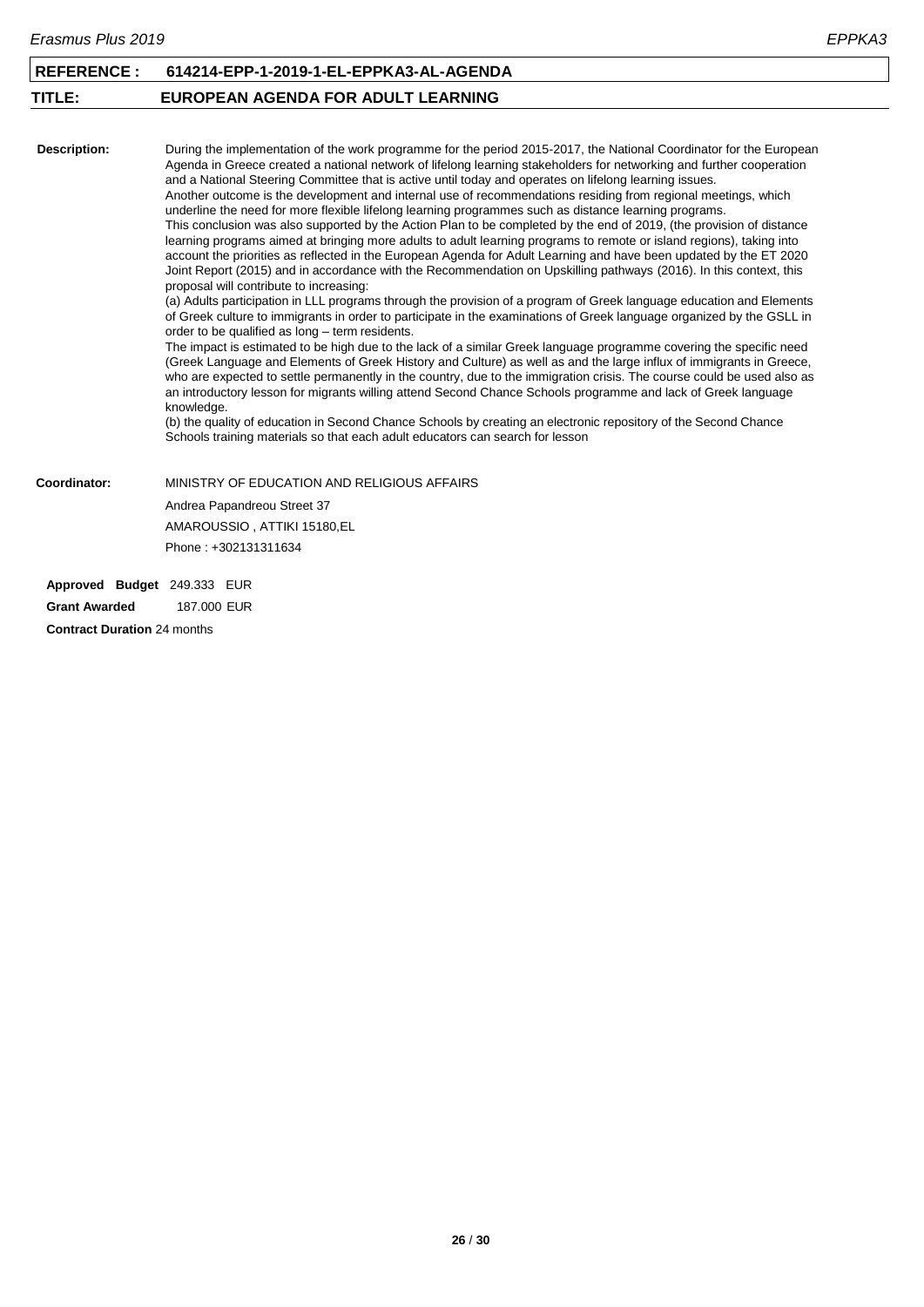<span id="page-27-0"></span>

| <b>REFERENCE:</b>          | 614215-EPP-1-2019-1-CZ-EPPKA3-AL-AGENDA                                                                                                                                                                                                                                                                                                                                                                                                                                                                                                                                                                                                                                                                                                                                                                                                                                                                                                                                                                                                                                                                                                                                                                                                                                                                                                                                                                                                                                                                                                                                                                                                                                                                                                                                                                                                                                                                                                                                                                                                                    |
|----------------------------|------------------------------------------------------------------------------------------------------------------------------------------------------------------------------------------------------------------------------------------------------------------------------------------------------------------------------------------------------------------------------------------------------------------------------------------------------------------------------------------------------------------------------------------------------------------------------------------------------------------------------------------------------------------------------------------------------------------------------------------------------------------------------------------------------------------------------------------------------------------------------------------------------------------------------------------------------------------------------------------------------------------------------------------------------------------------------------------------------------------------------------------------------------------------------------------------------------------------------------------------------------------------------------------------------------------------------------------------------------------------------------------------------------------------------------------------------------------------------------------------------------------------------------------------------------------------------------------------------------------------------------------------------------------------------------------------------------------------------------------------------------------------------------------------------------------------------------------------------------------------------------------------------------------------------------------------------------------------------------------------------------------------------------------------------------|
| TITLE:                     | EAAL - EVROPSKÁ AGENDA VZDĚLÁVÁNÍ DOSPĚLÝCH                                                                                                                                                                                                                                                                                                                                                                                                                                                                                                                                                                                                                                                                                                                                                                                                                                                                                                                                                                                                                                                                                                                                                                                                                                                                                                                                                                                                                                                                                                                                                                                                                                                                                                                                                                                                                                                                                                                                                                                                                |
|                            |                                                                                                                                                                                                                                                                                                                                                                                                                                                                                                                                                                                                                                                                                                                                                                                                                                                                                                                                                                                                                                                                                                                                                                                                                                                                                                                                                                                                                                                                                                                                                                                                                                                                                                                                                                                                                                                                                                                                                                                                                                                            |
| Description:               | The general objective of the project is to support the implementation of the Council Recommendation on Upskilling<br>Pathways and also to support the implementation of national strategies with focus on more systematic governance of<br>adult learning at national/regional/local level with special aim on basic skills provision.<br>The other objectives are to enhance the awareness of adult learning and to improve the cooperation among adult<br>education stakeholders and to bring all the players together.<br>Steering group will be established in order to coordinate the implementation of the activities and to support national<br>dialogue on adult learning.<br>Expert groups will be set up for 3 round table topics, comprising the representatives of relevant stakeholders to map<br>existing provisions and to identify synergies and potential gaps and set up proposals, recommendation and plans for<br>future adult learning strategies at national level. Round tables for stakeholders (expert groups) will take place with 3<br>topics:<br>• basic skills provision;<br>• regional network/regional governance;<br>• low skilled/low qualified as a target group.<br>For each topic background documents/compendiums will be created, later discussed at the round tables and outcomes<br>will be presented at the final national conference.<br>Basic skills best practises in other EU countries will be explored and will be collected in compendium with regard to the<br>possibility to implement them at national level.<br>Provision of non-profit/non-governmental organizations who targeted at the low skilled people will be explored and<br>some good practises will be part of a compendium of national good practise examples, more specifically their approach<br>to low skilled target group will be explored and later discussed.<br>Best practise examples of the regional governance will be mapped and later presented at the round table focused at the<br>topic of regional governance/networking. |
| Coordinator:               | NARODNI USTAV PRO VZDELAVANI, SKOLSKE PORADENSKE ZARIZENI A ZARIZENI PRO DALSI VZDELAVANI PEDAGOGIC                                                                                                                                                                                                                                                                                                                                                                                                                                                                                                                                                                                                                                                                                                                                                                                                                                                                                                                                                                                                                                                                                                                                                                                                                                                                                                                                                                                                                                                                                                                                                                                                                                                                                                                                                                                                                                                                                                                                                        |
|                            | WEILOVA 1271/6                                                                                                                                                                                                                                                                                                                                                                                                                                                                                                                                                                                                                                                                                                                                                                                                                                                                                                                                                                                                                                                                                                                                                                                                                                                                                                                                                                                                                                                                                                                                                                                                                                                                                                                                                                                                                                                                                                                                                                                                                                             |
|                            | <b>PRAHA 102 00,CZ</b>                                                                                                                                                                                                                                                                                                                                                                                                                                                                                                                                                                                                                                                                                                                                                                                                                                                                                                                                                                                                                                                                                                                                                                                                                                                                                                                                                                                                                                                                                                                                                                                                                                                                                                                                                                                                                                                                                                                                                                                                                                     |
|                            | Phone: +420 274022461                                                                                                                                                                                                                                                                                                                                                                                                                                                                                                                                                                                                                                                                                                                                                                                                                                                                                                                                                                                                                                                                                                                                                                                                                                                                                                                                                                                                                                                                                                                                                                                                                                                                                                                                                                                                                                                                                                                                                                                                                                      |
| Approved Budget 72.000 EUR |                                                                                                                                                                                                                                                                                                                                                                                                                                                                                                                                                                                                                                                                                                                                                                                                                                                                                                                                                                                                                                                                                                                                                                                                                                                                                                                                                                                                                                                                                                                                                                                                                                                                                                                                                                                                                                                                                                                                                                                                                                                            |
| <b>Grant Awarded</b>       | 54.000 EUR                                                                                                                                                                                                                                                                                                                                                                                                                                                                                                                                                                                                                                                                                                                                                                                                                                                                                                                                                                                                                                                                                                                                                                                                                                                                                                                                                                                                                                                                                                                                                                                                                                                                                                                                                                                                                                                                                                                                                                                                                                                 |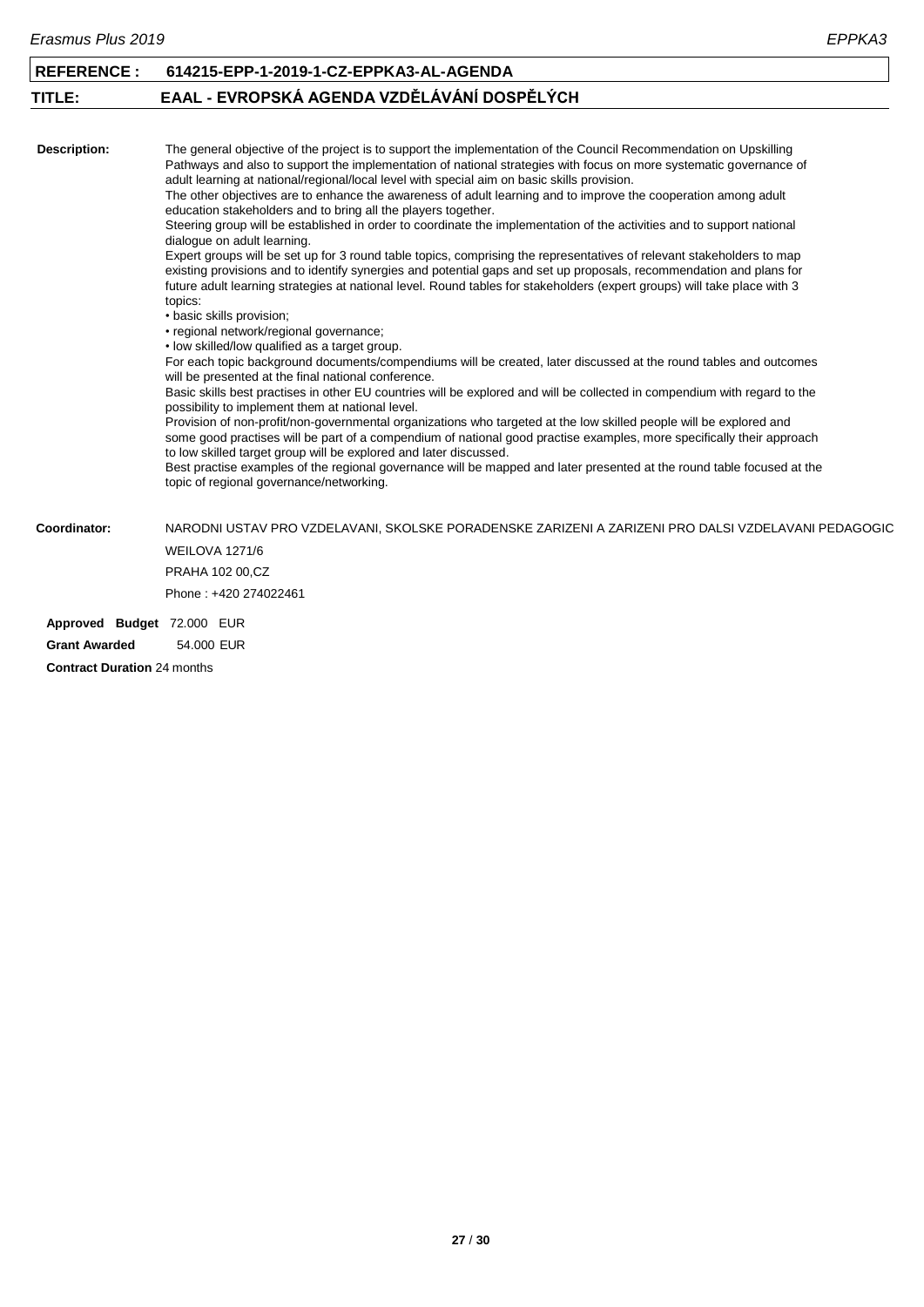<span id="page-28-0"></span>

| Erasmus Plus 2019                                                                                                                                                                                                                                                                                                                                                                                                                                                                                                                                                                                                                                                                                                                                                                                                                                                                                                                                                                                                                                                                                                                                                                                                                                                                                                                                                                                                                                                                                                                                                                                  |                                                                                                                                                                                                                                                                                                                                                                                                                                                                                                   |
|----------------------------------------------------------------------------------------------------------------------------------------------------------------------------------------------------------------------------------------------------------------------------------------------------------------------------------------------------------------------------------------------------------------------------------------------------------------------------------------------------------------------------------------------------------------------------------------------------------------------------------------------------------------------------------------------------------------------------------------------------------------------------------------------------------------------------------------------------------------------------------------------------------------------------------------------------------------------------------------------------------------------------------------------------------------------------------------------------------------------------------------------------------------------------------------------------------------------------------------------------------------------------------------------------------------------------------------------------------------------------------------------------------------------------------------------------------------------------------------------------------------------------------------------------------------------------------------------------|---------------------------------------------------------------------------------------------------------------------------------------------------------------------------------------------------------------------------------------------------------------------------------------------------------------------------------------------------------------------------------------------------------------------------------------------------------------------------------------------------|
| 614329-EPP-1-2019-1-AL-EPPKA3-AL-AGENDA                                                                                                                                                                                                                                                                                                                                                                                                                                                                                                                                                                                                                                                                                                                                                                                                                                                                                                                                                                                                                                                                                                                                                                                                                                                                                                                                                                                                                                                                                                                                                            |                                                                                                                                                                                                                                                                                                                                                                                                                                                                                                   |
| National Coordinators for the Implementation of the European Agenda for Adult Learning                                                                                                                                                                                                                                                                                                                                                                                                                                                                                                                                                                                                                                                                                                                                                                                                                                                                                                                                                                                                                                                                                                                                                                                                                                                                                                                                                                                                                                                                                                             |                                                                                                                                                                                                                                                                                                                                                                                                                                                                                                   |
| and skills, however the progress made to increase adult learning participation remains modest. Only 9.2 % of the<br>in informal learning. Career guidance is another important aspect of adult learning stipulated in the VET Law (15/2017),<br>and has so far become a priority measure of NESS 2020. The action Supporting Career Guidance Services in VET<br>Providers (SCGSVETP) intents to develop a national approach of career guidance service in all public VET providers,<br>quality assured career guidance servise and build the capacities of career guidance practioners in all public VET<br>profile and a training program for career guidance practitioners in VET Providers; to train 20 career guidance<br>practitioners; and, the quality standards for career guidance practice will be developed. Also, 2 thematic conventions<br>with participation of 80 representatives would be presenting and discussing two assessment reports on the (i) current<br>developments of career guidance in Albania (ii) and a national model of career guidance provision in VET including the<br>quality assurance approach of career guidance in VET. The project target groups includes, policy makers and<br>advocates of adults learning from central and regional institutions, representative of VET providers, students, adults,<br>parents, career counsellors and businesses. This initiative is expected to impact the national policy agenda and in<br>improving public service on adult learning by establishing a quality assured career quidance service in VET providers. |                                                                                                                                                                                                                                                                                                                                                                                                                                                                                                   |
| MINISTRIA E FINANCAVE DHE EKONOMISË<br>Rruga Naim Frasheri, Nr 37<br>Tirane 1001.AL<br>Phone: 00355 4 2230 497                                                                                                                                                                                                                                                                                                                                                                                                                                                                                                                                                                                                                                                                                                                                                                                                                                                                                                                                                                                                                                                                                                                                                                                                                                                                                                                                                                                                                                                                                     |                                                                                                                                                                                                                                                                                                                                                                                                                                                                                                   |
|                                                                                                                                                                                                                                                                                                                                                                                                                                                                                                                                                                                                                                                                                                                                                                                                                                                                                                                                                                                                                                                                                                                                                                                                                                                                                                                                                                                                                                                                                                                                                                                                    | The National Employment and Skills Strategy (NESS) 2014-2020 is generating very positive outcomes on employability<br>population aged 25-64 have participated in formal and non-formal education and training, and 67.8 % have participated<br>as a hub to trigger stronger commitment in developing effective lifelong guidance system. This action aims to develop a<br>providers. The expected results of SCGSVETP includes the following: to asses the current situation; to develop of a job |

**Approved Budget** 44.588 EUR **Grant Awarded** 33.380 EUR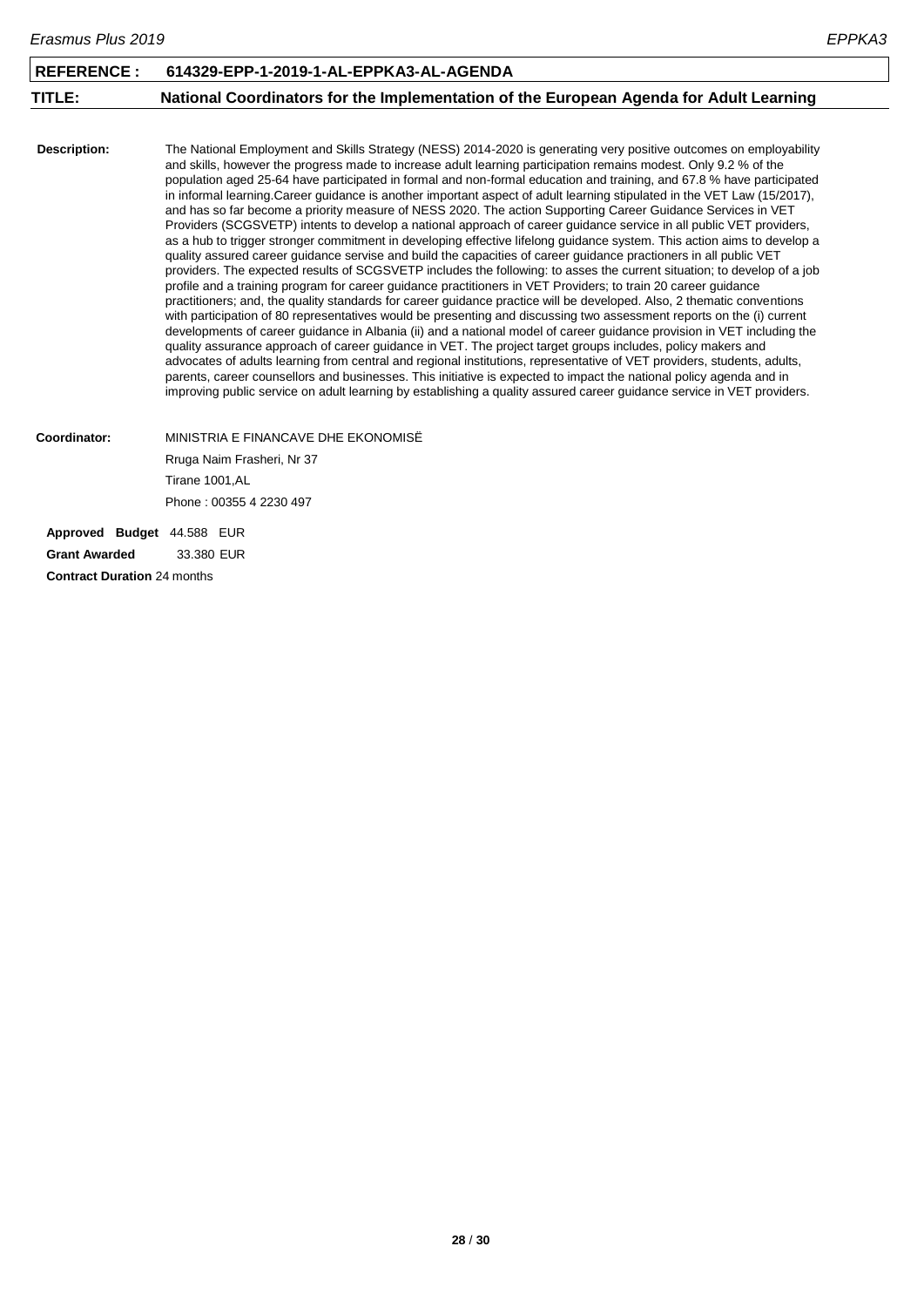<span id="page-29-0"></span>

| <b>REFERENCE:</b>                  | 614341-EPP-1-2019-1-LI-EPPKA3-AL-AGENDA                                                                                                                                                                                                                                                                                                                                                                                                                                                                                                                                                                                                                                                                                                                                                                                                                                                                                                                                                                                                                                                                                                                                                                                                                                                                                                                                                                                                                                                                                                                                                                                                                                                                                                                                                                                                                                                                                                         |
|------------------------------------|-------------------------------------------------------------------------------------------------------------------------------------------------------------------------------------------------------------------------------------------------------------------------------------------------------------------------------------------------------------------------------------------------------------------------------------------------------------------------------------------------------------------------------------------------------------------------------------------------------------------------------------------------------------------------------------------------------------------------------------------------------------------------------------------------------------------------------------------------------------------------------------------------------------------------------------------------------------------------------------------------------------------------------------------------------------------------------------------------------------------------------------------------------------------------------------------------------------------------------------------------------------------------------------------------------------------------------------------------------------------------------------------------------------------------------------------------------------------------------------------------------------------------------------------------------------------------------------------------------------------------------------------------------------------------------------------------------------------------------------------------------------------------------------------------------------------------------------------------------------------------------------------------------------------------------------------------|
| TITLE:                             | National Coordinator for Adult Learning Work Plan: Liechtenstein                                                                                                                                                                                                                                                                                                                                                                                                                                                                                                                                                                                                                                                                                                                                                                                                                                                                                                                                                                                                                                                                                                                                                                                                                                                                                                                                                                                                                                                                                                                                                                                                                                                                                                                                                                                                                                                                                |
|                                    |                                                                                                                                                                                                                                                                                                                                                                                                                                                                                                                                                                                                                                                                                                                                                                                                                                                                                                                                                                                                                                                                                                                                                                                                                                                                                                                                                                                                                                                                                                                                                                                                                                                                                                                                                                                                                                                                                                                                                 |
| <b>Description:</b>                | Access to lifelong learning is not equally guaranteed for all population groups. Low-skilled adults or people affected by<br>different disadvantages are still less likely to participate in adult learning. For years, the Adult Education Foundation has<br>pursued the goal of facilitating access to adult education for all population groups.<br>The "Weiterbildungsgutschein" launched in 2019 was able to overcome the financial hurdle. It met with a positive<br>response and will also be issued in 2020. However, it has been shown that part of the population is difficult to reach.<br>They lack access to information, are unfamiliar with the education system and are unsure about how to use new<br>information technologies.<br>In this follow-up project, too, we would like to focus on socially disadvantaged population groups. The focus is on<br>people who are entitled to a "Weiterbildungsgutschein".<br>The aims of the project are:<br>1. to improve the visibility of lifelong learning in Liechtenstein and thus make people aware of the importance of LLL.<br>2. continue to make the "Weiterbildungsgutschein Liechtenstein" known.<br>3. further improve access to adult education for socially disadvantaged population groups:<br>a. Improve and coordinate existing advisory services and strengthen cooperation between the various stakeholders.<br>b. At least work out and test a new form of addressing / information / consulting<br>A number of advisory bodies already exist. In a first step, the various counselling services are to be systematically<br>recorded and presented. An action plan will be drawn up on the basis of this "counselling map": Where there is an offer<br>for the target group, coordination can be optimised and any gaps identified are to be closed. In addition, new ways of<br>addressing and informing the target group are to be tested in a pilot project. |
| Coordinator:                       | STIFTUNG ERWACHSENENBILDUNG LIECHTENSTEIN                                                                                                                                                                                                                                                                                                                                                                                                                                                                                                                                                                                                                                                                                                                                                                                                                                                                                                                                                                                                                                                                                                                                                                                                                                                                                                                                                                                                                                                                                                                                                                                                                                                                                                                                                                                                                                                                                                       |
|                                    | Bildgass 60                                                                                                                                                                                                                                                                                                                                                                                                                                                                                                                                                                                                                                                                                                                                                                                                                                                                                                                                                                                                                                                                                                                                                                                                                                                                                                                                                                                                                                                                                                                                                                                                                                                                                                                                                                                                                                                                                                                                     |
|                                    | Schaan 9494,LI                                                                                                                                                                                                                                                                                                                                                                                                                                                                                                                                                                                                                                                                                                                                                                                                                                                                                                                                                                                                                                                                                                                                                                                                                                                                                                                                                                                                                                                                                                                                                                                                                                                                                                                                                                                                                                                                                                                                  |
|                                    | Phone: +4232329580                                                                                                                                                                                                                                                                                                                                                                                                                                                                                                                                                                                                                                                                                                                                                                                                                                                                                                                                                                                                                                                                                                                                                                                                                                                                                                                                                                                                                                                                                                                                                                                                                                                                                                                                                                                                                                                                                                                              |
| Approved Budget 65.611 EUR         |                                                                                                                                                                                                                                                                                                                                                                                                                                                                                                                                                                                                                                                                                                                                                                                                                                                                                                                                                                                                                                                                                                                                                                                                                                                                                                                                                                                                                                                                                                                                                                                                                                                                                                                                                                                                                                                                                                                                                 |
| <b>Grant Awarded</b>               | 47,000 EUR                                                                                                                                                                                                                                                                                                                                                                                                                                                                                                                                                                                                                                                                                                                                                                                                                                                                                                                                                                                                                                                                                                                                                                                                                                                                                                                                                                                                                                                                                                                                                                                                                                                                                                                                                                                                                                                                                                                                      |
| <b>Contract Duration 24 months</b> |                                                                                                                                                                                                                                                                                                                                                                                                                                                                                                                                                                                                                                                                                                                                                                                                                                                                                                                                                                                                                                                                                                                                                                                                                                                                                                                                                                                                                                                                                                                                                                                                                                                                                                                                                                                                                                                                                                                                                 |